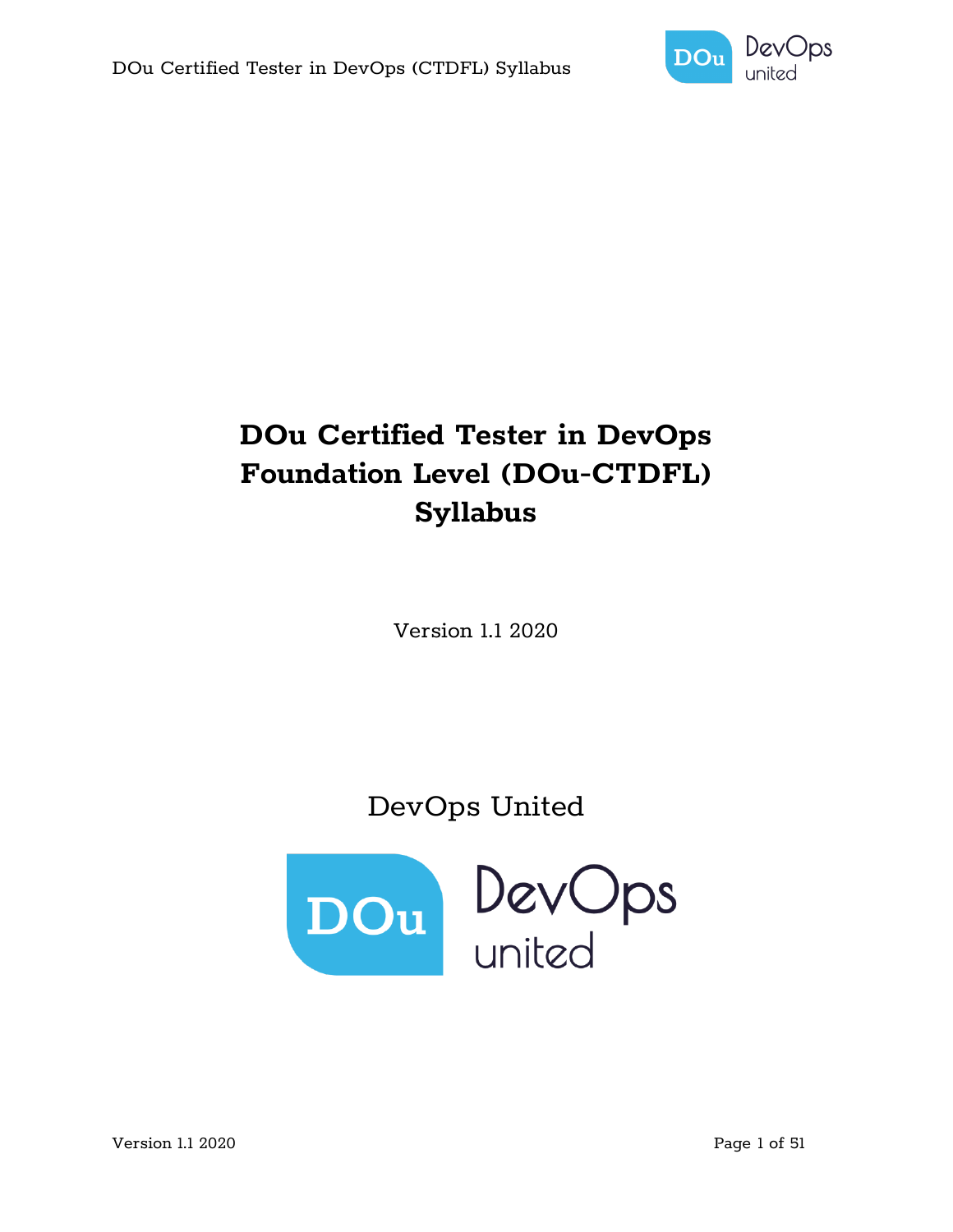

## Copyright Notice

This document may be copied in its entirety, or extracts made, if the source is acknowledged.

All DevOps United syllabus and linked documents including this document are copyright of DevOps United (hereafter referred to as DOu).

The material authors and international contributing experts involved in the creation of the DOu resources hereby transfer the copyright to DevOps United (DOu). The material authors, international contributing experts and DOu have agreed to the following conditions of use:

- Any individual or training company may use this syllabus as the basis for a training course if DOu and the material authors are acknowledged as the copyright owner and the source respectively of the syllabus, and they have been officially recognized by DOu. More regarding recognition is available via:<https://www.devops-united.com/dou-ctd>
- Any individual or group of individuals may use this syllabus as the basis for articles, books, or other derivative writings if DOu and the material authors are acknowledged as the copyright owner and the source respectively of the syllabus.

#### Thank you to the main authors:

● Yaron Tsubery, Vipul Kocher, Umang Agarwal, Sreevatsa Sreerangaraju,

#### Thank you to the review committee

Abdón Sandoval, Aldo Zarza, Ángel Rayo Acevedo, Anshu Khandelwal, Arjan Brands, Aurelio Gandarillas Cordero, Bart Knaack, Beatriz López Botello, Christine Green, Claudia Trujillo, Claudio Caravajal Z., Cristián May Jara Segura, Cristian Valdebenito Esponosa, Emilie Potin-Suau, Geoffrey Wemans, Girts Baltaisbrencis, Guino Henostroza, Gustavo Marquez Sosa, Héctor Ruvalcaba, Héctor Santa María Bravo, Javier Chávez, Javier Rojas Cuturrufo, Jean-Luc Cossi, José Antonio Rodriguez, Juan Pablo Rios Alvarez, Julie Gardiner, Julio Córdoba Retana, Karolina Zmitrowicz, Kimmo Hakala, Kyle Alexander Siemens, Laksh Ranganathan, Mani Ananth, Manuel Fischer, Matthias Rasking, Maximiliano Mannise, Michel Dussouchaud, Miguel Angel De León Trejo, Mirco Hering, Miroslav Renda, Norhayati Suzari, Orane Findley, Paul Mowat, Petr Neugebauer, Radhika Kundur, Ralf Pichler, Richard Seidl, Rik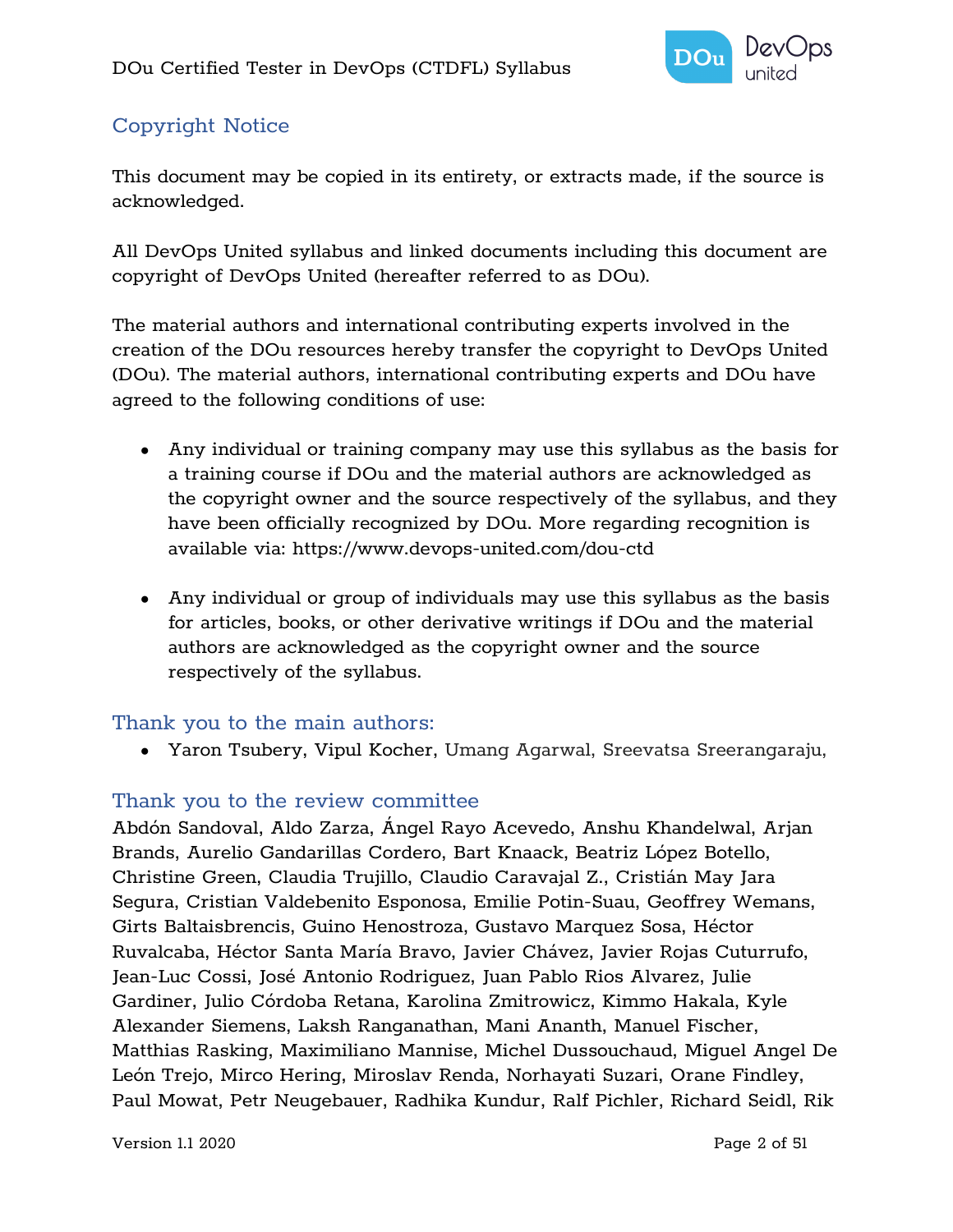

Marselis, Roberto Carlos Galicia Galicia, Samuel Ouko, Sebastian Małyska, Sergio Emanuel Cusmai, Sergio von Borries, Shantel Stewart, Silvia Nane, Sittichai Udomchokpiti, Søren Wassard, Thomas Cagley, Tim Moore, Valeria Cocco, Vanessa Islas Padilla, Vikas Thakur, Wim Decoutere & Wouter Ruigrok.

#### Revision History

| Version            | Date              | Remarks                       |
|--------------------|-------------------|-------------------------------|
| DOu A 2019         | March 2, 2019     | First beta release            |
| DOu B 2019         | May 8, 2019       | Second beta release           |
| DOu 1.0R 2019      | July 16, 2019     | First release for review      |
| Version 1.01R 2019 | September 3, 2019 | <b>Second Review Release</b>  |
| Version 1.03D 2019 | January, 2020     | <b>Updated Review Release</b> |
| Version 1.1 2020   | April 9th, 2020   | <b>First Release</b>          |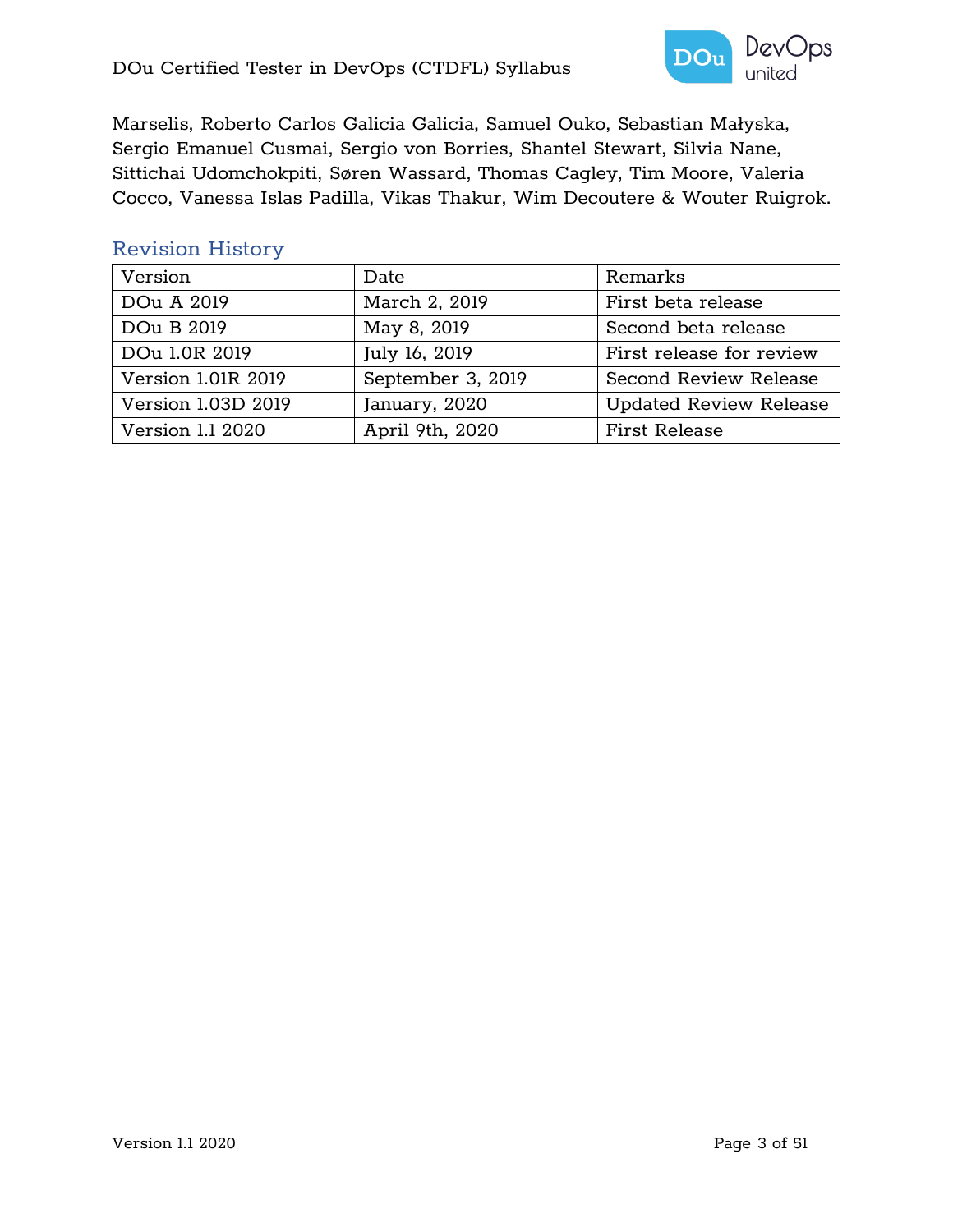

## Table of Contents

| Purpose of this document                                                        | $\overline{7}$ |
|---------------------------------------------------------------------------------|----------------|
| Resources of the DOu                                                            | 7              |
| About DOu Certified Tester in DevOps (CTD)                                      | 7              |
| <b>Business Outcomes</b>                                                        | 8              |
| Learning Objectives/Cognitive Levels of Knowledge                               | 8              |
| <b>General Prerequisites</b>                                                    | 9              |
| Programming Language Prerequisites                                              | 9              |
| Specific Tools Mentioned in the Syllabus [Disclaimer]                           | 10             |
| Chapter 1 - Introduction to DevOps                                              | 11             |
| 1.1 DevOps at a Glance                                                          | 12             |
| 1.1.1 History and purpose of DevOps                                             | 12             |
| 1.2 DevOps concepts                                                             | 13             |
| 1.2.1 Components of DevOps                                                      | 13             |
| 1.2.2 Core principles of DevOps                                                 | 13             |
| 1.2.3 Challenges of DevOps                                                      | 14             |
| 1.3 Continuous Integration                                                      | 15             |
| 1.3.1 Issues arising from the traditional release process and delivery pipeline | 15             |
| 1.3.2 Definition and principles of Continuous Integration (CI)                  | 15             |
| 1.3.3 Source code configuration management                                      | 16             |
| 1.3.4 CI Pipeline and tools                                                     | 18             |
| 1.4 Continuous Delivery (CD)                                                    | 19             |
| 1.4.1 CD - Definition and pipeline                                              | 19             |
| 1.4.2 Tools in CD                                                               | 20             |
| 1.5 Continuous Deployment                                                       | 21             |
| 1.5.1 Continuous Deployment - definition                                        | 21             |
| 1.5.2 Continuous Deployment v/s Continuous Delivery                             | 21             |
| 1.6 Continuous Monitoring                                                       | 22             |
| 1.7 DevOps in various development practices                                     | 22             |
| 1.7.1 DevOps Culture                                                            | 22             |
| 1.7.2 DevOps and Shift Left                                                     | 23             |
| 1.7.3 DevSecOps, DevTestOps, DevDataOps, etc.                                   | 23             |
| 1.7.4 DevOps and Agile                                                          | 24             |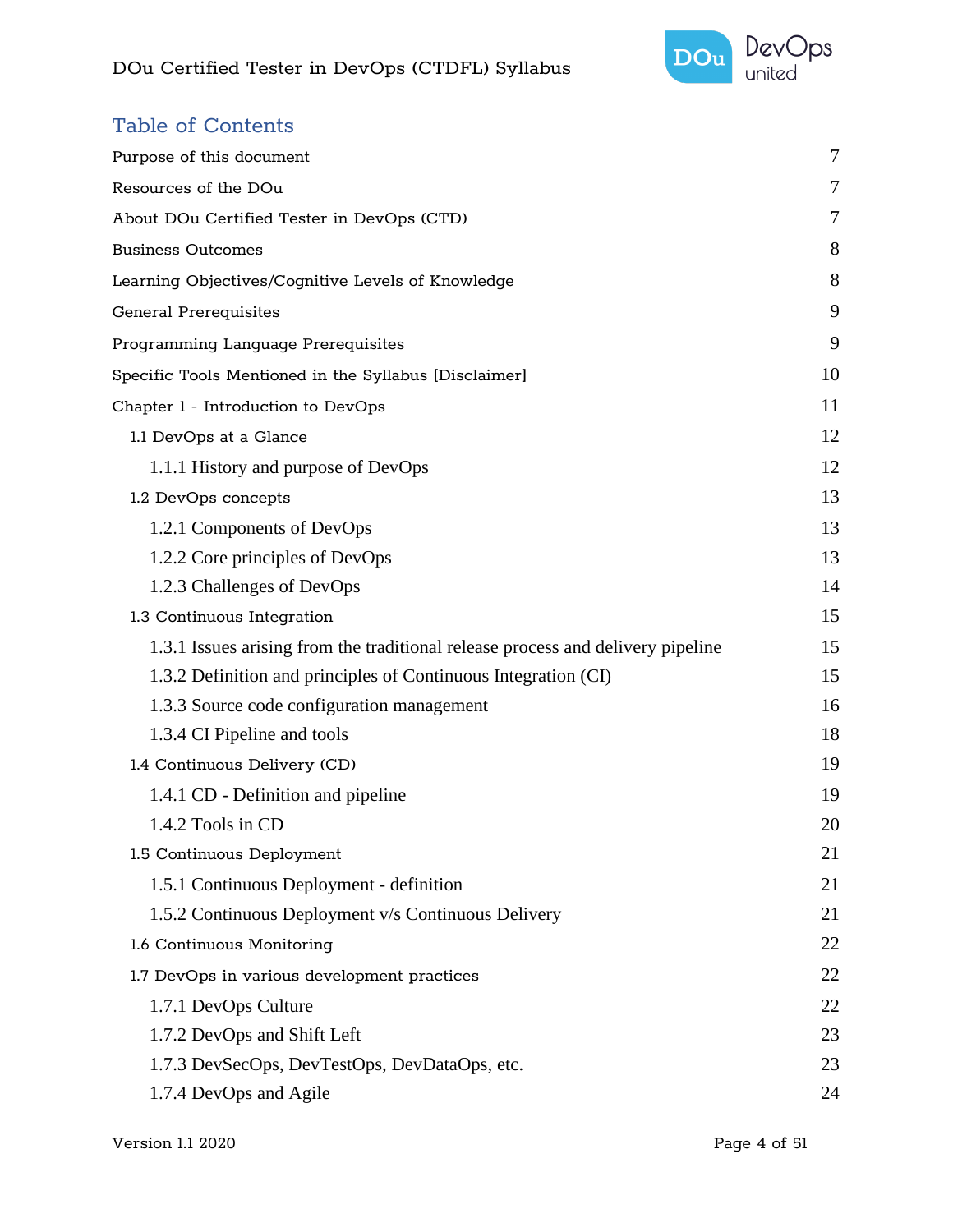

| Chapter 2 - Continuous Testing                             | 25 |
|------------------------------------------------------------|----|
| 2.1 Introduction to Continuous Testing                     | 26 |
| 2.1.1 Definition and characteristics of Continuous Testing | 26 |
| 2.1.2 Testing Quadrant for DevOps                          | 27 |
| 2.2 Test Driven Development (TDD) and DevOps               | 28 |
| 2.2.1 TDD - Definition                                     | 28 |
| 2.2.2 xUnit Framework                                      | 29 |
| 2.3 Static Analysis                                        | 29 |
| 2.3.1 Coding guidelines and other static tests             | 29 |
| 2.4 Dynamic Analysis                                       | 30 |
| 2.4.1 Code Coverage                                        | 30 |
| 2.4.2 Memory Leaks                                         | 31 |
| 2.4.3 Code Performance Measurement                         | 31 |
| 2.5 Integration & System Tests                             | 32 |
| 2.5.1 Integration & System Test Automation - API Tests     | 32 |
| 2.5.2 System Test Automation - GUI Tests                   | 32 |
| 2.6 Acceptance Tests                                       | 33 |
| 2.6.1 BDD and ATDD                                         | 33 |
| Chapter 3 - DevOps specific tests                          | 34 |
| 3.1 User specific Feature Testing                          | 34 |
| 3.1.1 Internal user                                        | 35 |
| 3.1.2 Canary Release                                       | 35 |
| 3.1.3 A/B Testing                                          | 35 |
| 3.2 Stage Rollout, Dark Launch & Standard Upgrade          | 35 |
| 3.2.1 Stage Rollout                                        | 35 |
| 3.2.2 Dark Launch                                          | 36 |
| 3.2.3 Standard Upgrade                                     | 36 |
| 3.3 Toggles                                                | 36 |
| 3.3.1 Types of Toggles                                     | 36 |
| 3.3.2 Functional Tests for Toggle States                   | 37 |
| 3.3.3 Non-functional Tests for Toggle States               | 37 |
| 3.3.4 Risks of Using Toggles                               | 37 |
| Chapter 4 - Operations in DevOps                           | 39 |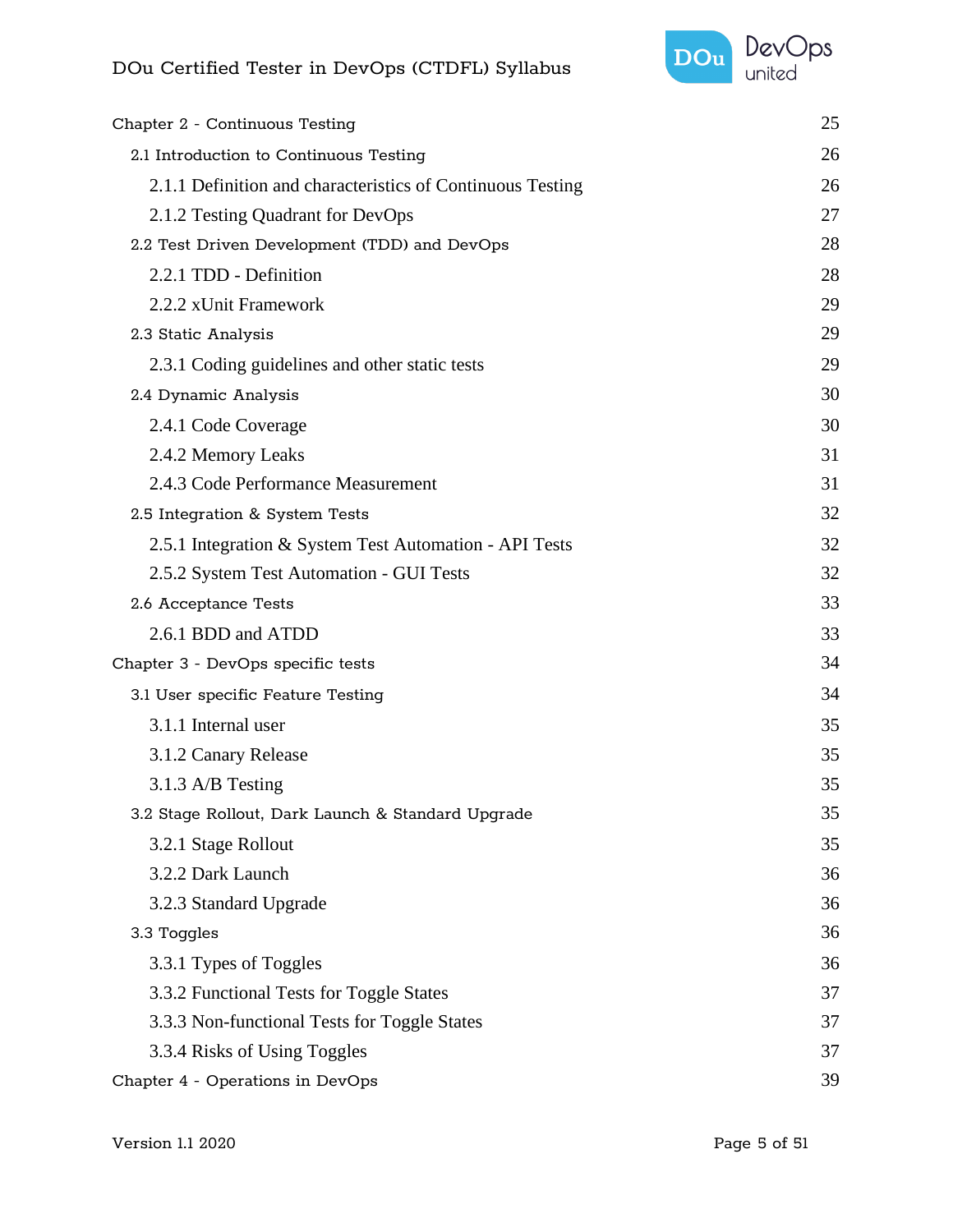

| 4.1 Monitoring Production Systems          | 39 |
|--------------------------------------------|----|
| 4.1.1 Monitoring                           | 39 |
| 4.1.2 Alerting                             | 39 |
| 4.1.3 Testing of Monitors and Alerts       | 40 |
| 4.1.4 Log Testing                          | 41 |
| Chapter 5 - DevOps and Cloud               | 42 |
| 5.1 Introduction to DevOps with Cloud      | 42 |
| 5.1.1 IAAS, PAAS, SAAS                     | 42 |
| 5.1.2 Fitment of Cloud in DevOps           | 44 |
| 5.1.3 Virtualization                       | 44 |
| 5.1.4 Application Containerization         | 44 |
| 5.1.5 Virtual Machines v/s Containers      | 45 |
| Chapter 6 - Various Tools and Technologies | 46 |
| 6.1 Infrastructure and Repositories        | 46 |
| 6.1.1 Infrastructure as Code (IaC)         | 46 |
| 6.1.2 Binary Repositories                  | 47 |
| 6.1.3 IaC Tools                            | 48 |
| 6.1.4 Other Tools                          | 50 |
| References                                 | 51 |
|                                            |    |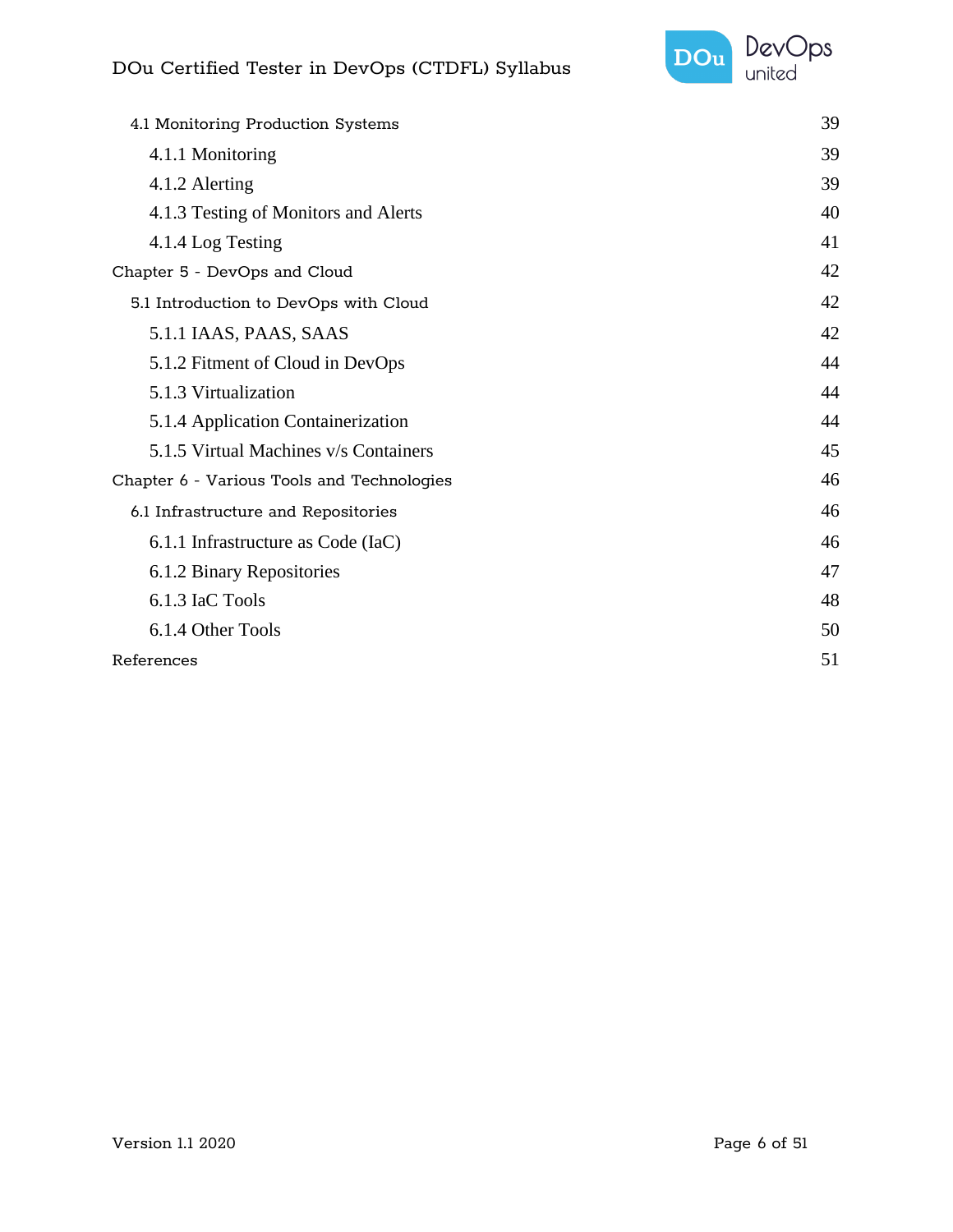

#### <span id="page-6-0"></span>Purpose of this document

This syllabus forms the basis of the DevOps United Certified Tester in DevOps (CTD) certification. This document defines what you need to know in order to pass the certification test for DOu Certified Tester in DevOps (CTD) and is copyright of DevOps United. The certification test will only cover concepts and knowledge that are described in this document, although this document contains practical elements that will not be covered by the certification exam but is required to be covered in the training.

#### <span id="page-6-1"></span>Resources of the DOu

An overview of DOu resources as well as all relevant information about the DOu certification and other types of DOu certifications are available on www.devops-united.com, the official website of DevOps United. The information to be found on www.devops-united.com includes:

- A complete list of recognized DOu training providers and available courses. Note that training is recommended but not required in order to take the DOu CTD certification exam.
- DOu Syllabus (this document) for download.
- A sample exam set of 10 DOu CTD questions with answers, for training purposes.
- We aim to have the documents available in further languages as soon as possible. For currently available language versions, please check www.devops-united.com.

#### <span id="page-6-2"></span>About DOu Certified Tester in DevOps (CTD)

DOu Certified Tester in DevOps is a foundation specialist level course for testers involved in DevOps. Our aim at DevOps United is to support you moving one step further into the Agile world, into the DevOps code-based work methodology and culture. You will learn how to use new tools and practices to reduce the traditional distance between programming and systems technicians, in order to build, test, and release software faster and more reliably. This new collaborative approach, DevOps, will allow your teams to work closer together, bringing greater agility to your business and notable increases in your productivity, enabling you to solve critical issues quickly, and better managing unplanned work. This is a practical certification and it consist of some theory, and mainly practical, hands-on applications and use of tools, as well as demonstrations, groups and/or individual exercises.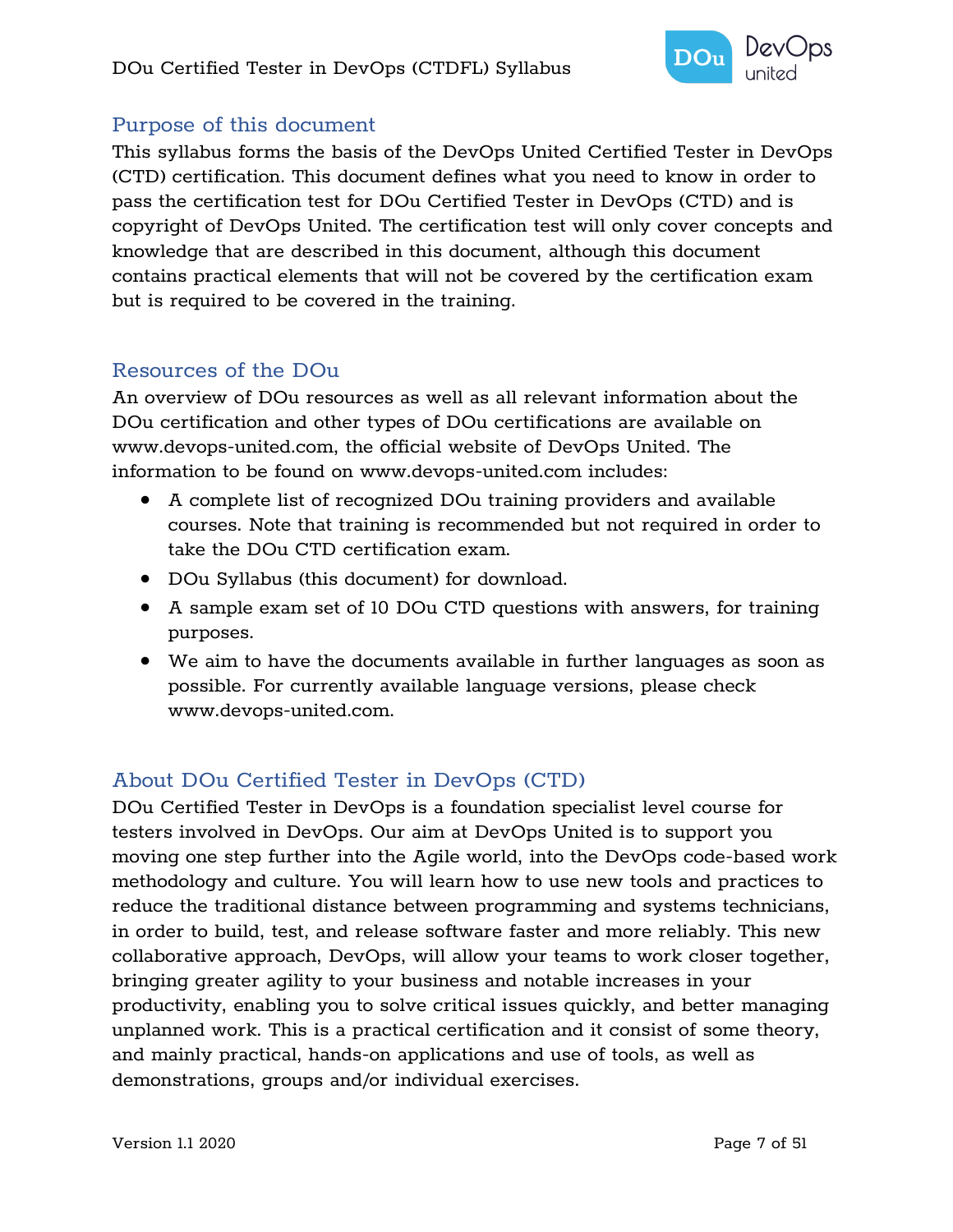

| $BO-1$ | Understand the business and technology drivers, as well as the    |
|--------|-------------------------------------------------------------------|
|        | methodologies and practices used by DevOps and Continuous         |
|        | Movement in order to create a test strategy                       |
| $BO-2$ | Identify and understand the influence of testing on the DevOps    |
|        | movement, how testing is implemented in DevOps and how            |
|        | DevOps fits in various SDLCs                                      |
| $BO-3$ | Apply automated deployments and automated continuous testing      |
|        | into continuous integration and continuous delivery workflows     |
| $BO-4$ | Apply test types and levels specific to DevOps cycles             |
| $BO-5$ | Apply through hands-on exercises and the interactive practice use |
|        | of configuration management, continuous: testing, integration,    |
|        | deployment, delivery and monitoring, implementing common          |
|        | DevOps tools such as Dockers, Jenkins, Puppet-Chef/Ansible,       |
|        | Nagios, Cucumber, Selenium, Git/GitHub                            |
| $BO-6$ | Understand about the Cloud Technology and how it is useful        |
|        | in DevOps                                                         |
| $BO-7$ | Understand the direction and trends related to the future of      |
|        | continuous testing                                                |
|        |                                                                   |

#### <span id="page-7-0"></span>Business Outcomes

#### <span id="page-7-1"></span>Learning Objectives/Cognitive Levels of Knowledge

Learning objectives (LOs) are brief statements that describe what you are expected to know after studying each chapter. The LOs are defined based on Bloom's modified taxonomy as follows:

- K1: Remember. Some of the action verbs are Remember, Recall, Choose, Define, Find, Match, Relate, Select
- K2: Understand. Some of the action verbs are Summarize, Generalize, Classify, Compare, Contrast, Demonstrate, Interpret, Rephrase
- K3: Apply. Some of the action verbs are Implement, Execute, Use, Apply

For more details of Bloom's taxonomy, please refer to [BT1] and [BT2] in [References.](#page-50-0)

#### Hands-on Objectives

Hands-on Objectives (HOs) are brief statements that describe what you are expected to perform or execute to understand the practical aspect of Learning.

The HOs are defined as follows:

Version 1.1 2020 **Page 8 of 51**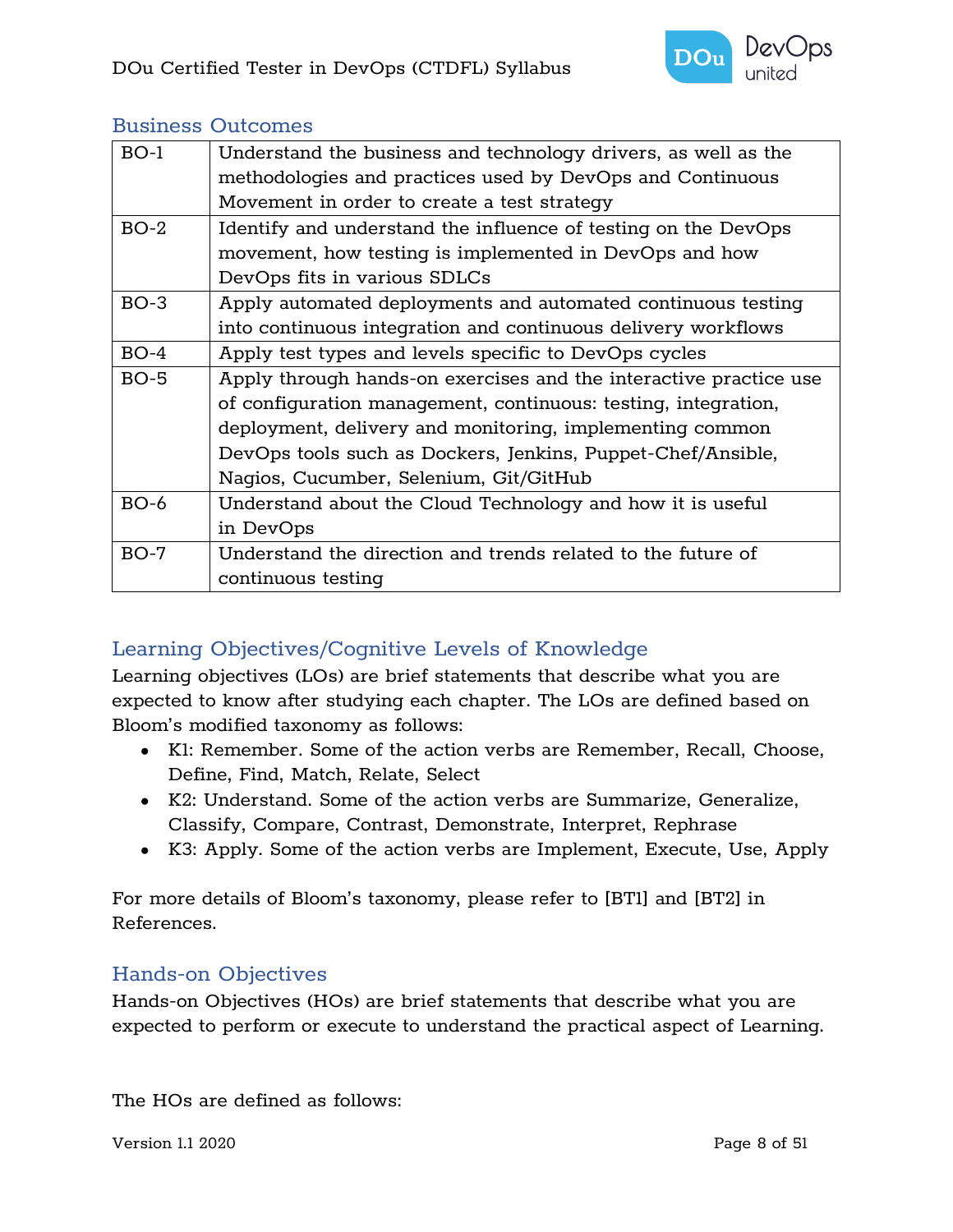

- HO-0: Live demo of an exercise or recorded video
- HO-1: Guided exercise. The trainees follow the sequence of steps performed by the trainer
- HO-2: Exercise with hints. Exercise to be solved by the trainee utilizing hints provided by the trainer
- HO-3: Unguided exercises without hints

#### <span id="page-8-0"></span>General Prerequisites

#### Mandatory

● None

Recommended

- ISTQB<sup>®</sup> Foundation level or equivalent
- Basic knowledge of any programming language Java/Python/R
- Basic knowledge of statistics
- Some software development or testing experience

#### <span id="page-8-1"></span>Programming Language Prerequisites

Required

- Basic knowledge of programming. Understandings of Variables, Functions, Methods, Control Structures (Conditionals and Loops), memory management.
- Basic knowledge of scripting languages.
- Basic knowledge of operating tools such as Selenium, Java, JUnit as well as of basic DevOps tools.
- Basic knowledge of HTTP protocol. Understanding of HTTP Request/Response, and the main elements involved, like Cookies, URL, Parameters, Methods (GET, POST), Headers and Body.
- Basic knowledge of system architecture. Understandings of Web architectures based in layers (Client/Server).

Recommended

● Basic knowledge of SOAP/REST and XML/JSON and/or Webservices or Microservices.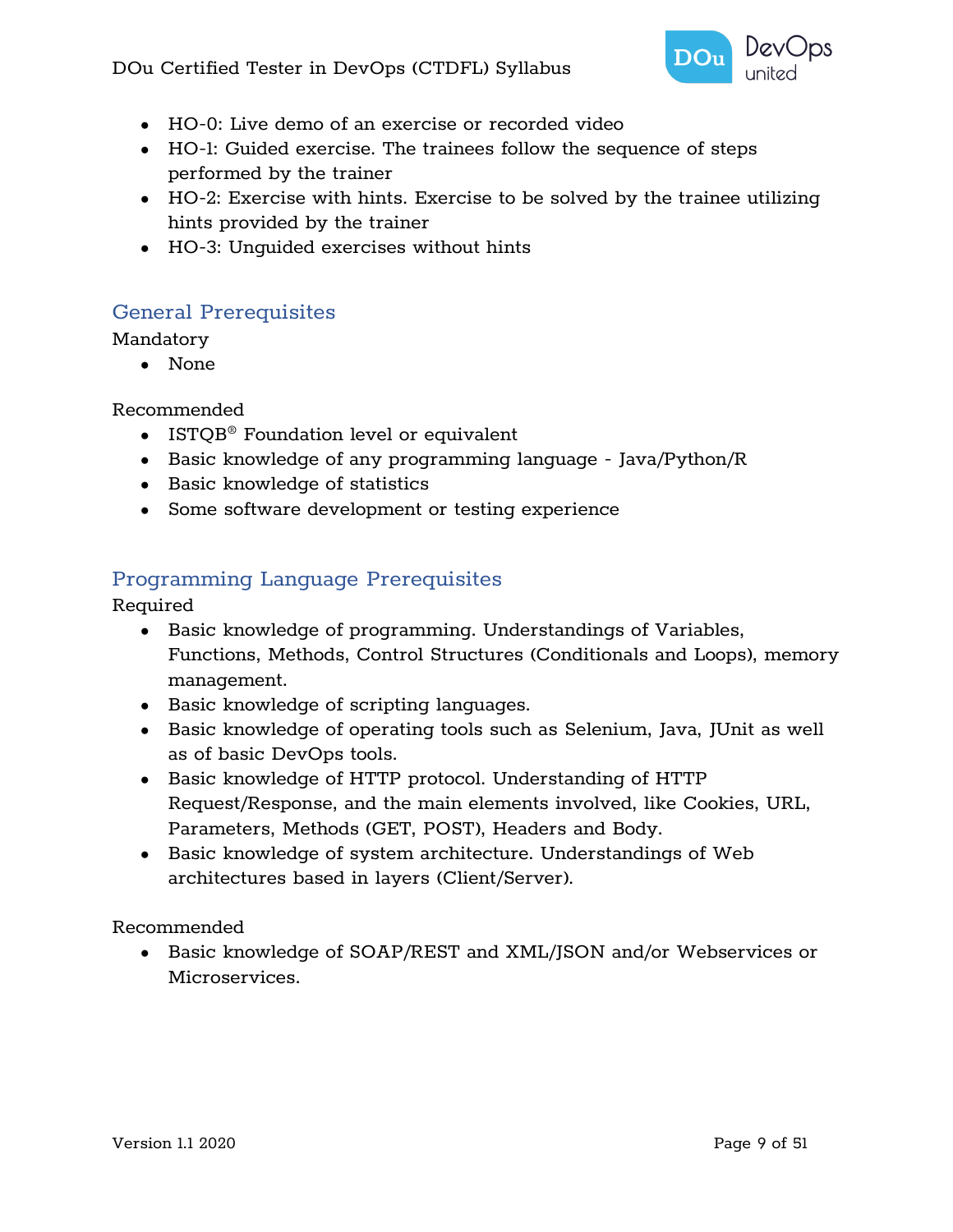

#### <span id="page-9-0"></span>Specific Tools Mentioned in the Syllabus [Disclaimer]

The tools mentioned in the syllabus are used solely as examples. These tools represent some of the most commonly used ones at the time of releasing this syllabus.

This syllabus' focus is on concepts. Therefore, specific tools are used only as the means to demonstrate those concepts, or to perform hands-on exercises. The syllabus does not aim to promote any tool over any other or support any company that produces tools over any other. During training or otherwise, if other suitable alternates are available, anyone is welcome to use them as well.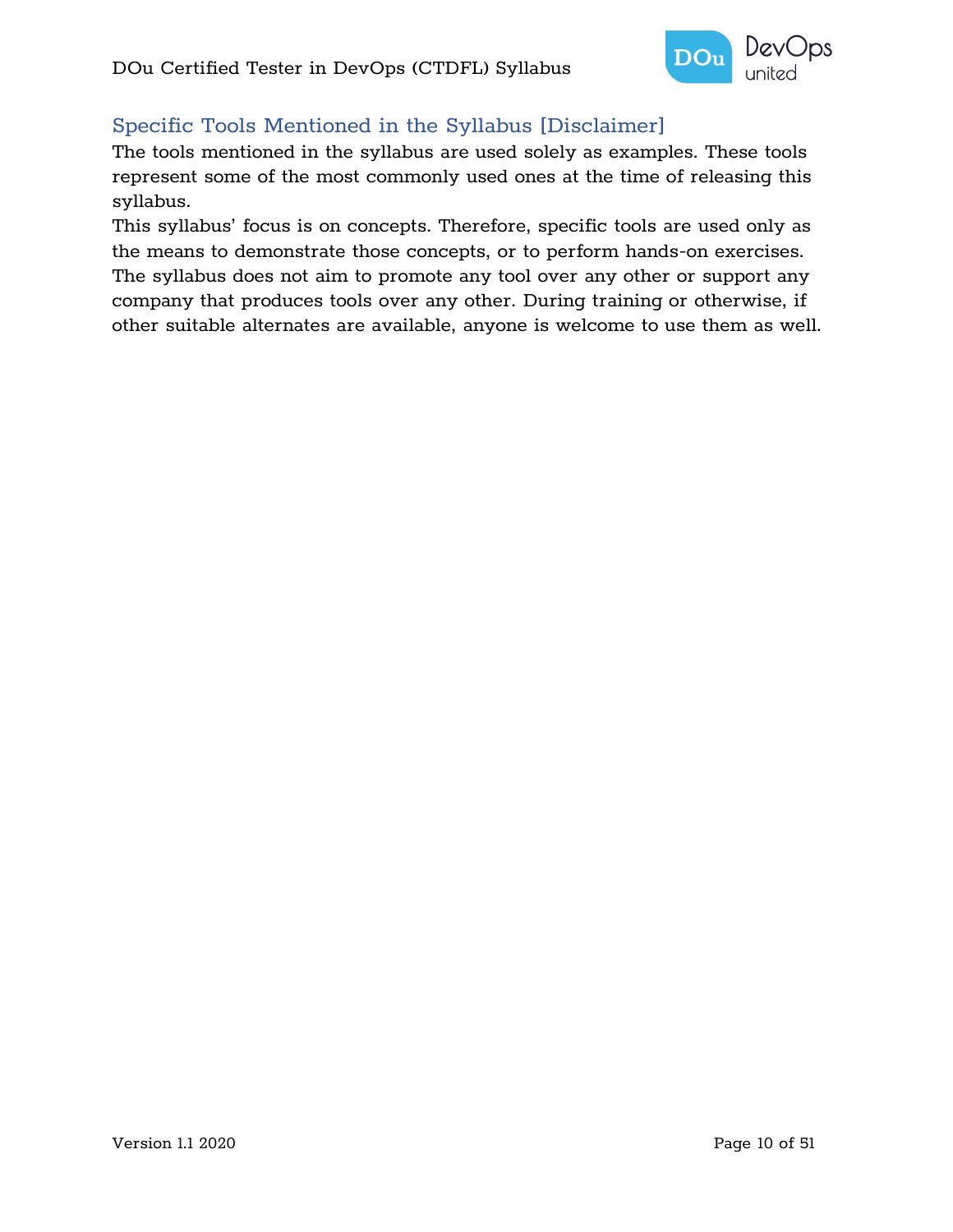

## <span id="page-10-0"></span>Chapter 1 - Introduction to DevOps

**Keywords:** DevOps, DevSecOps, DevTestOps, DevArchOps, DevWinOps, Pipelines, Continuous Integration (CI), Continuous Deployment, Continuous Delivery (CD), CI/CD, System Center Configuration Manager (SCCM), Shift Left, Software Repository, Code Repository, Branching Strategy, Merging, Test Driven Development (TDD), Behavior Driven Development (BDD), Acceptance Testing Driven Development (ATDD), Specification by Example (SBE).

| LO#        | Description                                                                                                                                                    |
|------------|----------------------------------------------------------------------------------------------------------------------------------------------------------------|
| $LO-1.1.1$ | Recall the purpose of DevOps (Kl)                                                                                                                              |
| $LO-1.2.1$ | Explain the components of DevOps (K2)                                                                                                                          |
| $LO-1.2.2$ | Recall the core principles of DevOps (K1)                                                                                                                      |
| $LO-1.3.1$ | Compare the traditional release process with the delivery<br>pipeline (K2)                                                                                     |
| $LO-1.3.2$ | Explain the concept of Continuous Integration (CI) and the<br>advantages it offers (K2)                                                                        |
| $LO-1.3.3$ | Explain SCCM Concepts: Repositories, Check-in/Check-out,<br>Versioning, Branches, Merging, conflict resolution, working in<br>teams, branching strategies (K2) |
| $LO-1.3.4$ | Explain CI pipeline and how tools help setup a CI pipeline (K2)                                                                                                |
| $LO-1.4.1$ | Explain Continuous Delivery (CD) and the advantages it offers<br>(K2)                                                                                          |
| $LO-1.4.2$ | Recall the tools used in continuous delivery (K1)                                                                                                              |
| $LO-1.5.1$ | Recall the purpose of continuous deployment (K1)                                                                                                               |
| $LO-1.5.2$ | Compare continuous deployment with continuous delivery (K2)                                                                                                    |
| $LO-1.7.1$ | Recall the main cultural aspects and mindset implemented in<br>DevOps (K1)                                                                                     |
| $LO-1.7.2$ | Recall the main reasons why the Shift Left principle contributes<br>to the DevOps (K1)                                                                         |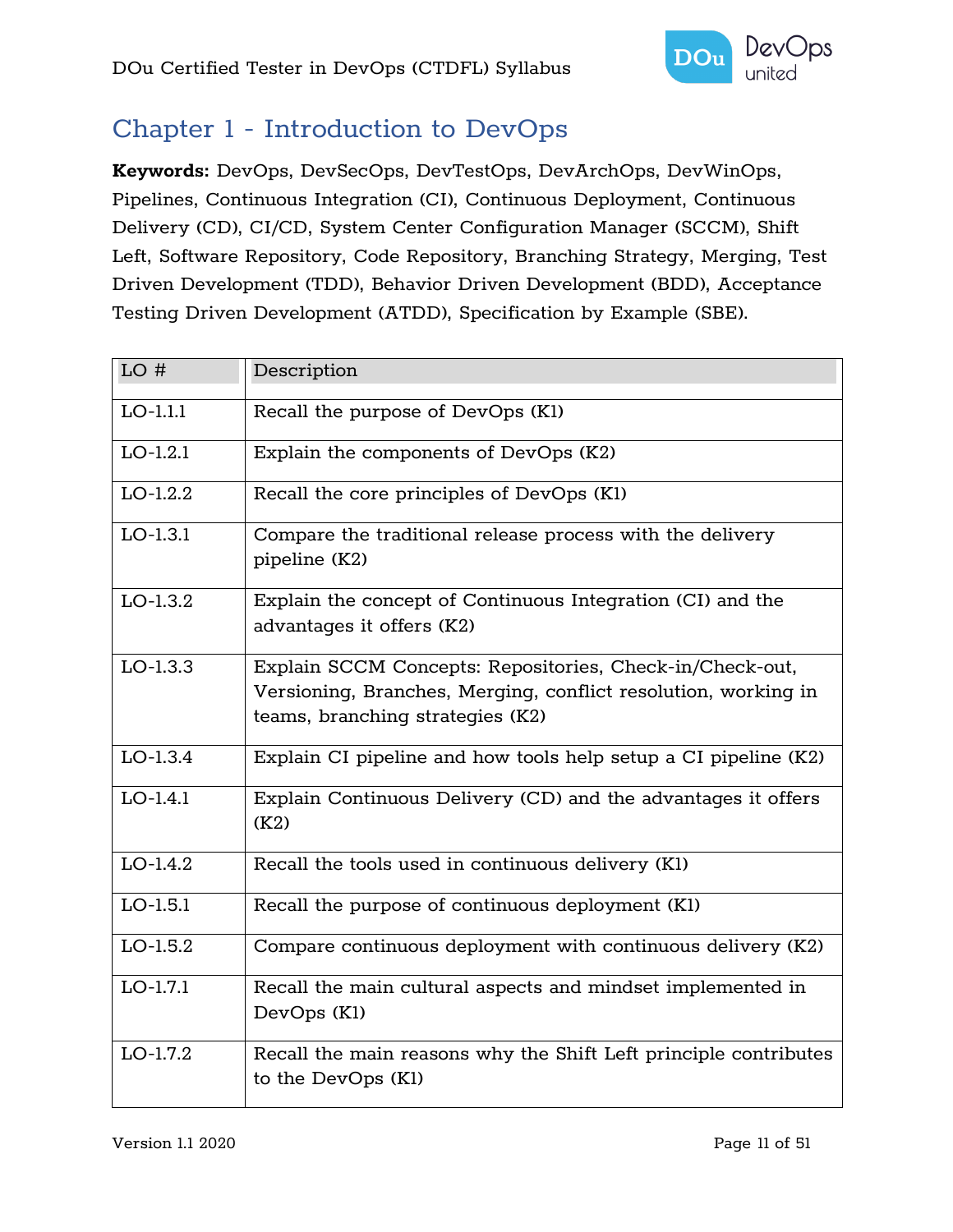

| LO#        | Description                                                                      |
|------------|----------------------------------------------------------------------------------|
| $LO-1.7.3$ | Recall various DevOps-related terms, such as DevSecOps,<br>DevTestOps, etc. (K1) |
| $LO-1.7.4$ | Understand how DevOps and Agile fit together (K2)                                |

| HO#        | Description                                                                                                                                            |
|------------|--------------------------------------------------------------------------------------------------------------------------------------------------------|
| $HO-1.2.3$ | Demonstrate the challenges of DevOps (HO-0)                                                                                                            |
| $HO-1.3.3$ | Demonstrate how to apply the main features of a configuration<br>management tool: check-in, check-out, merge, conflict<br>resolution, branching (HO-0) |
| $HO-1.3.4$ | Create a simple pipeline for code compilation based on trigger<br>from code check-in (HO-1)                                                            |
| $HO-1.5.2$ | Demonstrate how to apply the main features of continuous<br>delivery and deployment tools (HO-0)                                                       |
| $HO-1.6.0$ | Demonstrate the main monitoring elements in tools, such as<br>Nagios or Grafana (HO-0)                                                                 |

## <span id="page-11-0"></span>**1.1 DevOps at a Glance**

DevOps is a software engineering culture and practice that aims at unifying software development (Dev) and software operation (Ops). DevOps is a set of practices that combine software development and IT operations to shorten products or systems development life cycle.

## <span id="page-11-1"></span>1.1.1 History and purpose of DevOps

| $ $ LO-1.1.1 | Recall the purpose of DevOps (Kl) |
|--------------|-----------------------------------|
|              |                                   |

DevOps initiated after the concepts of fast, multiple and successful deliveries were presented at the 2009 Velocity conference. The name DevOps was coined to refer to the concept of arranging/creating an infinite cycle between development and operation organizations, in order to enable smooth and incremental product development and delivery cycles.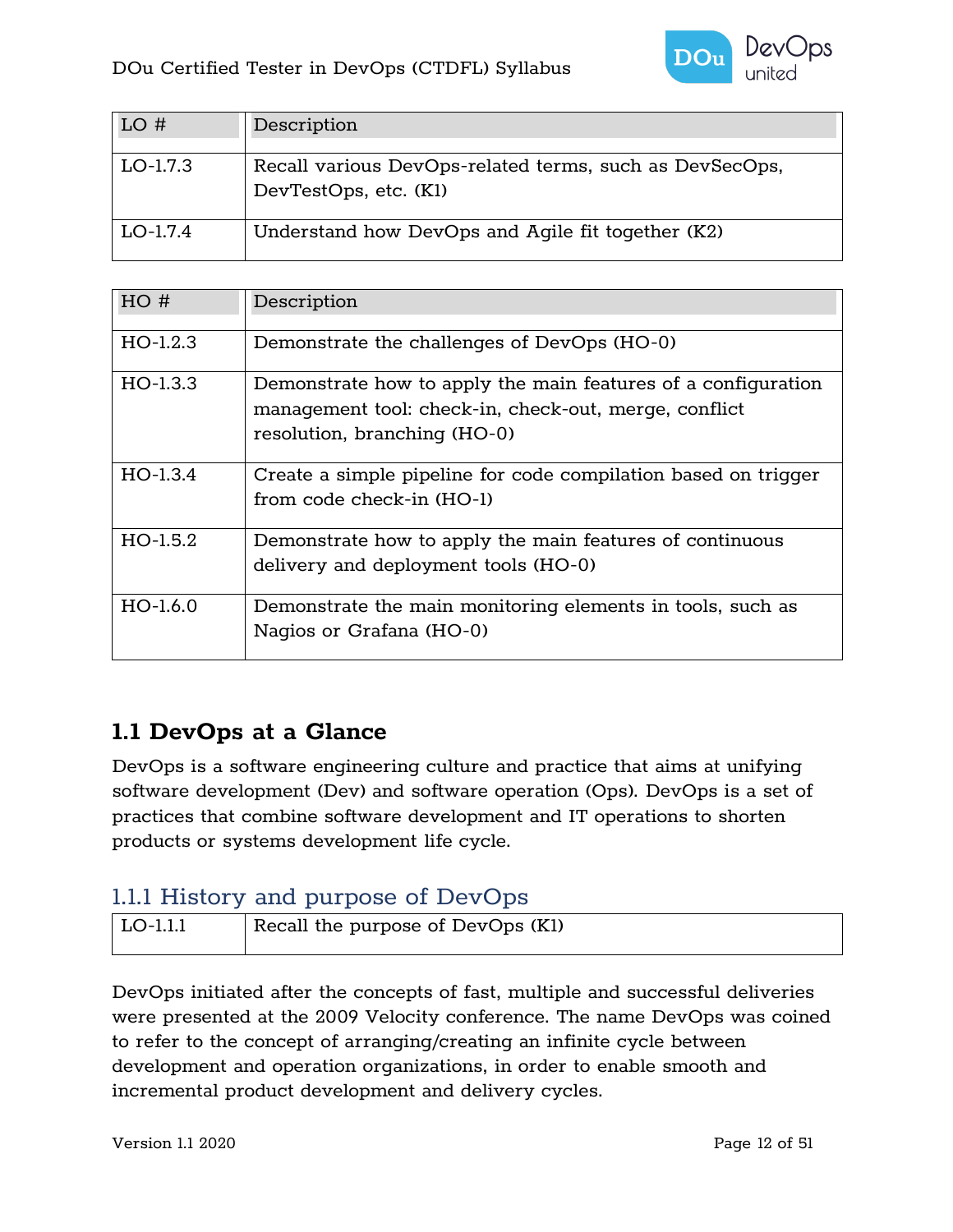

In 2009, the first conference on the topic, DevOpsDays, was held in Ghent, Belgium. The conference was founded by Belgian consultant, project manager and agile practitioner Patrick Debois.

The main characteristic of the DevOps movement is to strongly advocate automation and monitoring at all steps of software construction, from integration, testing and releasing to deployment and infrastructure management. DevOps aims at shorter development cycles, increased deployment frequency, and more dependable releases, in close alignment with business objectives and customers.

## <span id="page-12-0"></span>**1.2 DevOps concepts**

The concept of DevOps is founded on building a culture of collaboration between teams that historically functioned in relative siloes.

## <span id="page-12-1"></span>1.2.1 Components of DevOps

| $ $ LO-1.2.1 | Explain the components of DevOps $(K2)$ |
|--------------|-----------------------------------------|
|              |                                         |

The key components of DevOps are:

- Automatic delivery of the pipeline
- Configuration management system/solution
- Regular continuous integration
- Automated monitoring and health checks
- Regular continuous delivery
- Infrastructure as a code

## <span id="page-12-2"></span>1.2.2 Core principles of DevOps

| LO-1.2.2 | Recall the core principles of DevOps $(Kl)$ |
|----------|---------------------------------------------|
|          |                                             |

The core principles of DevOps are:

- Customer Centric Action
- Create with the End in mind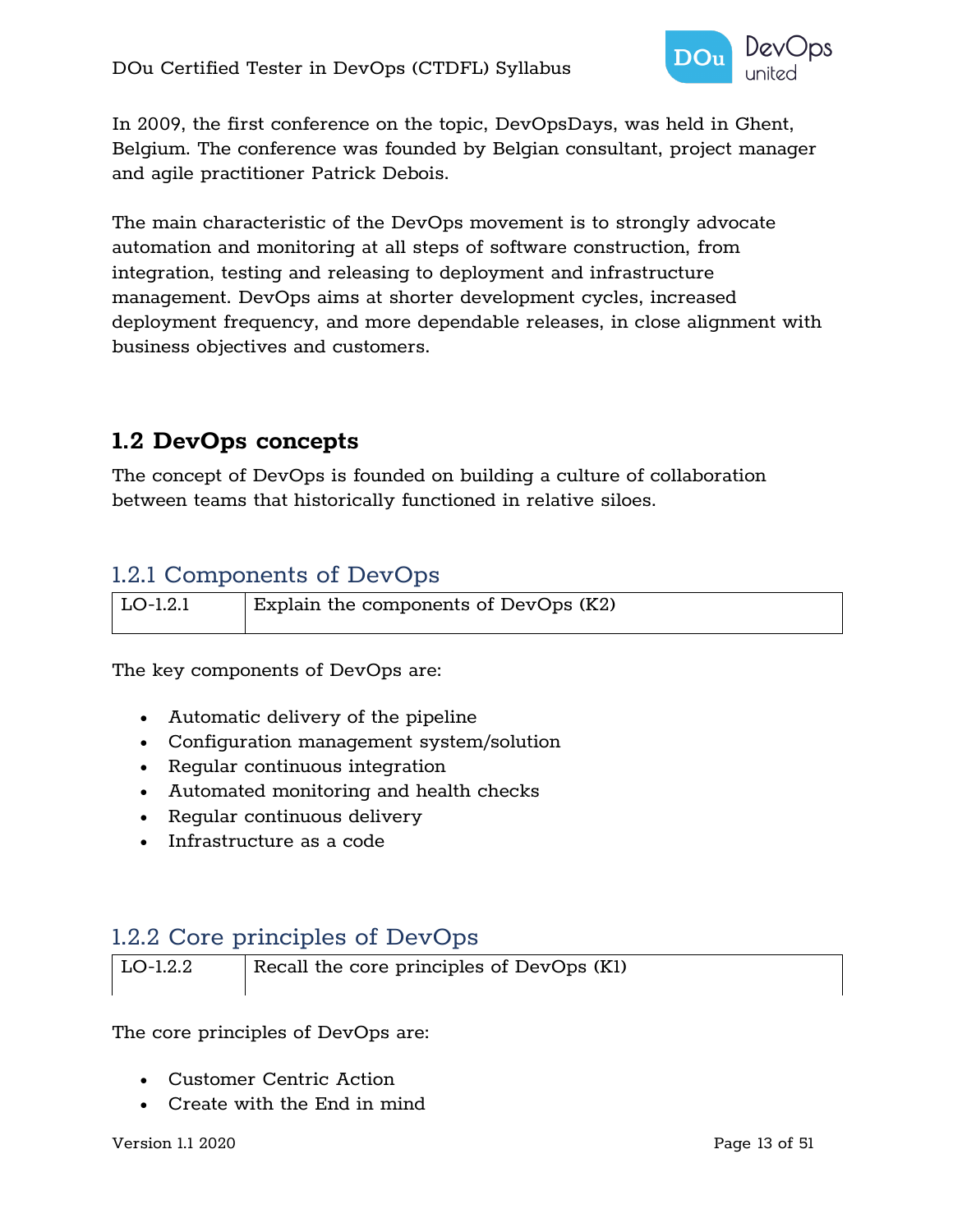

- End-to-end responsibility
- Cross-functional autonomous teams
- Continuous feedback
- Continuous integration and deployment
- Continuous improvement
- Continuous experimenting and learning
- Automate everything you can



## <span id="page-13-0"></span>1.2.3 Challenges of DevOps

| HO-1.2.3 | Demonstrate the challenges of DevOps (HO-0) |
|----------|---------------------------------------------|
|          |                                             |

There are many challenges that DevOps is aimed to solve, such as:

- Manual testing
- Test data
- No service virtualization
- Lack of Configuration Management system
- No integrated tools architecture
- Planning in a DevOps environment
- Inconsistent environments
- No production-like environments
- Limited feedback from customers
- Issues in the collaboration between development and operations
- Issues in the collaboration across all product-related departments
- Elicitation of non-functional requirements
- Manual deployments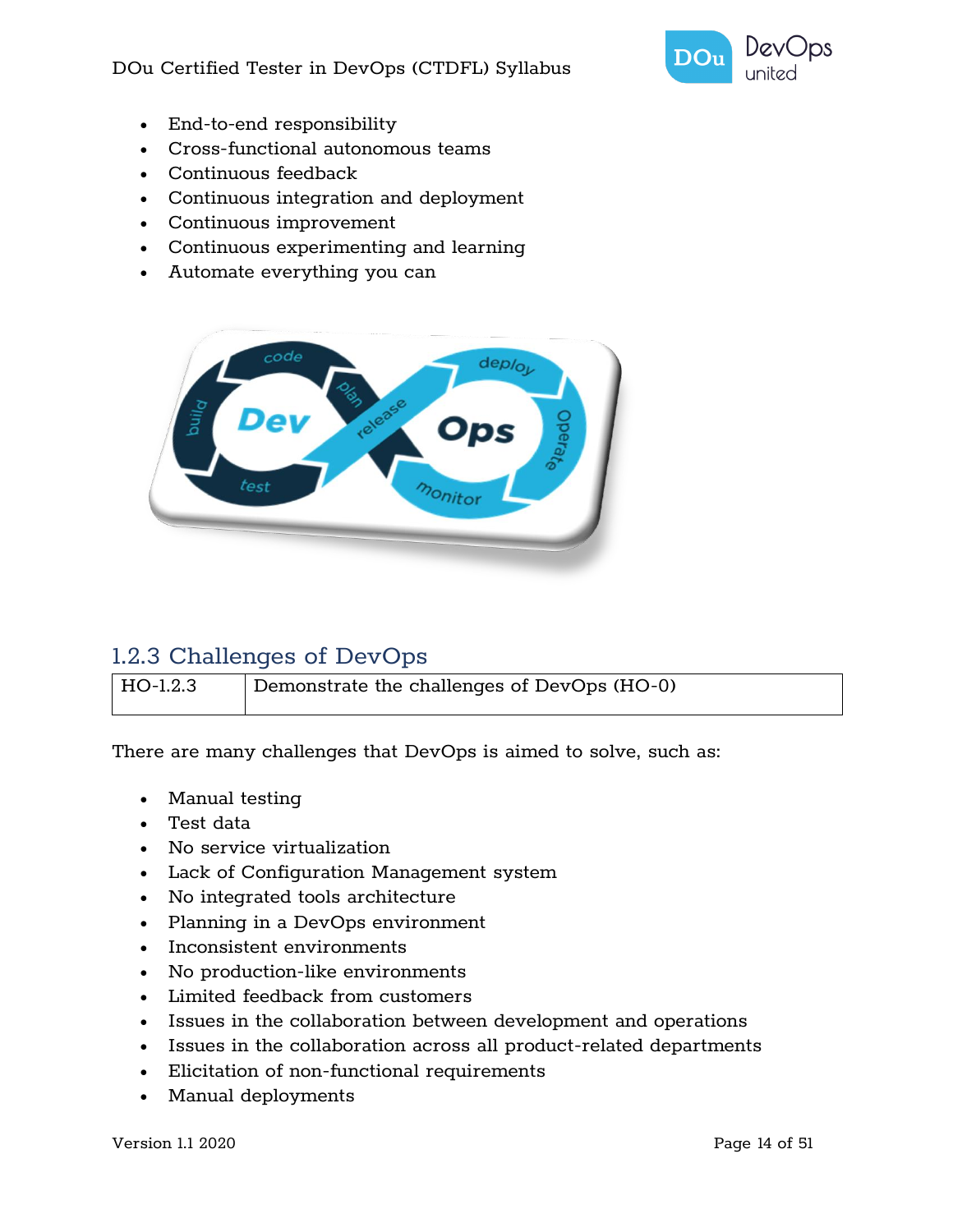

- Manual releases
- Large releases
- Lack of DevOps metrics
- Lack of traceability across the DevOps landscape

## <span id="page-14-0"></span>**1.3 Continuous Integration**

## <span id="page-14-1"></span>1.3.1 Issues arising from the traditional release process and delivery pipeline

| ∣ LO-1.3.1 | Compare the traditional release process with the delivery |
|------------|-----------------------------------------------------------|
|            | $ $ pipeline $(K2)$                                       |
|            |                                                           |

Traditional release management includes of course planning, scheduling, monitoring and controlling a software built at various stages and in different environments. Nevertheless, it may come in many different flavors. Release management guarantees that the production deployments are well orchestrated and follow all the necessary steps to ensure the proper visibility and approvals are obtained throughout the process.

The DevOps, process allows teams to have, or better said, take control over production deployments. The team is, of course, creating working code, but also focusing on the infrastructure, network, and other implementation items necessary to get their code into production. These teams are in charge to create code with higher quality as they take the overall responsibility to have the production systems more reliable and maintainable.

In DevOps the teams use the data pipeline. It is a set of data processing elements connected in series, where the output of one element is the input of the next one. The elements of a pipeline are often executed in parallel or in the time-sliced fashion. This enables the team to manage it better, utilize its timeline and provide more optimized and controlled delivery cycles.

## <span id="page-14-2"></span>1.3.2 Definition and principles of Continuous Integration (CI)

| ' LO-1.3.2 | Explain the concept of Continuous Integration (CI) and the |
|------------|------------------------------------------------------------|
|            | ' advantages it offers (K2)                                |

The "continuous" movement consists of the two main approaches, which merged into what we call today CI/CD. CI stands for Continuous Integration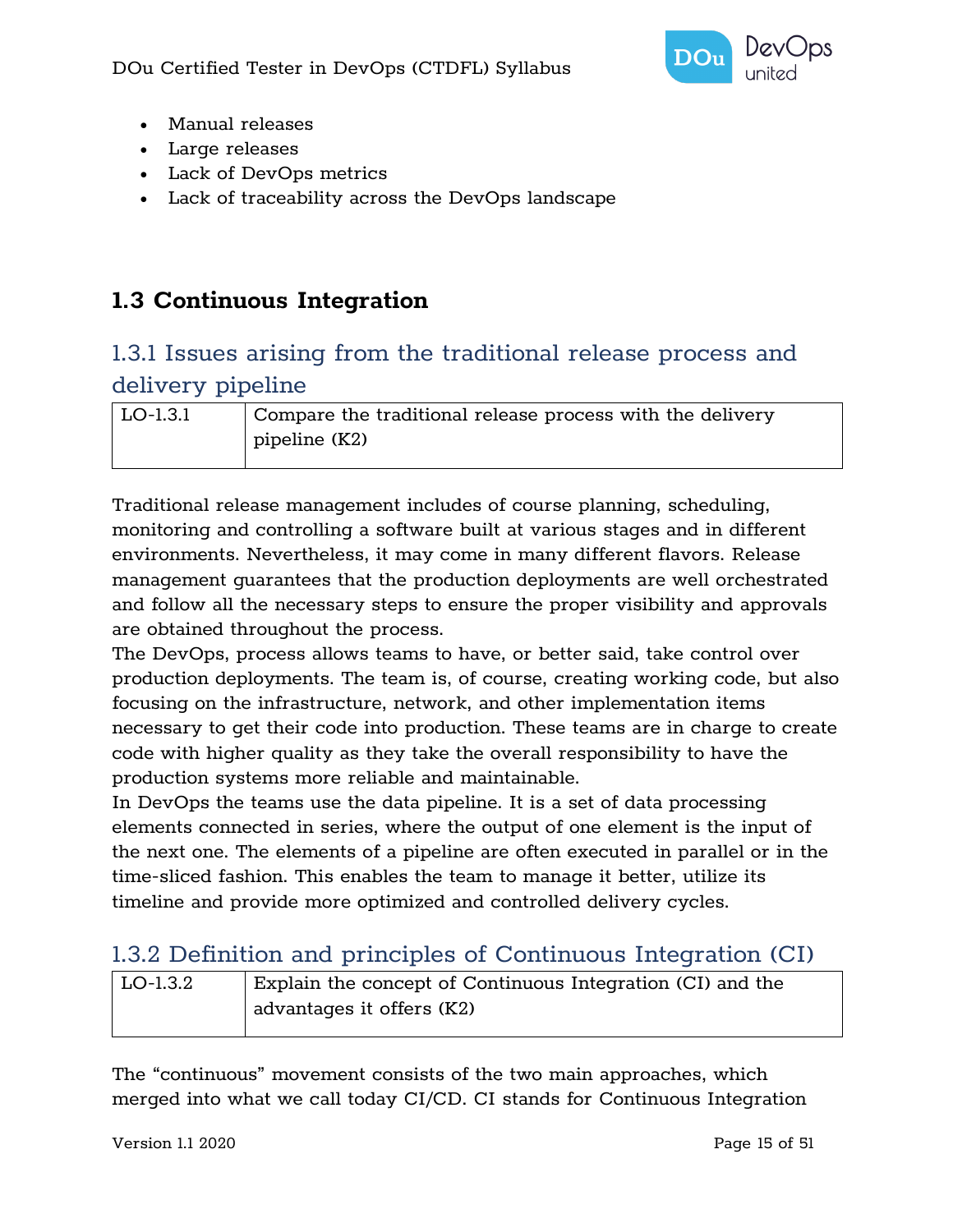

and CD for Continuous Delivery, as well as for Continuous Deployment, which immediately follows. The CI/CD are the main enablement rings in the DevOps chain and the main contributors to achieve the DevOps objectives. The long traditional process was broken down by the CI/CD approach into smaller controlled deliverable pieces, to keep the continuous momentum. The main principle of Continuous Deployment is to enable any new piece of code that passes the related automated tests to be deployed. The agile movement set the stage for DevOps, which drives the agile concept even further, allowing for faster development, while enriching the agile methodology with lots of tools that collaborate and harmonize to achieve a better continuous solution.

#### <span id="page-15-0"></span>1.3.3 Source code configuration management

| $LO-1.3.3$ | Explain SCCM Concepts: Repositories, Check-in/Check-out,       |
|------------|----------------------------------------------------------------|
|            | Versioning, Branches, Merging, conflict resolution, working in |
|            | teams, branching strategies (K2)                               |
|            |                                                                |
|            |                                                                |
| $HO-1.3.3$ | Demonstrate how to apply the main features of a configuration  |
|            | management tool: check-in, check-out, merge, conflict          |
|            | resolution, branching (HO-0)                                   |

One of the most important and key factors in DevOps is to rely on a robust source code and configuration management (CM) basis. A well-known suite that allows users to manage many Windows based computers is called SCCM – short name for System Center Configuration Manager. This suite provides a wide spectrum of CM abilities, such as features remote control, patch management, operating system deployment, network protection and other various services. In the world of programming, these kinds of development suites are essential. They used to be split over different tools, whereas nowadays they are packed in suites, which allow developers to better manage their code and enable fast and controlled deliveries.

The SCCM concept or the idea of a central system that manages the configuration management of the code, from its creation till delivery, production, maintenance, etc. is to have all the necessary steps managed and controlled in one place. The SCCM suite consist of several parts, among which you may find the following key modules: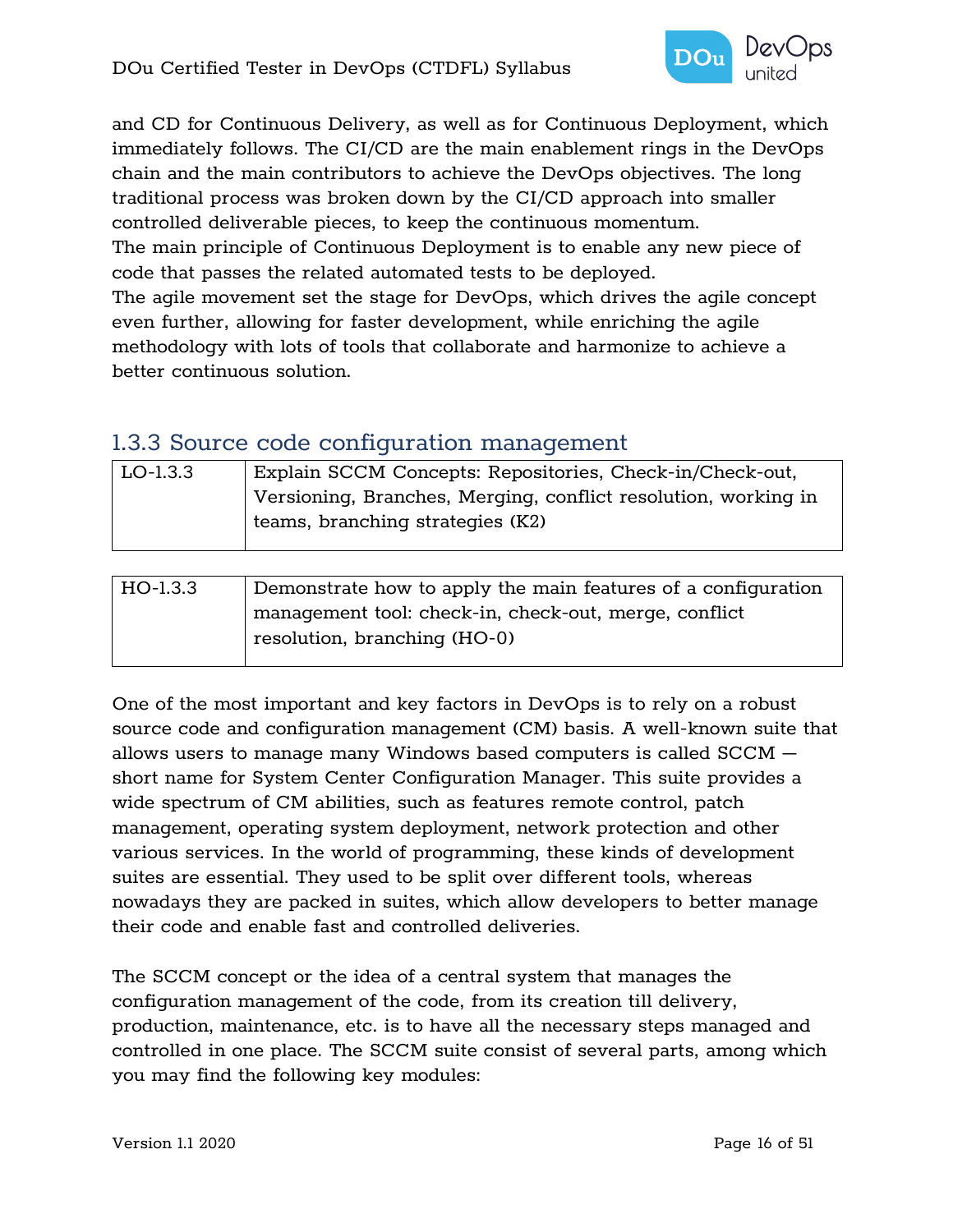

**Repositories:** The code that developers write is part of an important set of information. Repositories keep and store this information for further use, for restoration, for retrospective aspects, etc. The repositories represent these storages and code holders.

**Check-in/Check-out:** A programmer writes new code or maintains an existing one. The action of pooling the code from the repository in order to work on it is called "check-out the code". Any time that the programmer decides that the work is completed and there is a need to store it back as a new or updated piece of code to the main branch repository so that code can be reviewed, the programmer performs an action called "check-in the code".

**Versioning:** A versioning is used to label (give a name or number or the combination of name and number) a piece of code that is manufactured as a program or set of programs – e.g. package. This label represents the name of this specific item or package. The version is a specific reference, which enables the various stakeholders of the products or systems to communicate about them – and allows them to associate the program/product/system with the code that is stored and has the same label. A unique version of the same element (file, document, library, etc.) enables us to have this element available in several versions at the same time and see its evolvement.

**Branches & branching strategies:** A branch is a copy of a piece of source code that allows programmers to develop two versions separately. Branching is a technique utilized to make a copy of the source code in order to create two versions of it, that are developed separately. There are various forms of branching, which can be used to provide a service pack to the customer or a new generation of the product. These kinds of situations require from the DevOps team to make a choice, regarding which branching strategy to implement.

**Merging:** Many branches could possibly be altered by the programmers from the same main branch of code in some cases. For example, the main branch is version 1.2.x, but there are few development teams that work with this version/branch as a baseline for updating their code, so these are new branches under the main one which is version/branch 1.2.x. This situation over time creates complexity, as the code may vary between the new branches that are being created in parallel or from each other. In order to get back to a single place, assembling them all together back in the main branch is required. This activity of reassembling the branches to the main one is named merging.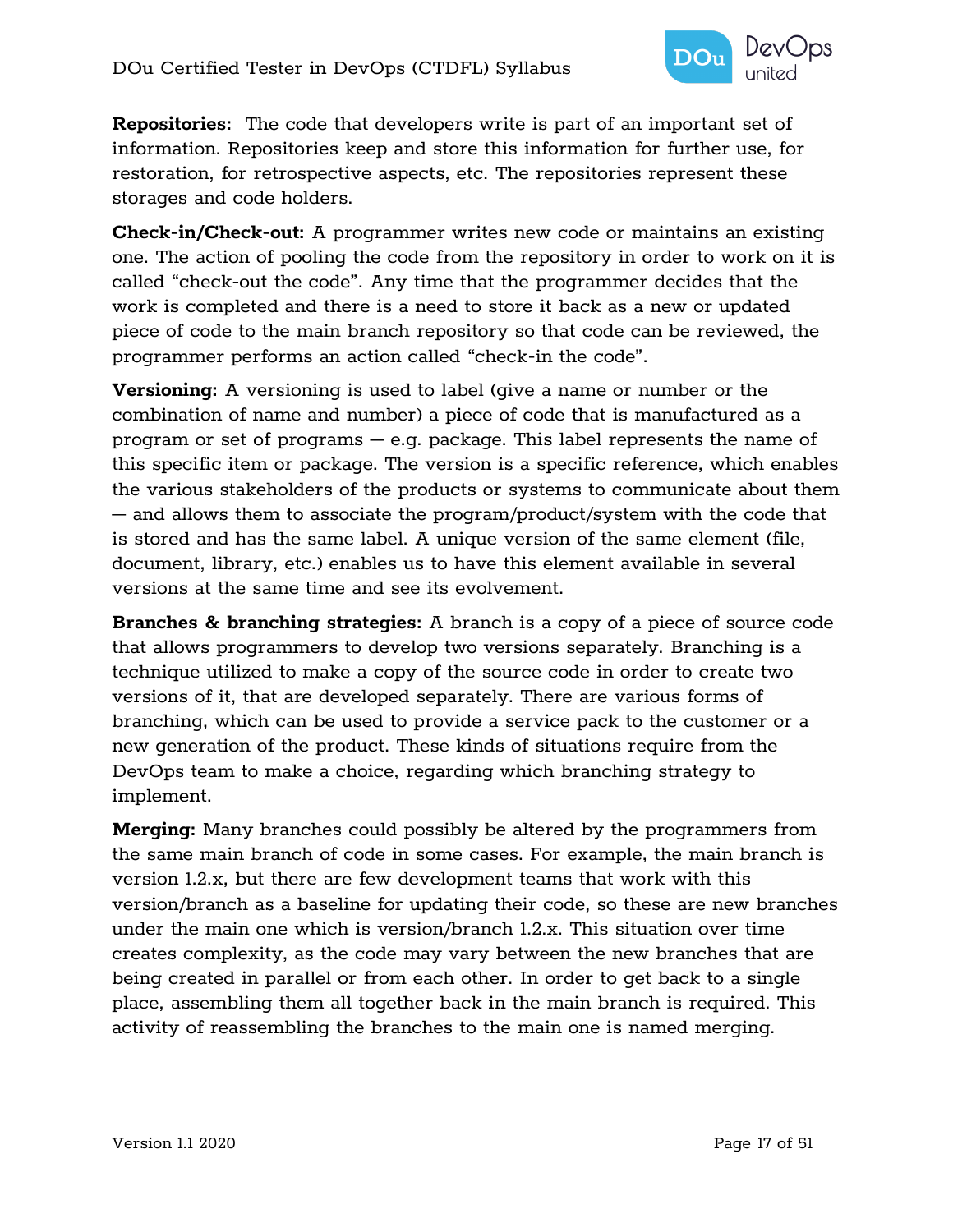



**Conflict resolution:** If a failure occurs during the merging process, it indicates a conflict between the current local branch and the branch that is being merged, meaning there is a conflict between the code we wish to merge and another developers' code. The tools available today do their best to merge the code files but leave the conflicts arising the merging process to be resolved manually by the person who operated it.

**Working in teams:** The programs or systems are usually developed by more than one developer, usually working in a team  $-$  in Agile, we may find it in the Scrum team for example. This usually results from the need to have the product or systems ready faster or, where different parts of the system require different programming skills, the development department is divided into teams. Different developers, or even teams may work on the same code – for example, one team may be in charge of the maintenance releases and the other one of new features, etc. The source code and configuration management tools or suites must enable the harmonization of this parallel way of working.

#### <span id="page-17-0"></span>1.3.4 CI Pipeline and tools

| LO-1.3.4 | Explain CI pipeline and how tools help setup a CI pipeline (K2) |
|----------|-----------------------------------------------------------------|
|          |                                                                 |
| HO-1.3.4 | Create a simple pipeline for code compilation based on trigger  |
|          | from code check-in (HO-1)                                       |

The CI (Continuous Integration) pipeline is the main backbone in the environment of DevOps. The CI is the first step in the CI/CD in DevOps, then follows the second step which is the CD (Continuous Delivery). Together, they bridge the gap between the development and the operations sides. A complete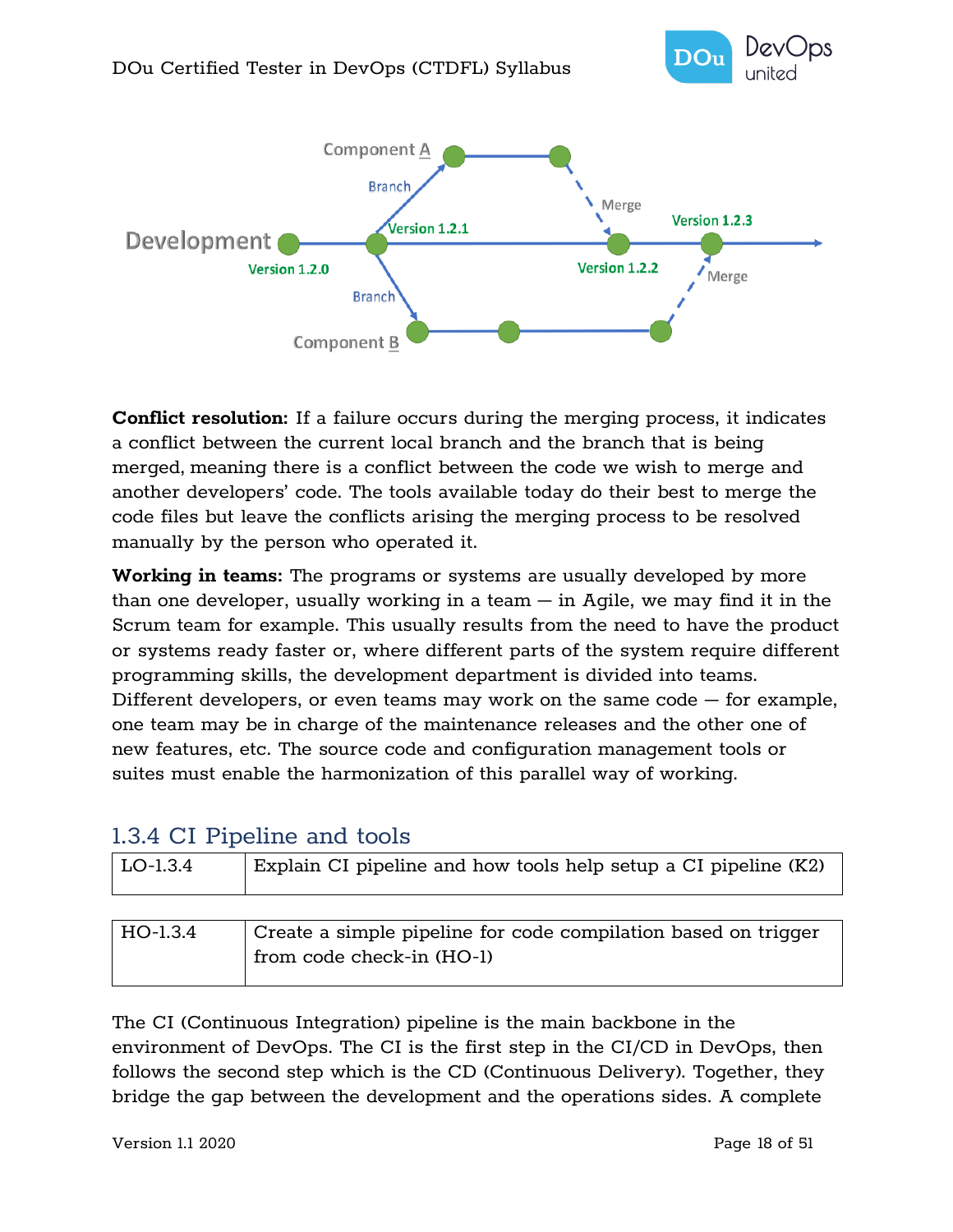

CI pipeline consists of three major parts: Integration, Build code and run unit tests.

In order to support bridging this gap, DevOps offers a process consisting of several stages. Each stage is supported by a set of tools that complement each other, and that support the required technologies or tools used in the previous stage.

In order to orchestrate the operation of these stages, the DevOps team uses tools named schedulers (e.g. Jenkins, GiTHub, etc.).

## <span id="page-18-0"></span>**1.4 Continuous Delivery (CD)**

## <span id="page-18-1"></span>1.4.1 CD - Definition and pipeline

| $\vert$ LO-1.4.1 | Explain Continuous Delivery (CD) and the advantages it offers |
|------------------|---------------------------------------------------------------|
|                  | (K2)                                                          |

Continuous Delivery (CD) is part of the DevOps method. It consists of stages driven by pipelines, which are designed for businesses that aim to improve applications as well as systems frequently and thus require a reliable delivery process.

The main benefit of CD is to enable a company to foster the manufacturing process of deploying code changes to the production environment, by adding effort to the standardized builds and to develop tests at the CI stages to the automated deployments stages.

An additional advantage of this approach is that it forces you to produce software in such a manner that the software can be readily/continuously released whenever required. The entire activity is performed in a sequence of small repetitive cycles. These small repetitive cycles technique allow the provisioned code to get any type of change incorporated (such as software enhancement, configuration changes, defect fixes, etc.) quickly, in an efficient and sustainable way.

CD requires the automation of the application and system delivery processes while committing to foster the delivery of the integrated code into production without any bugs or delays. The implementation process in the CD stages helps developers merge the new code they have created or changed with the main branch in a consistent way, so they can build an immediate release-ready product.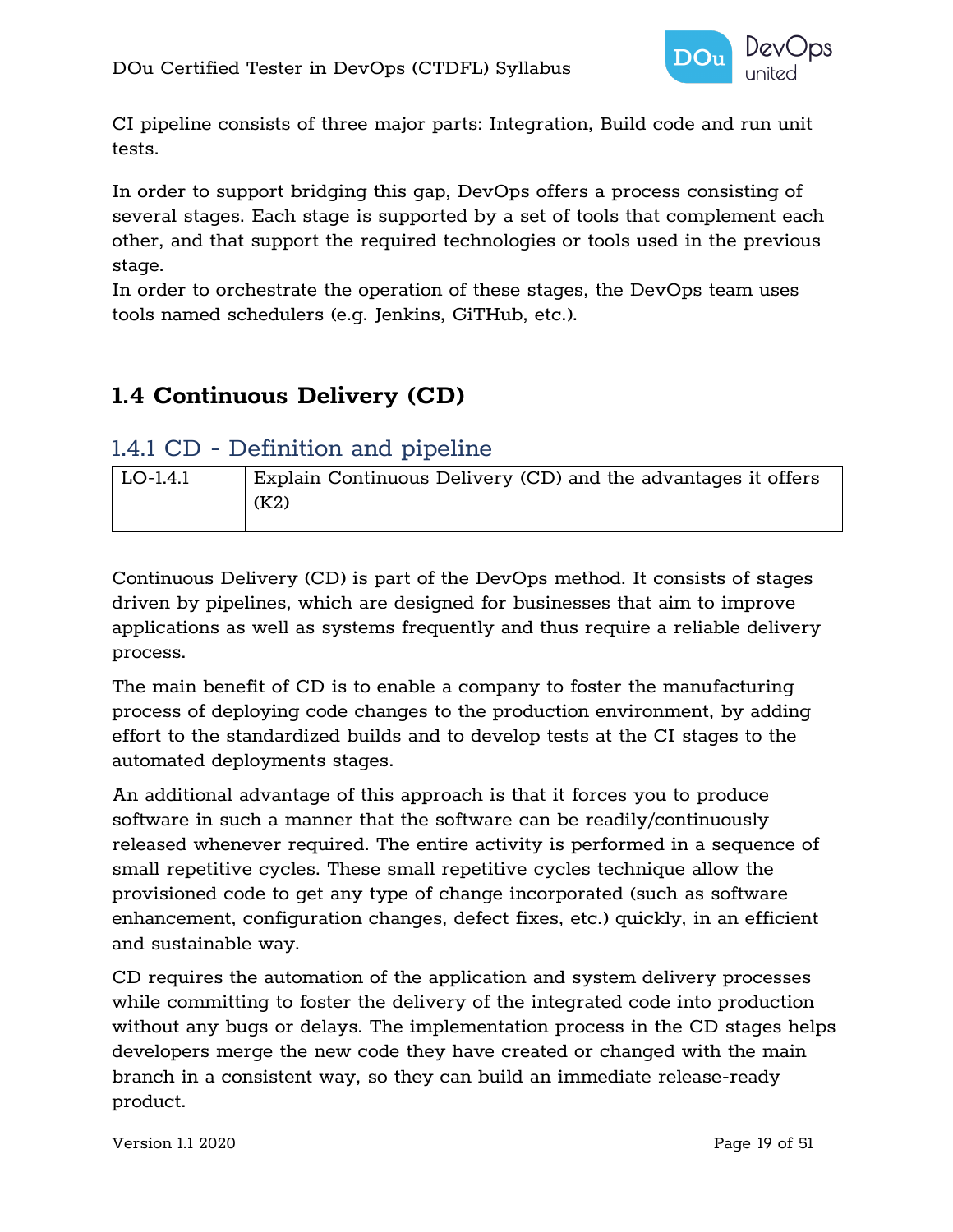

## <span id="page-19-0"></span>1.4.2 Tools in CD

| LO-1.4.2 | Recall the tools used in continuous delivery $(K1)$ |
|----------|-----------------------------------------------------|
|          |                                                     |

The growth of DevOps on the market and the need for fostering the CI/CD require that the number of tools that support the CI/CD stages increase and that new code need to be deployed instantly to the production. These tools are the components of a delivery pipeline that constitutes continuous delivery; they are either serving the CI stages or the CD stages, or both. They support these stages within the technology and/or domain that the applications or systems consist of, such as web-based, Microsoft-based, Linux-based, Cloud-based applications, etc.

In addition to the above, most are designed to lower the entry threshold to DevOps, by increasing agility, shortening releases timelines, improve the reliability of the software and stay ahead of the competition.

The best-known CD tools on the current market are:

**Buddy**: is a CI/CD tool for web developers, designed to lower the entry threshold to DevOps. It uses delivery pipelines to build, test and deploy software. In addition, it employs Docker containers [see more info about [containers](#page-44-0)] with pre-installed languages and frameworks for builds, alongside DevOps, monitoring and notification actions.

**Buildbot**: is a software development continuous integration tool which automates the compile or test cycle required to validate changes to the project code base. It is an open source framework developed in Python.

**Urbancode deploy**: is a multitier application model or product of IBM. It provides continuous delivery, self-service, rapid feedback and incremental updates in the agile environment, and automates the application deployments in a consistent manner. Developers can also roll back the applications, organize the changes across servers, tiers, and components.

**Codeship**: is a powerful tool that automates the development and deployment workflow. Codeship triggers this automated workflow by simply pushing to the repository. Parallel runs of tests are completed with the **ParallelCI** feature of **CircleCI**.

**Strider**: is an open source CI/CD platform. It is written in Node.JS/JavaScript and uses MongoDB. It is published under the BSD license. It supports different plugins that modify the database schema & user interface and register HTTP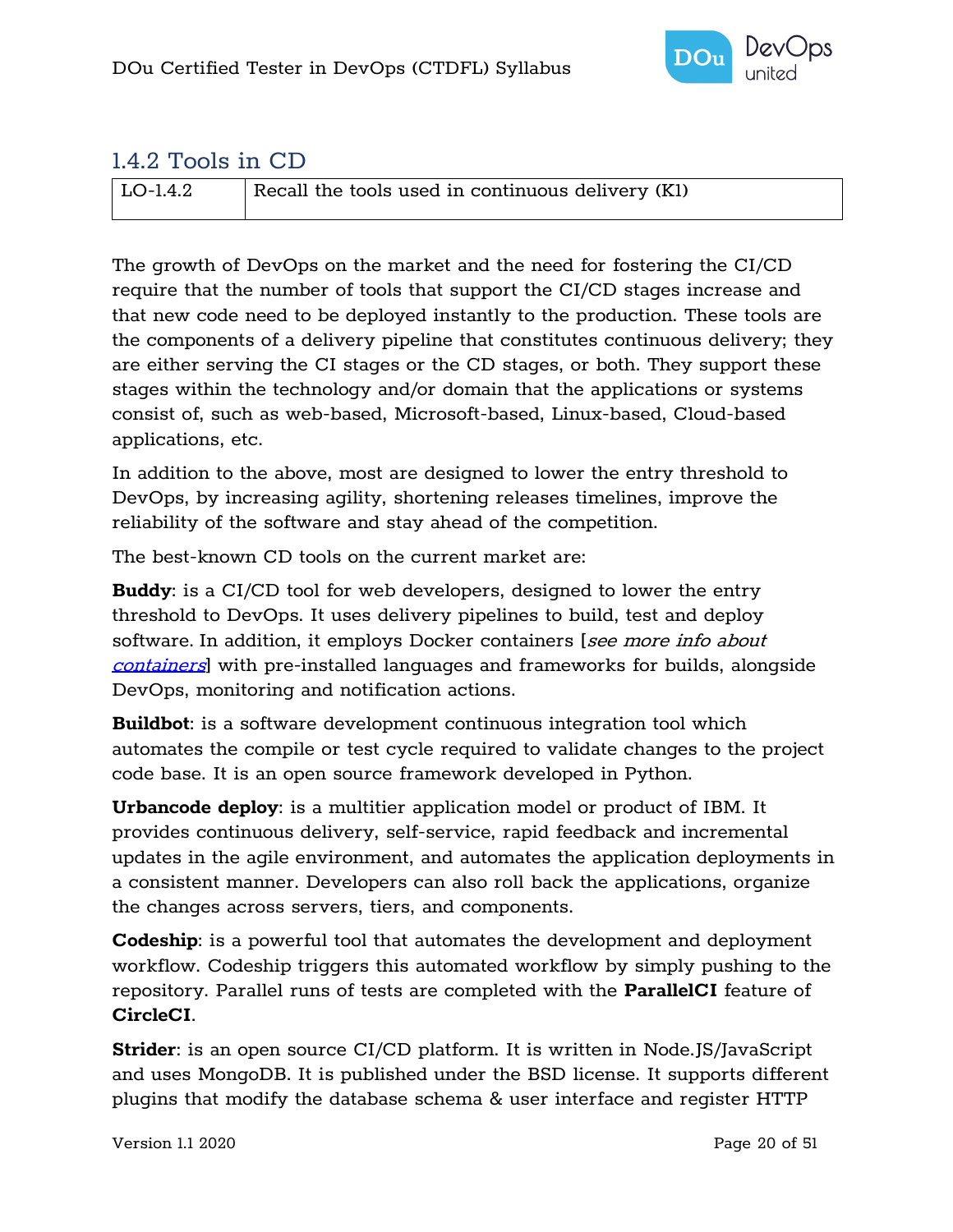

routes. An extensible framework triggers builds and deployments. It is integrated to many projects like GitHub, BitBucket, Gitlab, etc.

**Solano Labs**: is also a CI/CD tool that works in the Software as a Service (SaaS) manner of cloud computing. Using Solano, the user can use many languages and framework for writing their code and for testing. It can be integrated with other projects, like Github.

**Semaphore**: supports many languages and frameworks and can be integrated with Github. It performs automatic testing and deployment. Using collaboration, users can invite other collaborators that are all copied from Github.

**Wercker**: is a tool which automates builds and deploys the container. It creates a unique automated pipeline (build and deploy pipelines) that are executed through the command line interface. It provides the micro-services, which means it triggers the pipelines whenever any new code is committed. Wercker's Docker Stack performs processing very fast and avoids any threat or error. It isolates the applications and services from the operating system.

## <span id="page-20-0"></span>**1.5 Continuous Deployment**

#### <span id="page-20-1"></span>1.5.1 Continuous Deployment - definition

| LO-1.5.1 | Recall the purpose of continuous deployment (K1) |
|----------|--------------------------------------------------|
|          |                                                  |

Continuous deployment is a strategy for software applications or systems releases wherein any code commit that passes the automated testing phase is automatically released into the production environment, making changes that are visible to the software's users.

## <span id="page-20-2"></span>1.5.2 Continuous Deployment v/s Continuous Delivery

| LO-1.5.2 | Compare continuous deployment with continuous delivery (K2) |
|----------|-------------------------------------------------------------|
|          |                                                             |
| HO-1.5.2 | Demonstrate how to apply the main features of continuous    |
|          | delivery and deployment tools (HO-0)                        |

Continuous Deployment means being ready and able to continually deploy, whereas Continuous Delivery is a state of being ready and able to release any version at any time on any platform.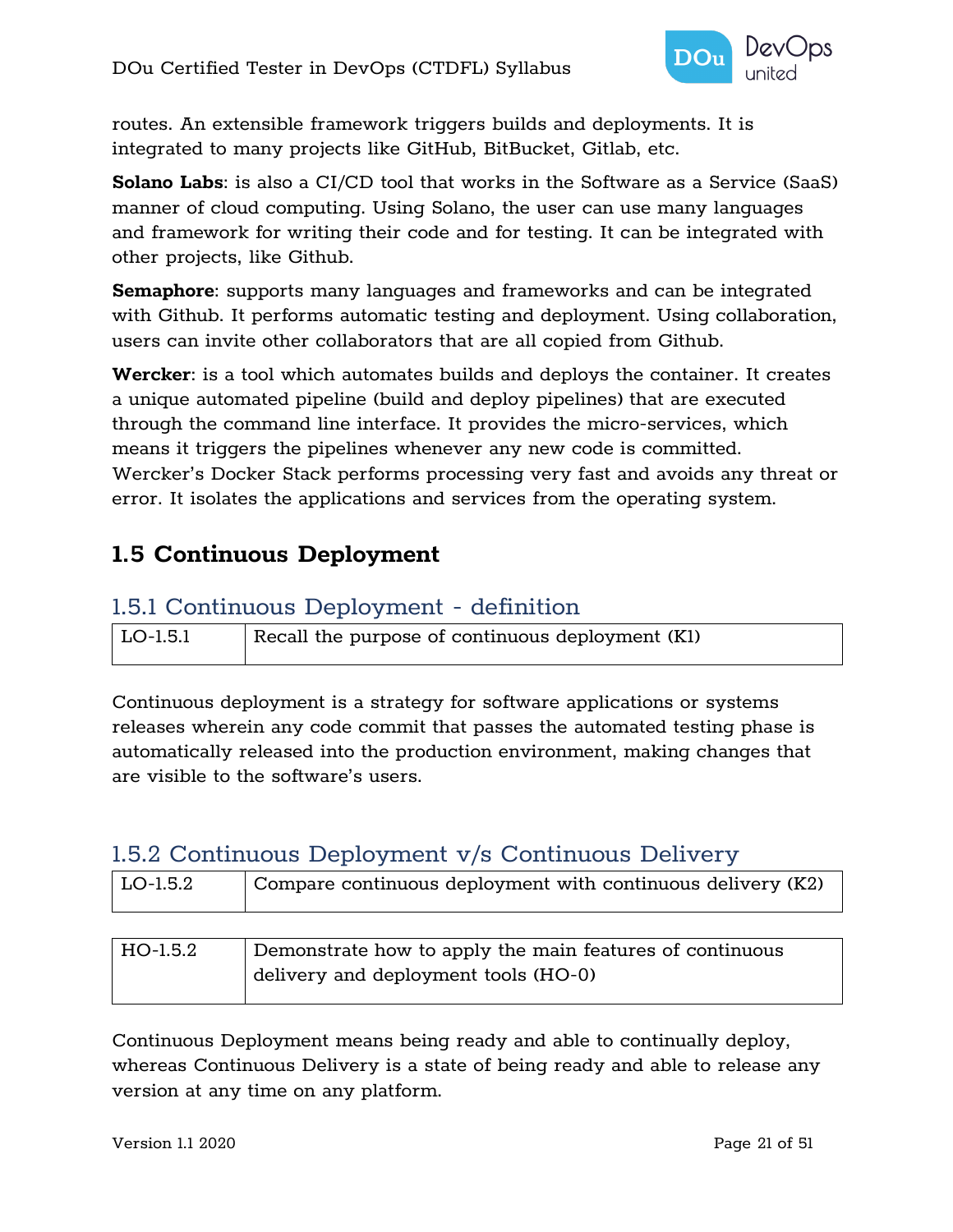

Both exist in the Agile process that provides a framework where you have small, frequent changes and obtain feedback.

In some organizations, DevOps practices such as CI/CD are implemented so that CD refers to both continuous delivery and continuous deployment.

## <span id="page-21-0"></span>**1.6 Continuous Monitoring**

| HO-1.6.0 | HO-1.6 Demonstrate the main monitoring elements in tools, |
|----------|-----------------------------------------------------------|
|          | such as Nagios or Grafana (HO-0)                          |

Continuous monitoring in DevOps refers to both the process and the technology which are required to include monitoring across each phase of the company's DevOps and IT operations lifecycles. This method helps to continuously ensure the health, performance, and reliability of the applications and/or systems and their infrastructure as it moves from development to production.

A reliable continuous monitoring is enabled and simplified through the utilization of best practice tools. These best practice tools are the tools that are most relevant at the time the user considers using them (at the time of publishing this document, tools such as Nagios, Grafana and Raygun).

## <span id="page-21-1"></span>**1.7 DevOps in various development practices**

#### <span id="page-21-2"></span>1.7.1 DevOps Culture

| LO-1.7.1 | Recall the main cultural aspects and mindset implemented in |
|----------|-------------------------------------------------------------|
|          | $\vert$ DevOps (K1)                                         |

Most of the companies are organized in three distinct teams: development, testing and operations. Each has their own interests, goals and methodologies. This separation often results in miscommunication, delays and tension. The main characteristic of the DevOps culture is that it improves the collaboration between the R&D (which include development & testing) and operations roles.

The main cultural aspects and mindset of DevOps are the increased collaboration between the departments, a lesser tendency to work in silos, lean work while sharing responsibility, emphasizing teams' autonomy, improving quality, embracing failure while valuing feedback and increasing automation.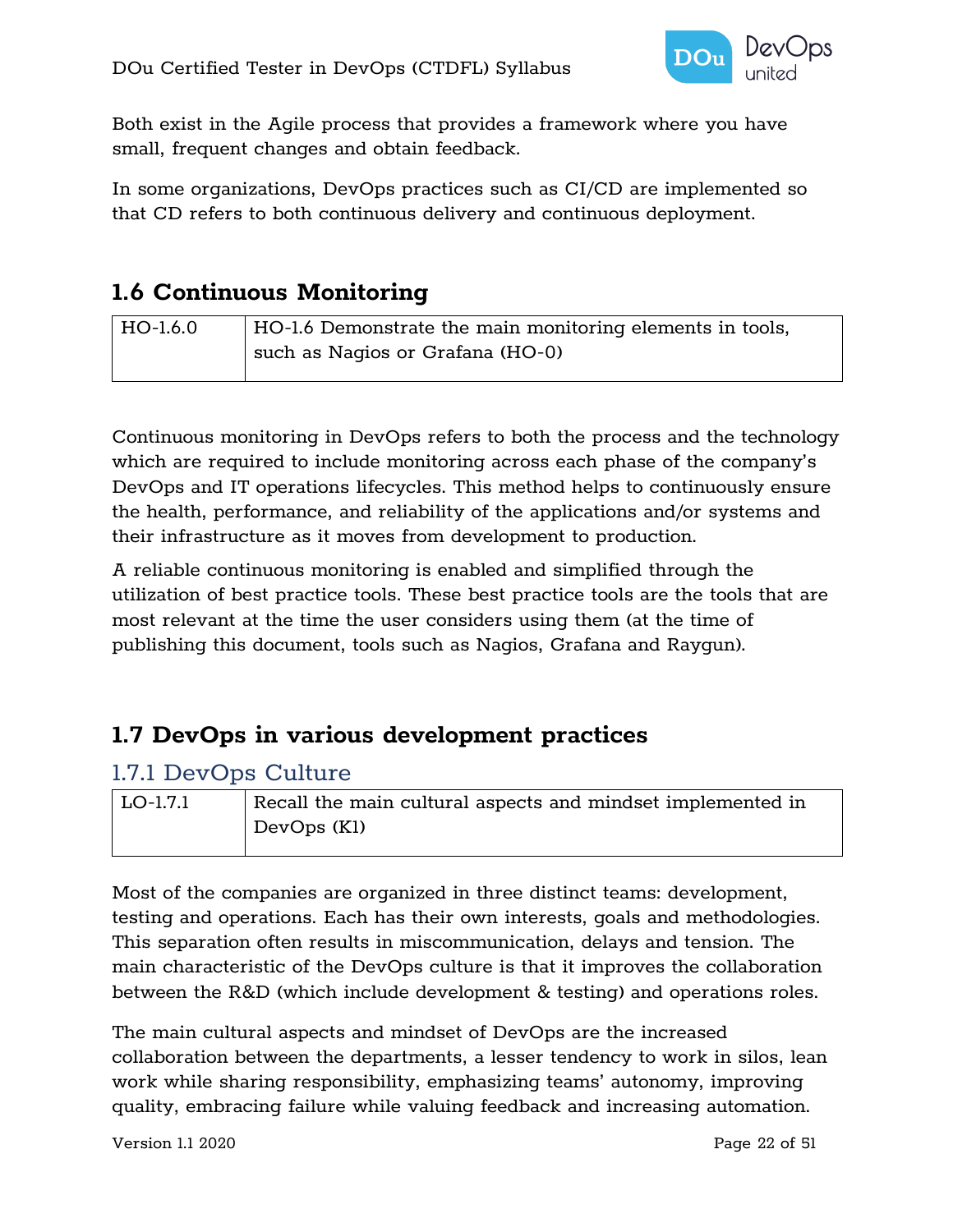

Many of the DevOps values are agile values, as DevOps is an extension of agile.

#### <span id="page-22-0"></span>1.7.2 DevOps and Shift Left

LO-1.7.2 Recall the main reasons why the Shift Left principle contributes to the DevOps (K1)

The term Shift Left refers to a practice in software development in which teams focus on the quality of their products, as well as work on problem prevention instead of detection, and begin testing as early as possible. An important aspect in shifting left is static testing, in which it is required to review all sorts of inputs for the DevOps teams such as user stories, interface-descriptions, and other defining and designing documents, before any code can be created, in order to prevent that faults are being copied and thus wrong code is built. Shifting Left also requires the following key DevOps practices: continuous testing and continuous deployment. There are several methods and approaches in software development which are supporting this stage, such as Test Driven Development (TDD), Acceptance Testing Driven Development (ATDD), Behavior Driven Development (BDD), Specification by Example (SBE), etc. This means that developers are being incorporated into the testing cycles as early as possible in order to prevent problems that in the past were detected later and caused delays.

## <span id="page-22-1"></span>1.7.3 DevSecOps, DevTestOps, DevDataOps, etc.

| LO-1.7.3 | Recall various DevOps-related terms, such as DevSecOps, |
|----------|---------------------------------------------------------|
|          | DevTestOps, etc. (Kl)                                   |

DevOps evolved over the years and more requirement engineering and process related stages have been incorporated into its frame and have been coined DevOps manner, such as: DevSecOps (for security), DevTestOps (for testing), DevDataOps (for data), DevArchOps (for architecture) and DevWinOps (for MScentric).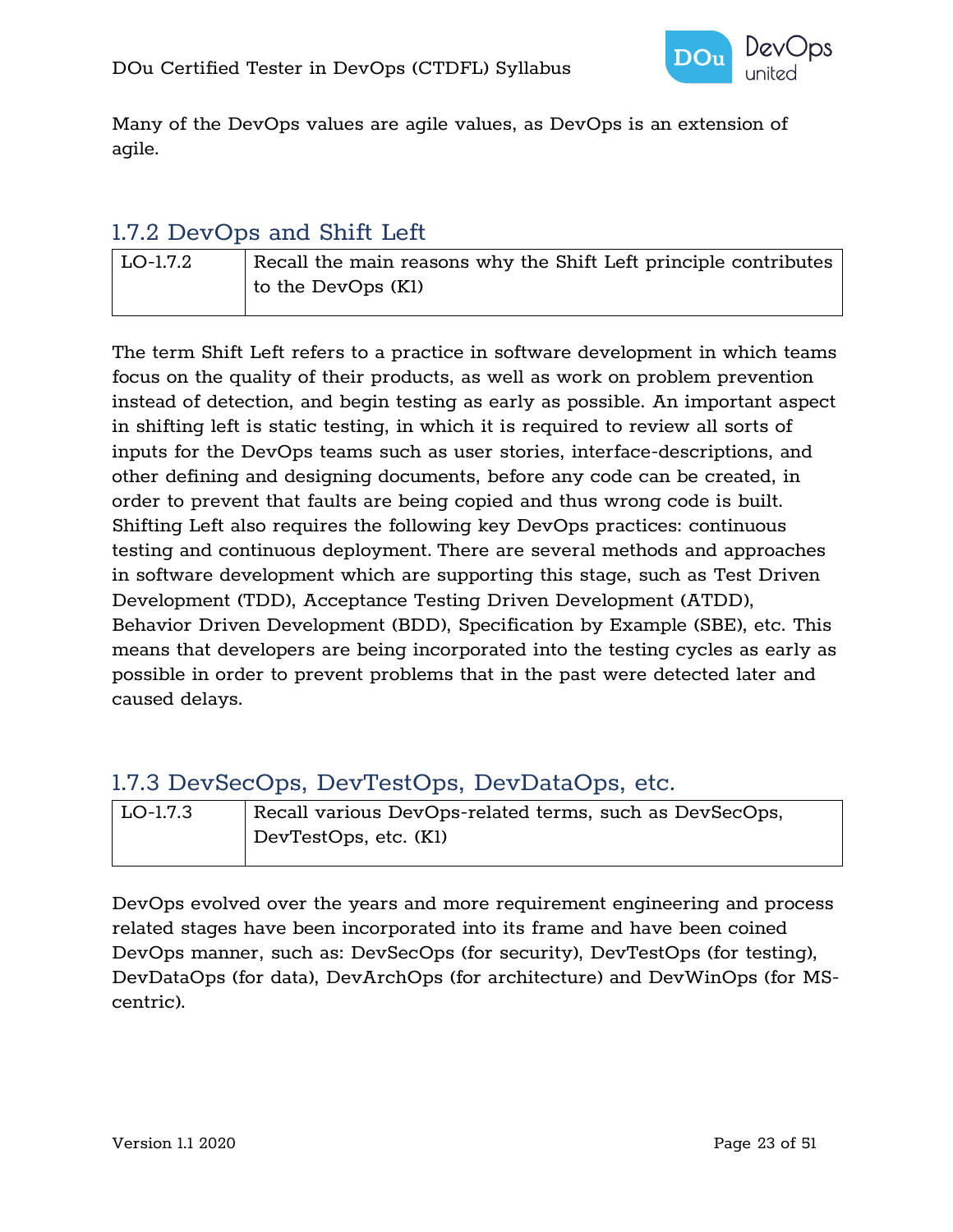

## <span id="page-23-0"></span>1.7.4 DevOps and Agile

| LO-1.7.4 | Understand how DevOps and Agile fit together (K2) |
|----------|---------------------------------------------------|

"Agile is the ability to create and respond to change. It is a way of dealing with, and ultimately succeeding in, an uncertain and turbulent environment" (agile alliance organization).

In agile, teams are being requested to move faster – introducing enhancements and corrections rapidly and faster  $-$  as well as reducing the length of time leading to delivery, while continuing to improve the quality of each release.

The DevOps values and culture are agile-based, and each DevOps stage better defines the required action that the teams need to take as well as the set of tools or suites that support these stages and enable the agile teams – among them the DevOps team  $-$  to work faster, in a more decisive and reliable manner. The DevOps approach is serving both process-wise and technicallywise the agility that agile is preaching.

Both agile and DevOps share a common goal, which is to improve the speed and quality of value delivery. The difference is that agile aims to optimize software development specifically but does not take into consideration the other parts of the value stream/chain that come after the development cycles – DevOps definitely does.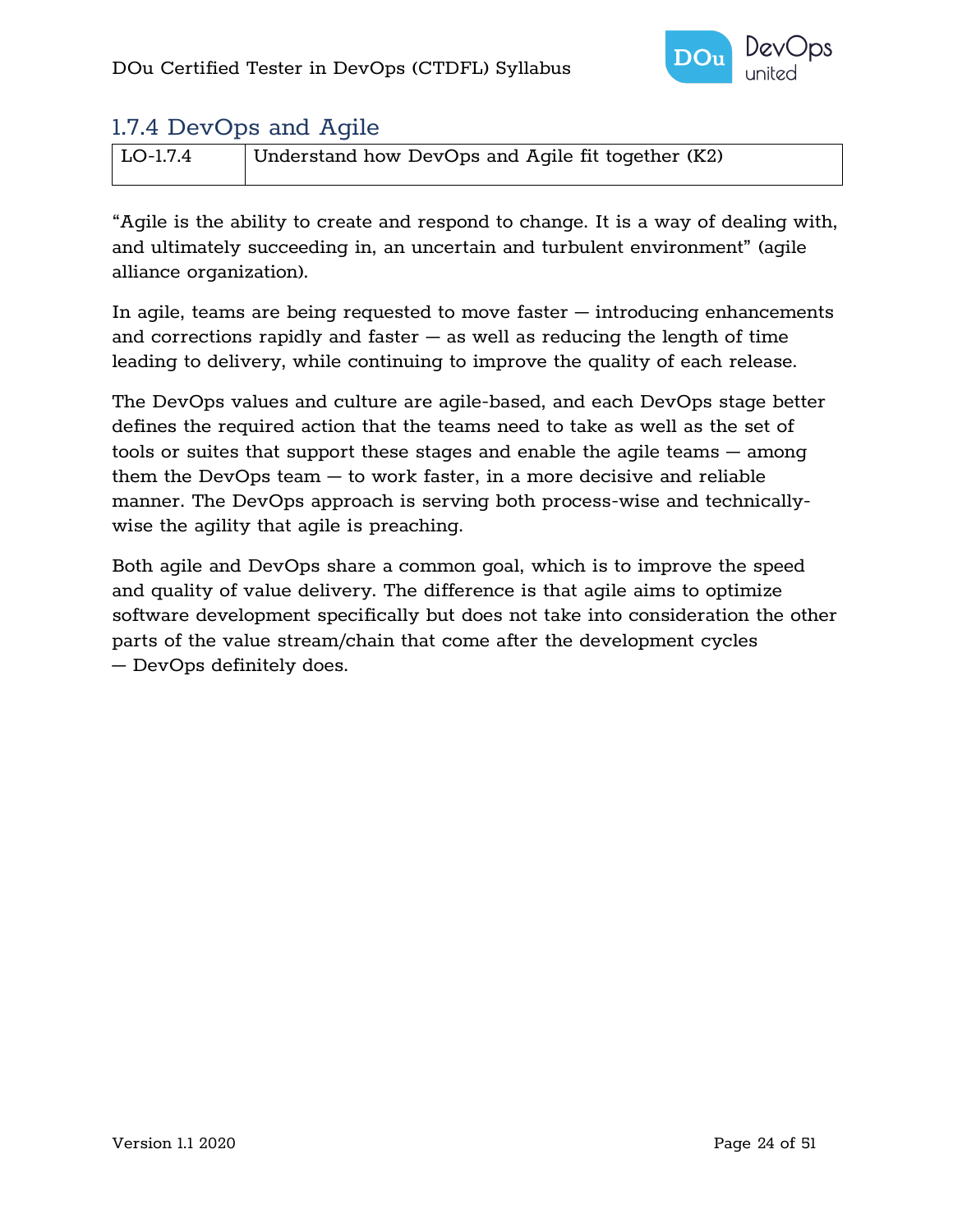

## <span id="page-24-0"></span>Chapter 2 - Continuous Testing

**Keywords:** Continuous Testing, Testing Quadrant, Static Analysis, Code Coverage, Memory Leak, Performance Measurement, Test Driven Development (TDD), Behavior Driven Development (BDD), Acceptance Testing Driven Development (ATDD), CI Pipeline, DevOps Pipeline, System Under Test (SUT)

| $LO-2.1.1$ | Recall the main characteristics of continuous testing (K1)                   |
|------------|------------------------------------------------------------------------------|
| $LO-2.1.2$ | Understand the modifications to the testing quadrant for<br>DevOps (K2)      |
| $LO-2.2.1$ | Explain Test Driven Development (TDD) and its advantages<br>(K2)             |
| $LO-2.2.2$ | Apply a xUnit framework for performing TDD (K3)                              |
| $LO-2.3.1$ | Explain the main features of a static analysis tool (K2)                     |
| $LO-2.4.1$ | Explain the main features of a code coverage tool (K2)                       |
| $LO-2.4.2$ | Explain the main features of a memory leak detection tool (K2)               |
| $LO-2.4.3$ | Explain the main features of a code performance measurement<br>$tool$ $(K2)$ |
| $LO-2.5.1$ | Integrate API tests in a CI pipeline (K3)                                    |
| $LO-2.5.2$ | Integrate a GUI automation test tool in a CI pipeline (K3)                   |
| $LO-2.6.1$ | Integrate a behavior-driven development tool in DevOps<br>pipeline (K3)      |

| HO#        | Description                                                                                          |
|------------|------------------------------------------------------------------------------------------------------|
| $HO-2.2.2$ | Perform a quided exercise of creating tests using the xUnit<br>framework against a given code (HO-1) |
| $HO-2.3.1$ | Demonstrate how to integrate a static analysis tool into a<br>DevOps pipeline (HO-0)                 |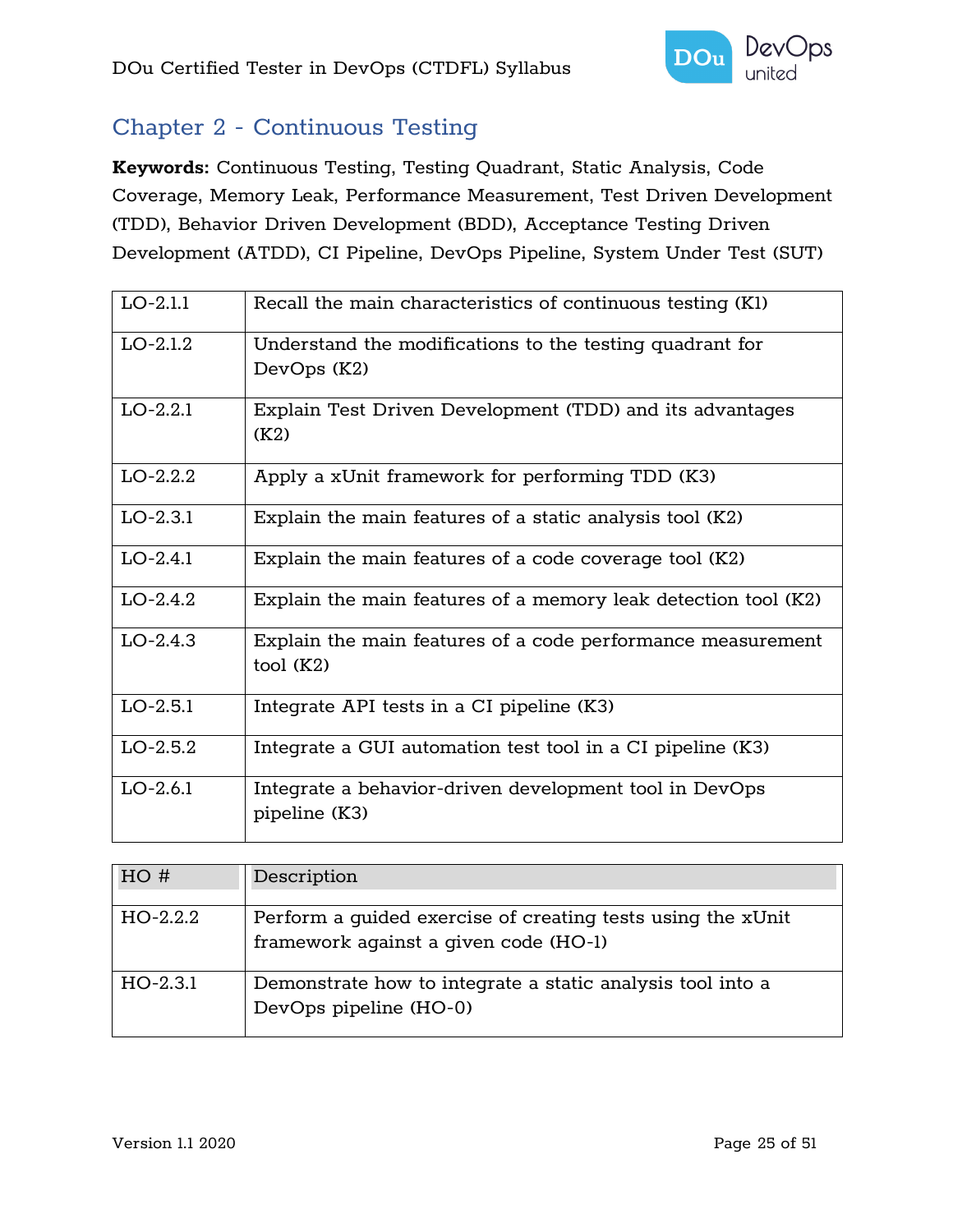

| HO#        | Description                                                                                                                                                                 |
|------------|-----------------------------------------------------------------------------------------------------------------------------------------------------------------------------|
| $HO-2.4.1$ | Perform an exercise providing a hint of integrating a static<br>analysis tool in the DevOps pipeline and checking the test<br>coverage of a given code and its tests (HO-2) |
| $HO-2.4.2$ | Demonstrate how to Integrate a memory leak detection tool in<br>DevOps pipeline (HO-0)                                                                                      |
| $HO-2.4.3$ | Demonstrate how to Integrate a code performance<br>measurement tool into a DevOps pipeline (HO-0)                                                                           |
| $HO-2.6.1$ | Demonstrate how to Integrate a behavior-driven development<br>tool into a DevOps pipeline (HO-0)                                                                            |

## <span id="page-25-0"></span>**2.1 Introduction to Continuous Testing**

#### <span id="page-25-1"></span>2.1.1 Definition and characteristics of Continuous Testing

| LO-2.1.1 | Recall the main characteristics of continuous testing (K1) |
|----------|------------------------------------------------------------|
|          |                                                            |

Continuous testing is the process of executing automated tests as part of the software delivery pipeline to obtain immediate feedback on the business risks associated with a software release candidate. The main objectives of continuous testing are to test as early and as often as possible. Understanding the verity of tests that need to be covered, considering the main objectives of the continuous testing, and having the right understanding of how to implement them together in the project, help better defining the relevant test strategy for this project. The main principles of continuous testing require the following:

- Independent micro (atomic) test cases
- Independence between the tests  $-$  to reduce dependencies as much as possible
- Fully automated test environment –having that part of the System Under Test (SUT) as well as testing solutions
- Strong configuration management system to support the evolution of the tests and the automation test solutions to be aligned with the development of the SUT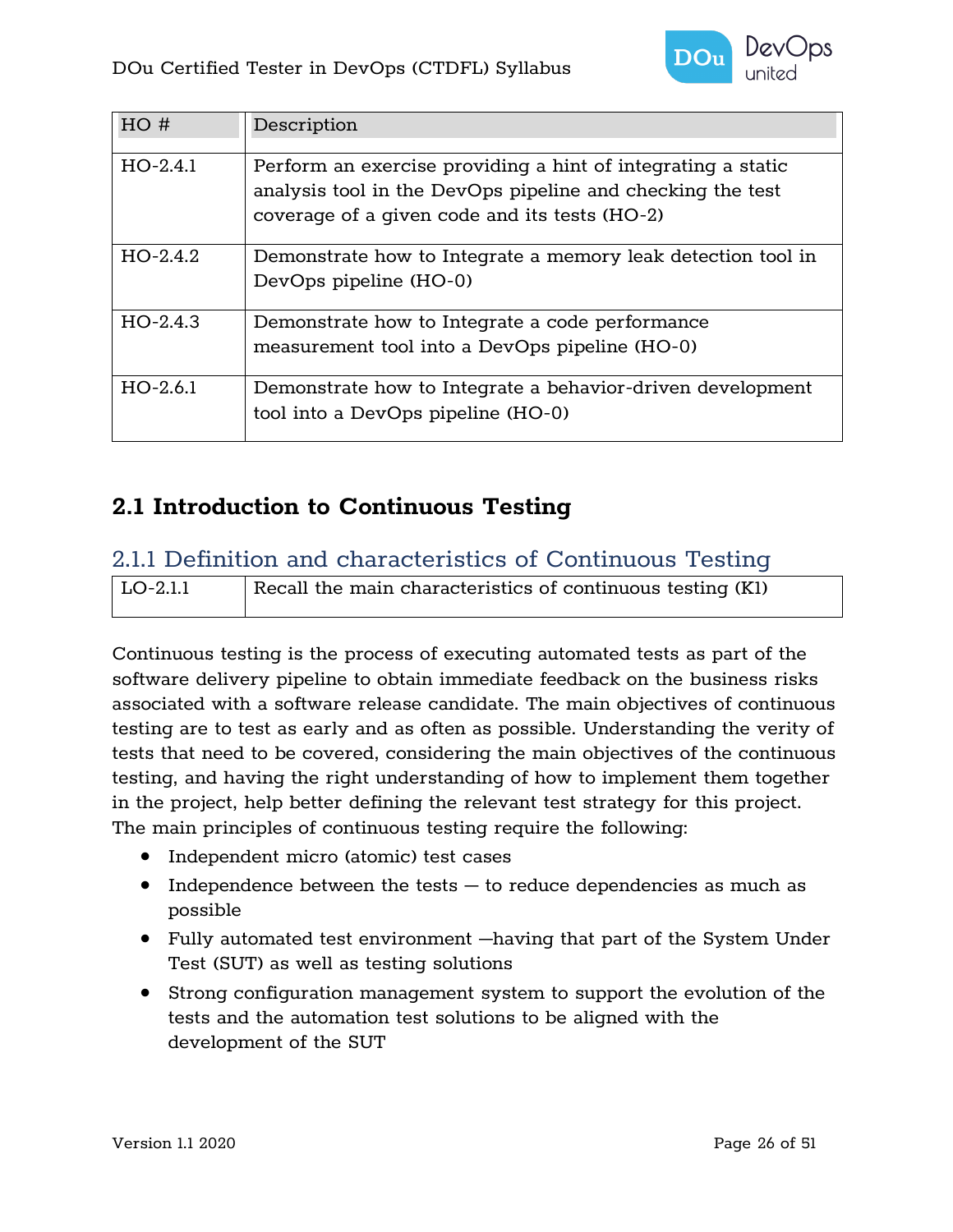

- Ability to trigger any kind of tests or test types or test levels (different level or mix of levels) – which may also be found in the testing pyramid - against different environment, different release or version, etc.
- Understanding that testing is a required activity and not just a phase in the development life-cycle.

## <span id="page-26-0"></span>2.1.2 Testing Quadrant for DevOps

| $\vert$ LO-2.1.2 | Understand the modifications to the testing quadrant for |
|------------------|----------------------------------------------------------|
|                  | DevOps (K2)                                              |

The Testing Quadrants driven by agile provide a taxonomy in which teams identify, plan and execute the needed tests. These testing quadrants are both business (user perspective) and technology (developer perspective) facing, they are either manual or automated or the combination of both.

The four testing quadrants are the following:

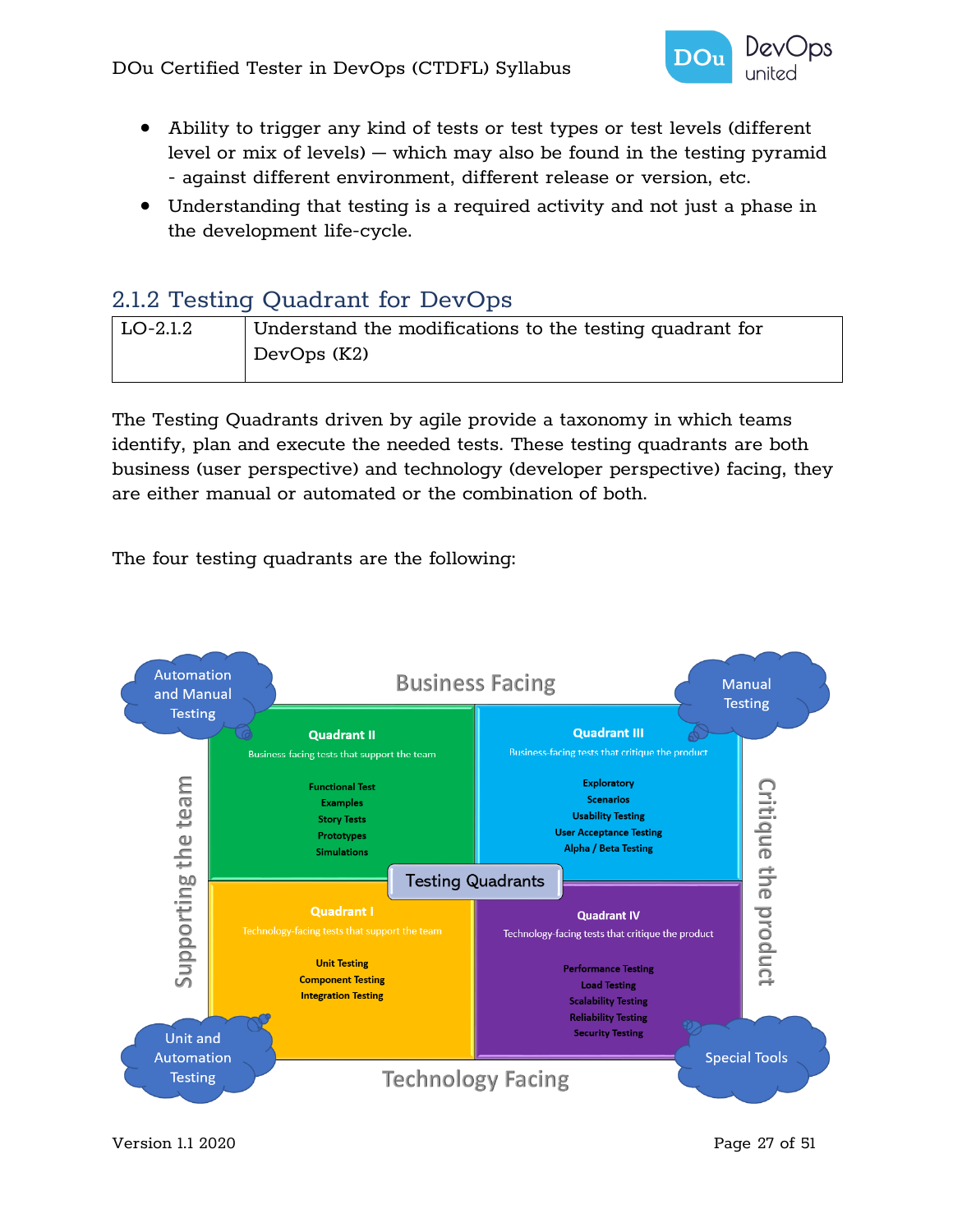

**Quadrant Q1**: These are technology-facing tests that are mainly aimed to support the team and development driven methods, such as Unit tests, API tests, Web Services testing, and Component Tests that improve product design. Tests in Q1 are often associated with automated testing and continuous integration.

**Quadrant Q2**: These are business-facing tests that are mainly aimed to support the team and development driven methods as well, such as those used for Functional Testing, Story Tests, Prototypes, and Simulations that make sure your software products are properly aligned with the business. Tests in Q2 are often executed using both automated and manual testing.

**Quadrant Q3**: These are business-facing tests which are used to evaluate or critique the product; mainly covering tests such as exploratory testing, scenario-based testing, usability testing, user acceptance testing, and alpha/beta testing and can involve product demos designed to get feedback from actual users. Tests in Q3 are often executed using manual testing.

**Quadrant Q4**: These are technology-facing tests which are used to evaluate or critique the product; covering tests such as performance, load, stress, and scalability tests, security tests, maintainability, memory management, compatibility and interoperability, data migration, infrastructure, and recovery testing. Tests in Q4 are often automated.

The main modification in the DevOps quadrants is to automate as much as possible and have the tools that support automation so these quadrants work together in a more harmonized way.

## <span id="page-27-0"></span>**2.2 Test Driven Development (TDD) and DevOps**

#### <span id="page-27-1"></span>2.2.1 TDD - Definition

| $\overline{LO}$ -2.2.1 | Explain Test Driven Development (TDD) and its advantages |
|------------------------|----------------------------------------------------------|
|                        | (K2)                                                     |
|                        |                                                          |

The DevOps approach and method encouraging the TDD (Test Driven Development) approach mainly in a sense of fast fail, fail cheap, has led to put also emphasis on BDD (Behavior Driven Development) [see more info about [BDD](#page-32-1), which basically is an agile software development process that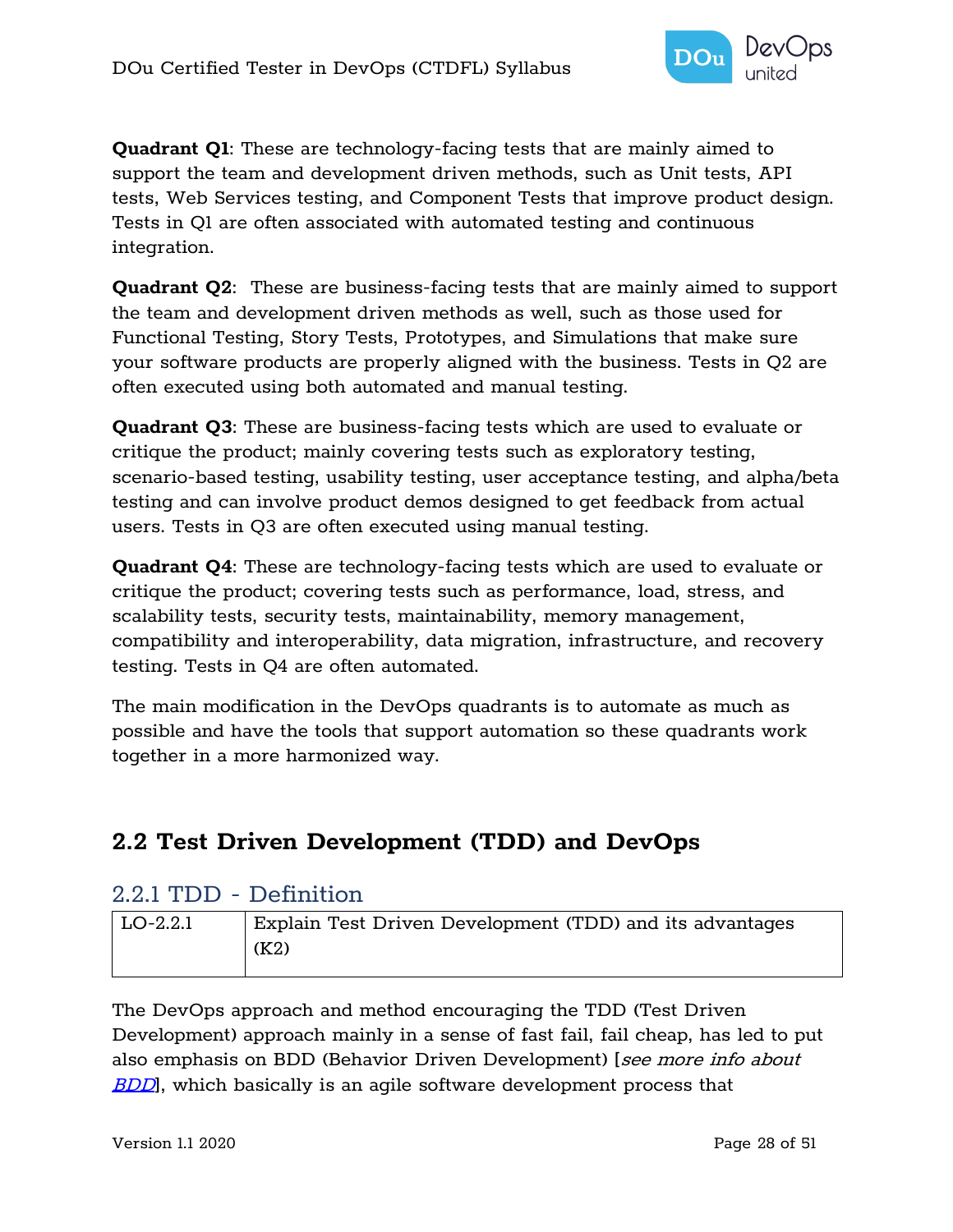

encourages more collaboration between developers, QA and non-technical or business-oriented participants.

The Test Driven Development (TDD) is a technique implemented by the developers whereas as a programmer, you must first write the test(s) that in the end fail(s) before writing a new piece of code. The TDD technique is being quickly adopted by Agile software programmers for developing the application's source code as well as by the Agile DBAs (Data Base Administrator/s) for database development.

## <span id="page-28-0"></span>2.2.2 xUnit Framework

| $\vert$ LO-2.2.2 | Apply a xUnit framework for performing TDD (K3)             |
|------------------|-------------------------------------------------------------|
|                  |                                                             |
| HO-2.2.2         | Perform a quided exercise of creating tests using the xUnit |

framework against a given code (HO-1)

xUnit.net is a free, open source, community-focused unit testing tool for the .NET Framework. Written by the original inventor of NUnit v2, xUnit.net is the latest technology for unit testing C#, F#, VB.NET and other .NET languages. xUnit.net works with ReSharper, CodeRush, TestDriven.NET and Xamarin. It is part of the .NET Foundation, and operates under their code of conduct. It is licensed under Apache 2 (an OSI approved license) (see [https://xunit.net/\)](https://xunit.net/). In the original website above, you can find the steps defined for applying the xUnit framework and ways of implementation. As this is a free, open source, community-focused tool, it is important to get constantly updated on the latest news and content there.

## <span id="page-28-1"></span>**2.3 Static Analysis**

#### <span id="page-28-2"></span>2.3.1 Coding guidelines and other static tests

pipeline (HO-0)

| $ $ LO-2.3.1 | Explain the main features of a static analysis tool (K2)        |
|--------------|-----------------------------------------------------------------|
|              |                                                                 |
| HO-2.3.1     | Demonstrate how to integrate a static analysis tool into DevOps |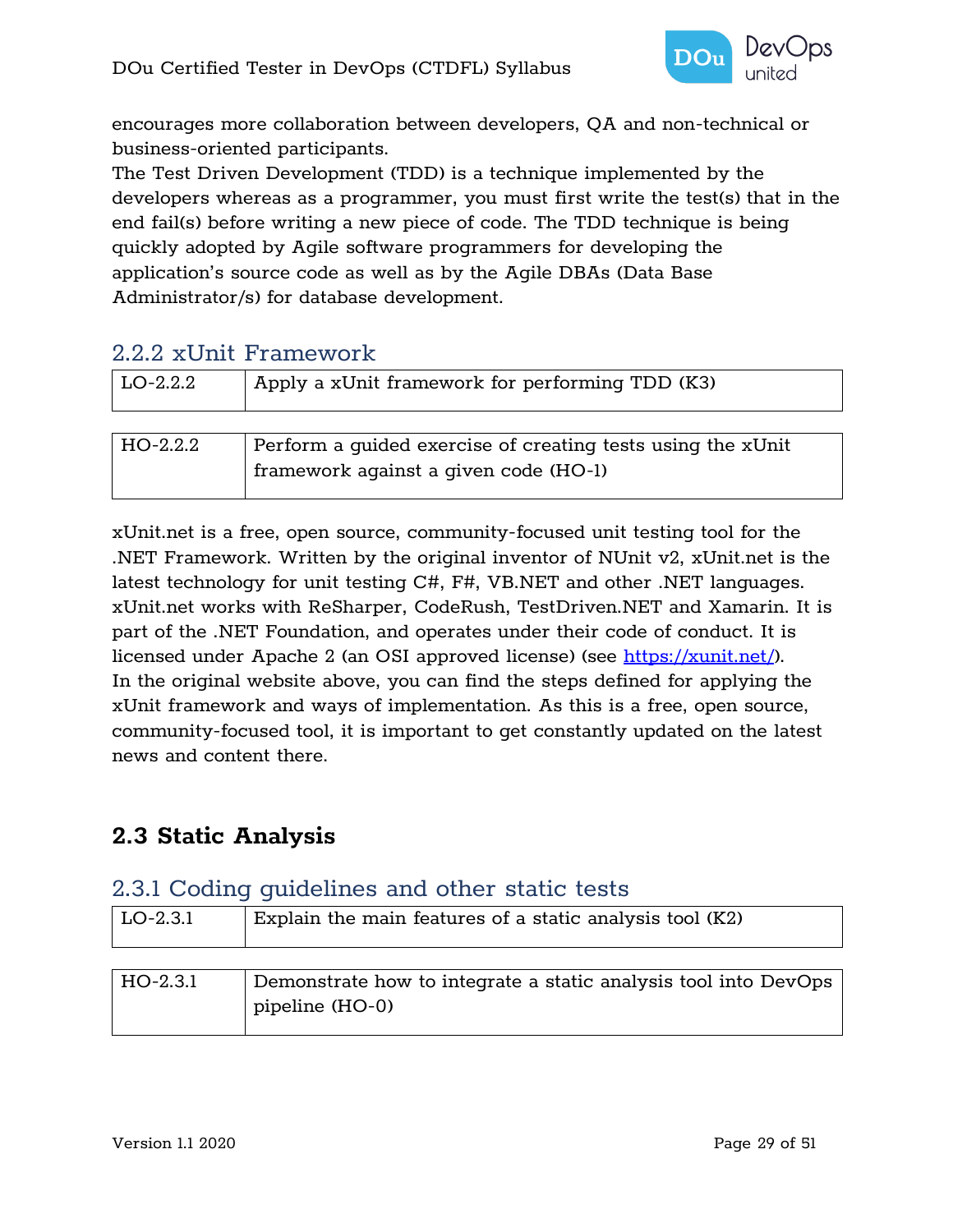

Static testing consists of several techniques, such as considering design patterns, performing reviews, operating code analysis tools, implementing guidelines, etc.

Among these techniques, we may find coding guidelines that have been created to help detect errors in the early phases of code creation. These guidelines help to reduce the extra cost incurred by the software project, as they're related to the type of code that the programmers are writing. They aim to have efficient and effective code by developing in a unified way in order to reduce the possible waste that may appear at the code changes and maintenance stages. When coding guidelines are maintained properly, the readability and understandability of the code increases, thus it reduces the complexity of the code.

This analysis phase can be automated with static analysis tools. There are many on the market, but few of them are truly covering most of the programming languages, coding guidelines and other verification techniques that are implemented by these tools. The additional main features addressed by these tools are:

- Analyzing the parameters used by the program
- Rules that needs to be implemented on the code in order to prevent mistakes such as memory leaks, endless loops, etc.
- Code smells
- Security vulnerabilities checks

## <span id="page-29-0"></span>**2.4 Dynamic Analysis**

#### <span id="page-29-1"></span>2.4.1 Code Coverage

| $LO-2.4.1$ | Explain the main features of a code coverage tool (K2)                                                                                                                      |
|------------|-----------------------------------------------------------------------------------------------------------------------------------------------------------------------------|
|            |                                                                                                                                                                             |
| $HO-2.4.1$ | Perform an exercise providing a hint of integrating a static<br>analysis tool in the DevOps pipeline and checking the test<br>coverage of a given code and its tests (HO-2) |

Code coverage tools enable developers to watch and understand how much of their code has been executed while using the application. To measure the chosen code coverage type, these tools need to be linked to the source code and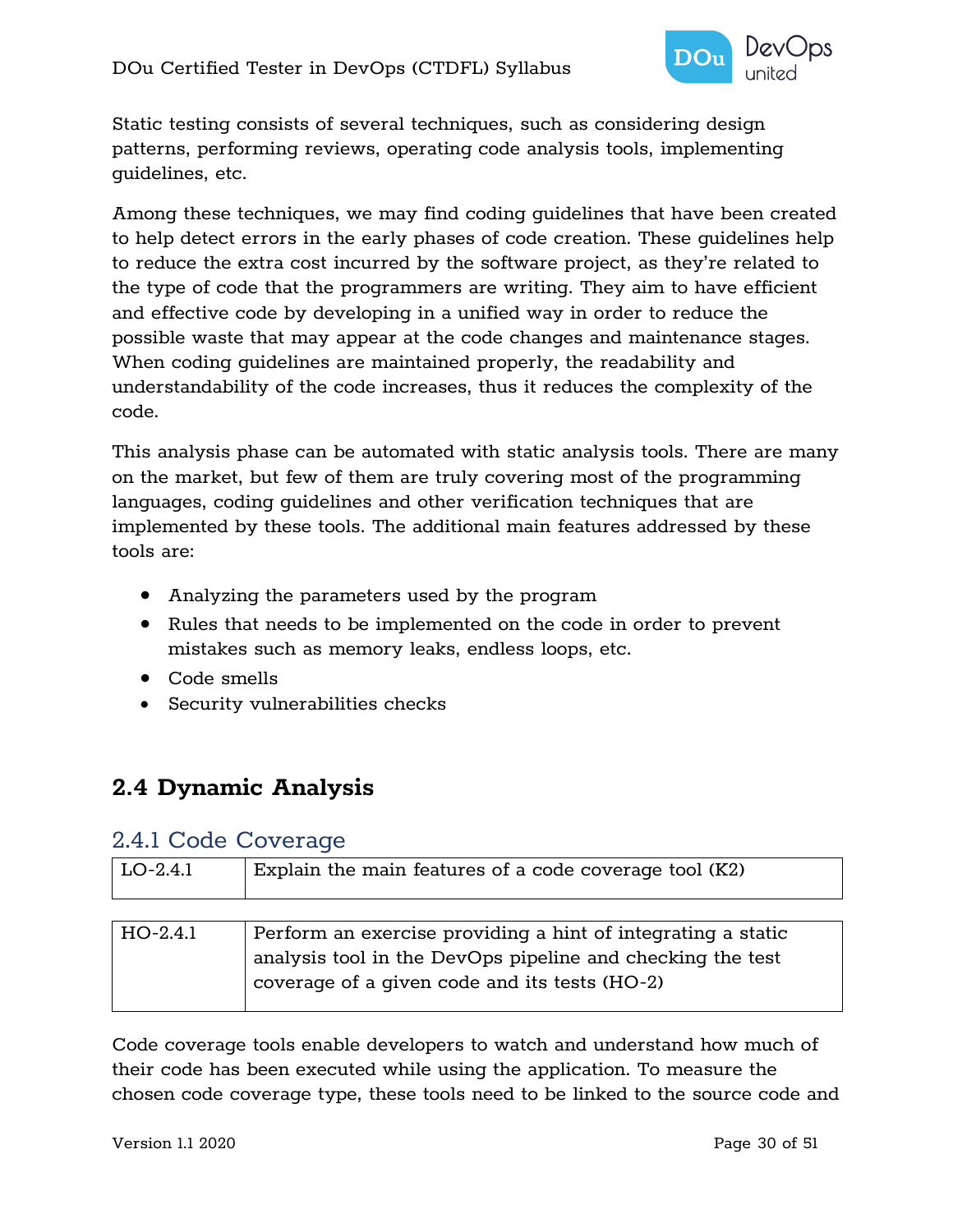

the test(s) executed on the code. They report on the monitored code and indicate which areas of the code were (not) covered by the executed tests.

#### <span id="page-30-0"></span>2.4.2 Memory Leaks

| $ $ LO-2.4.2 | Explain the main features of a memory leak detection tool (K2) |
|--------------|----------------------------------------------------------------|
|              |                                                                |
| $HO-2.4.2$   | Demonstrate how to integrate a memory leak detection tool in   |
|              | the DevOps pipeline (HO-0)                                     |

Developing a code or maintaining old code may lead to the creation of memory leaks. In order to detect memory leaks, you need to look at the system's RAM usage while the code is running and check whether the program releases correctly the memory that is no longer needed, or does not point to the same memory part that another piece of code is using in a different way. Another fault that may raise a typical memory leak occurs in a case that dynamically allocated memory has become unreachable.

#### <span id="page-30-1"></span>2.4.3 Code Performance Measurement

| LO-2.4.3 | Explain the main features of a code performance measurement<br>tool (K2) |
|----------|--------------------------------------------------------------------------|
|          |                                                                          |

| HO-2.4.3 | Demonstrate how to integrate a code performance |
|----------|-------------------------------------------------|
|          | measurement tool into a DevOps pipeline (HO-0)  |

The code that is developed by the programmers requires to be effective, meaning it needs to do the required functionality, and at the same time be efficient with the provided resources (such as memory, CPU, disk-space, etc.). The above and more are even highly required when systems or platforms are entered and triggered by massive amount users. The performance of systems is one of the key indicators for customers' satisfaction, hence the need for early checks on the performance of the code. The main metrics and measurements set for the code performance are related to resources consumption, such as memory, CPU disk space, etc. It is also a important to consider the response time (or latency) of the transactions which the application or the system provide by monitoring and measuring these transactions and their code parts.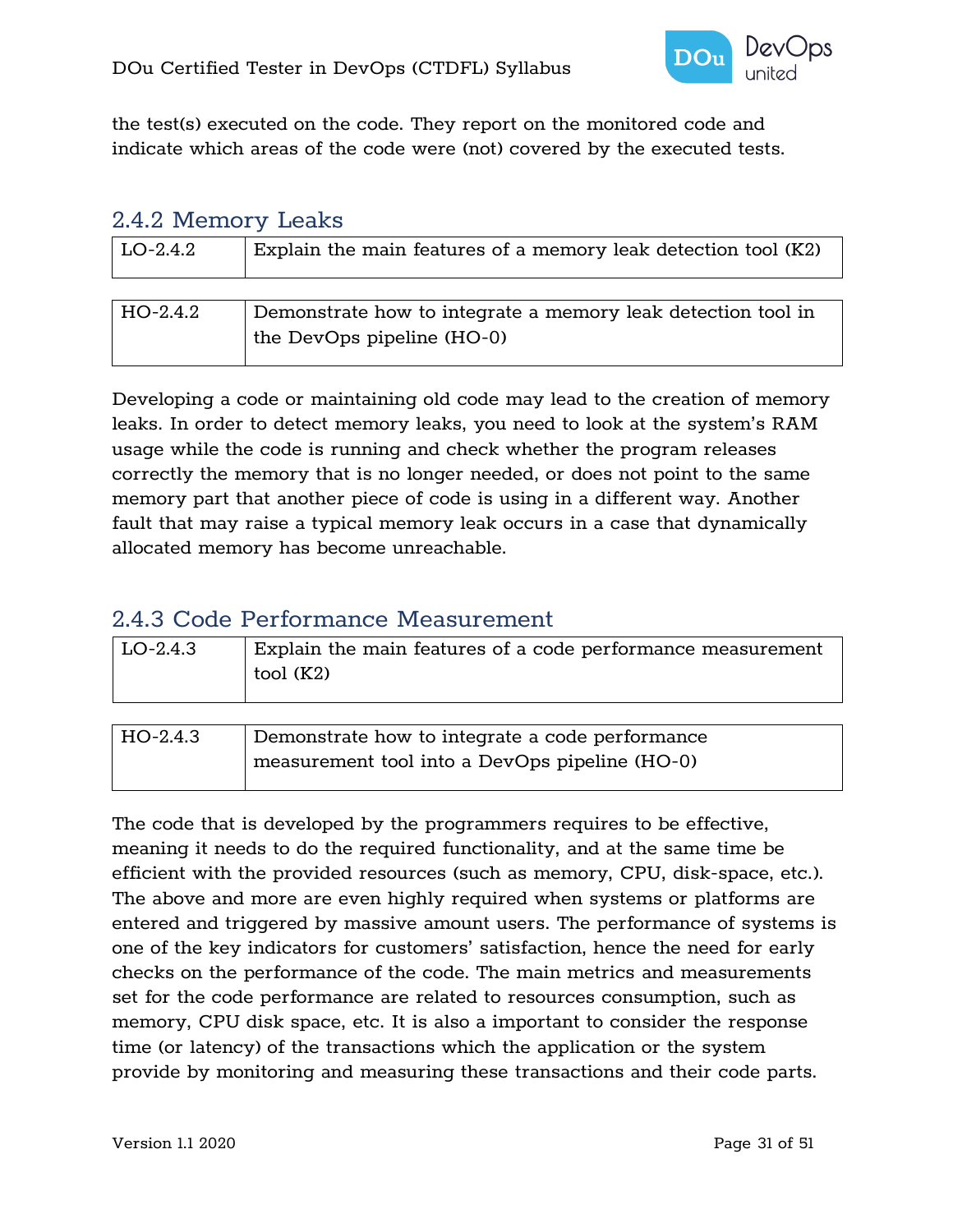

Additional measurements are the error rate in the code, the availability of the application over time, and, in some cases, the way that garbage collectors are utilized.

## <span id="page-31-0"></span>**2.5 Integration & System Tests**

## <span id="page-31-1"></span>2.5.1 Integration & System Test Automation - API Tests

| LO-2.5.1 | Integrate API tests in a CI pipeline (K3) |
|----------|-------------------------------------------|
|          |                                           |

The Application Programing Interfaces (APIs) are used to connect the different parts of the application or system. The API testing is a type of software testing that involves testing the APIs directly and as part of integration testing to determine if they meet expectations for functionality, reliability, performance, and security. Since APIs don't consist of GUI, the API testing is performed at the communication layer and includes sending types of requests and analyzing their responses. APIs are either internally or externally used by the application and system, hence, they will be tested either at the Integration or the System test level. The most efficient way to test the APIs is to have these tests integrated in/ to the CI pipelines.

The main steps to perform API tests in a CI pipeline may include the following:

- Build the backend service implementation
- Deploy the backend service to the integration environment
- Deploy the API to the integration environment
- Trigger the execution of the API tests in the deployed environment (either scheduled in that automatic or ad-hoc sequence)
- Report results

## <span id="page-31-2"></span>2.5.2 System Test Automation - GUI Tests

| LO-2.5.2 | Integrate a GUI automation test tool in a CI pipeline (K3) |
|----------|------------------------------------------------------------|
|          |                                                            |

Graphic User Interface (GUI) testing is done mainly at the System test level. The GUI tests consist of both testing the UI objects as well as the functionality provided while using the UI by the customers or end users. There are many tools which enable the testers to perform GUI tests. In DevOps, these tools,

Version 1.1 2020 Page 32 of 51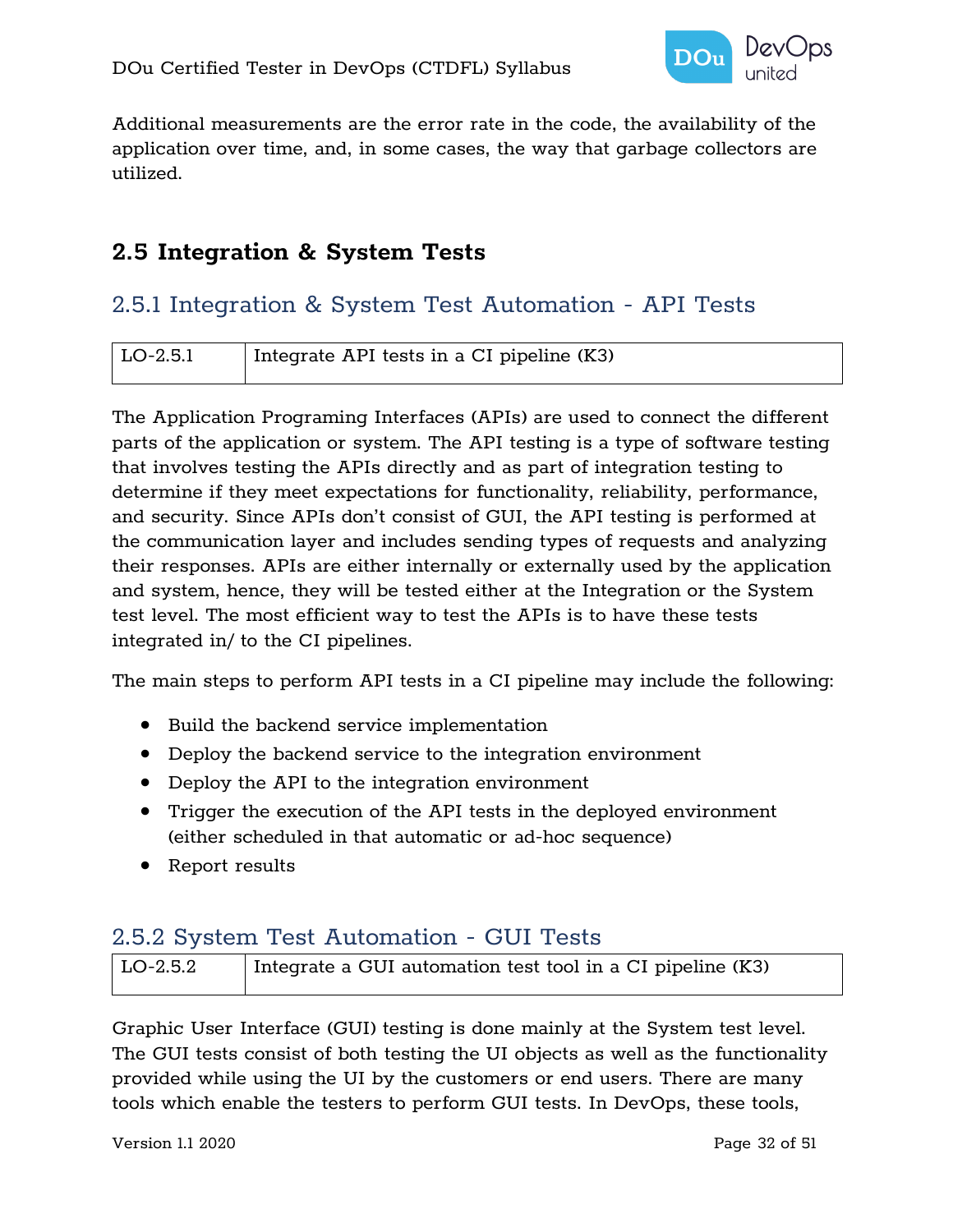

their tests and test content as well need to be integrated with the CI pipelines. The integration of these tests depends on the platforms and operating systems used to develop and mainly deploy.

The main steps required to integrate the GUI tests to the CI pipeline may include the following:

- Deploy all the services to the system test environment
- Deploy the GUI tests to the system test environment
- Trigger the execution of the GUI tests in the system test environment (either scheduled in that automatic or ad-hoc sequence)
- Report results

### <span id="page-32-0"></span>**2.6 Acceptance Tests**

#### <span id="page-32-1"></span>2.6.1 BDD and ATDD

| $ $ LO-2.6.1 | Integrate a behavior-driven development tool in DevOps |
|--------------|--------------------------------------------------------|
|              | pipeline (K3)                                          |
|              |                                                        |

| HO-2.6.1 | Demonstrate how to Integrate a behavior-driven development |
|----------|------------------------------------------------------------|
|          | tool into y DevOps pipeline (HO-0)                         |

Behavior Driven Development (BDD) is a method of developing the features based on their behavior. The behavior is basically explained in terms of examples in a very simple language which can be understood by any business expert. The Acceptance Testing Driven Development (ATDD) is a development methodology that is meant to bring the customer's view into the development and testing phases. The entire team, that may consist mainly of business customers, developers and testers, collaborate to define the acceptance criteria (e.g. of an epic or story) before the implementation begins. These acceptance tests are supported by proper examples and other necessary information.

There are DevOps tools available on the market which support the above and enable the DevOps teams to integrate the related tests to the deployed system test environment as well as to the production environments (for customer's preproduction and production testing stages).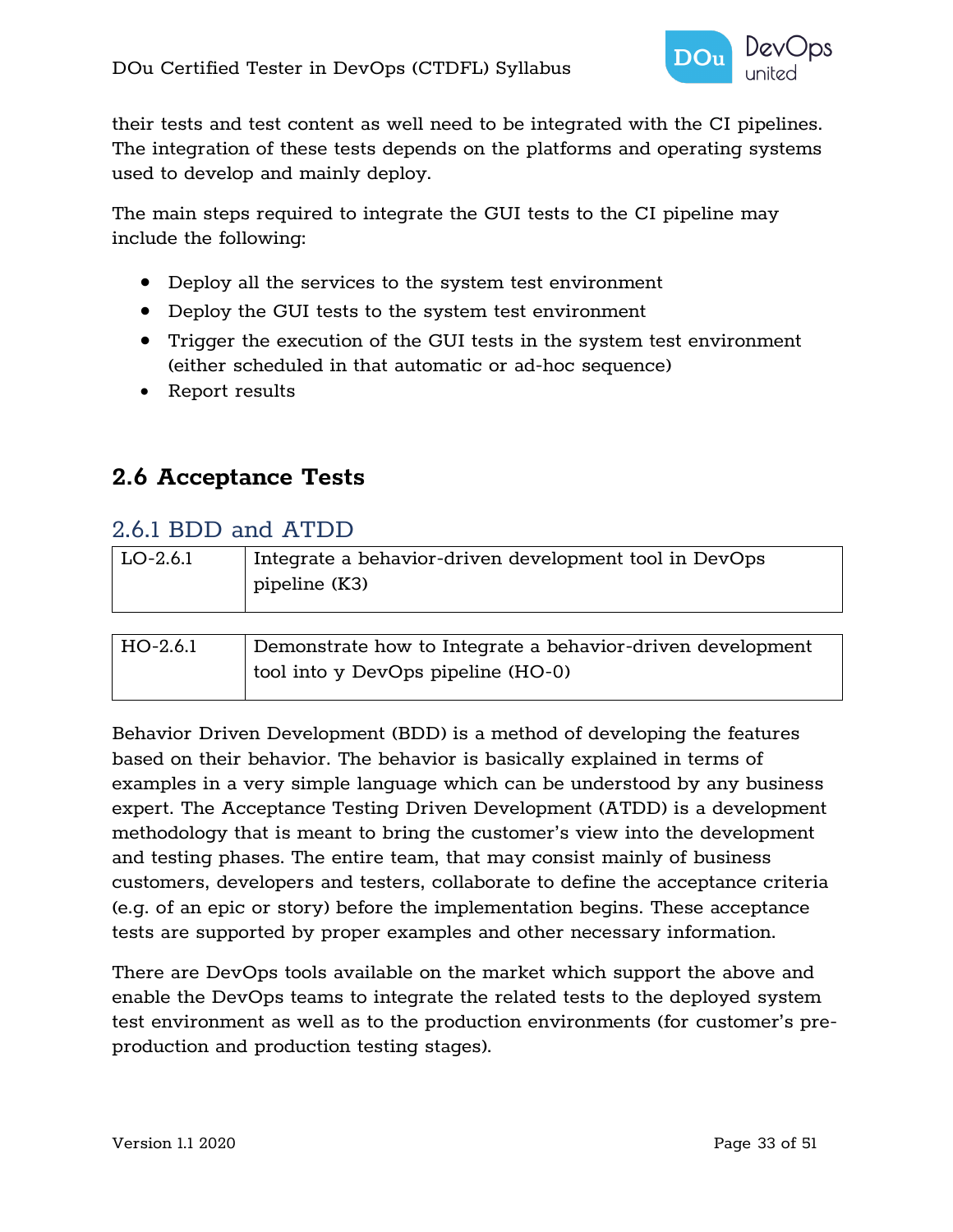

## <span id="page-33-0"></span>Chapter 3 - DevOps specific tests

**Keywords:** Stage Rollout, Dark Launch, Feature Toggles

| $LO-3.2.0$ | Understand the differences between stage rollout, dark launch<br>and standard upgrade (K2) |
|------------|--------------------------------------------------------------------------------------------|
| $LO-3.3.1$ | Recall the various types of toggles (Kl)                                                   |
| $LO-3.3.2$ | Understand the impact of feature toggles on testing in<br>production (K2)                  |
| $LO-3.3.4$ | Understand risks associated with Toggles (K2)                                              |

| HO#        | Description                                                                                                                                                                           |
|------------|---------------------------------------------------------------------------------------------------------------------------------------------------------------------------------------|
| $HO-3.1.0$ | Demonstrate how the types of feature testing can be<br>implemented for a given change made in the software $-$ such<br>as for a new feature or modification in an existing one (HO-0) |
| $HO-3.2.2$ | Demonstrate how dark launch can be implemented for a given<br>system $(HO-0)$                                                                                                         |
| $HO-3.3.2$ | Perform a quided exercise of creating several functional tests<br>for feature toggles and watch how they can be executed on a<br>qiven environment (HO-1)                             |

### <span id="page-33-1"></span>**3.1 User specific Feature Testing**

| HO-3.1.0 | Demonstrate how the types of feature testing can be            |
|----------|----------------------------------------------------------------|
|          | implemented for a given change made in the software $-$ such   |
|          | as for a new feature or modification in an existing one (HO-0) |
|          |                                                                |

Feature Testing is a process created to provide an insight on the changes made in a software system to add one or more new features or to make modifications in the already existing features. These features have characteristics that are designed to be useful, intuitive, and effective.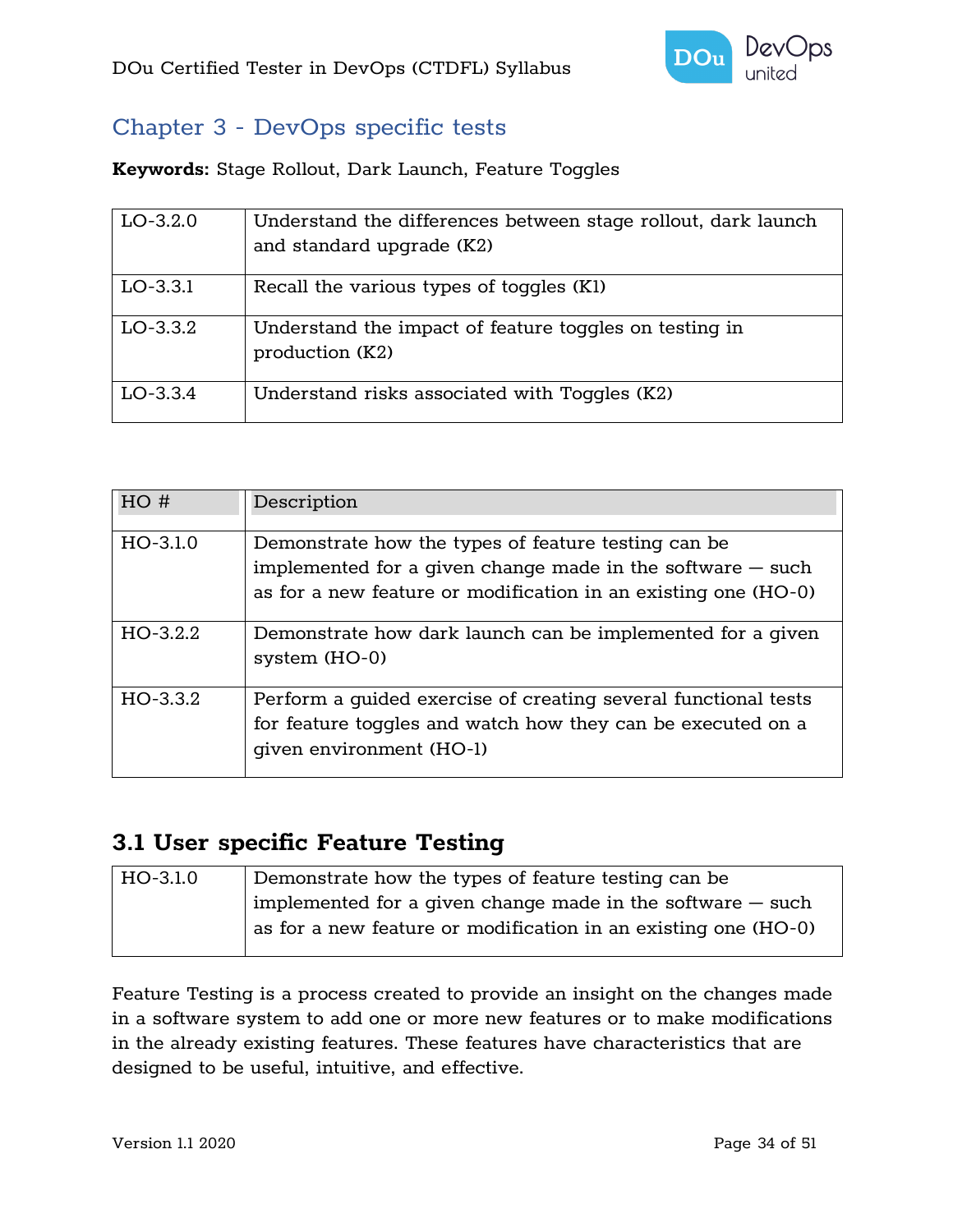

## <span id="page-34-0"></span>3.1.1 Internal user

Internal user testing opens the feature design process to a wider audience. It encourages more collaborative work among team members, so that people acquire a strong design smartness and thoughtful feedback around usability and design.

## <span id="page-34-1"></span>3.1.2 Canary Release

Canary release is a technique that is used to reduce the risk of introducing a new software version in production by gradually rolling out the change to a small subgroup of users or servers, before rolling it out to the entire platform/infrastructure and making it available to all of the users.

## <span id="page-34-2"></span>3.1.3 A/B Testing

A/B testing is a process created in order to compare two versions of a single variable (e.g. web page, email, or other marketing asset), typically by testing a subject's response to variant A against variant B, and determining which of the two variants is more effective.

## <span id="page-34-3"></span>**3.2 Stage Rollout, Dark Launch & Standard Upgrade**

| LO-3.2.0 | Understand the differences between stage rollout, dark launch |
|----------|---------------------------------------------------------------|
|          | $\vert$ and standard upgrade (K2)                             |

## <span id="page-34-4"></span>3.2.1 Stage Rollout

The feature toggle can be set as a system level (meaning for all the users) or for specific users or groups of users.

This enables efficiency and flexibility in the production testing. This also creates a possibility for the stage rollout approach, meaning, scaling up (or down if needed) with the different users that the system contains. In addition, the staged rollout can only be used for app updates, but not when publishing an app for the first time.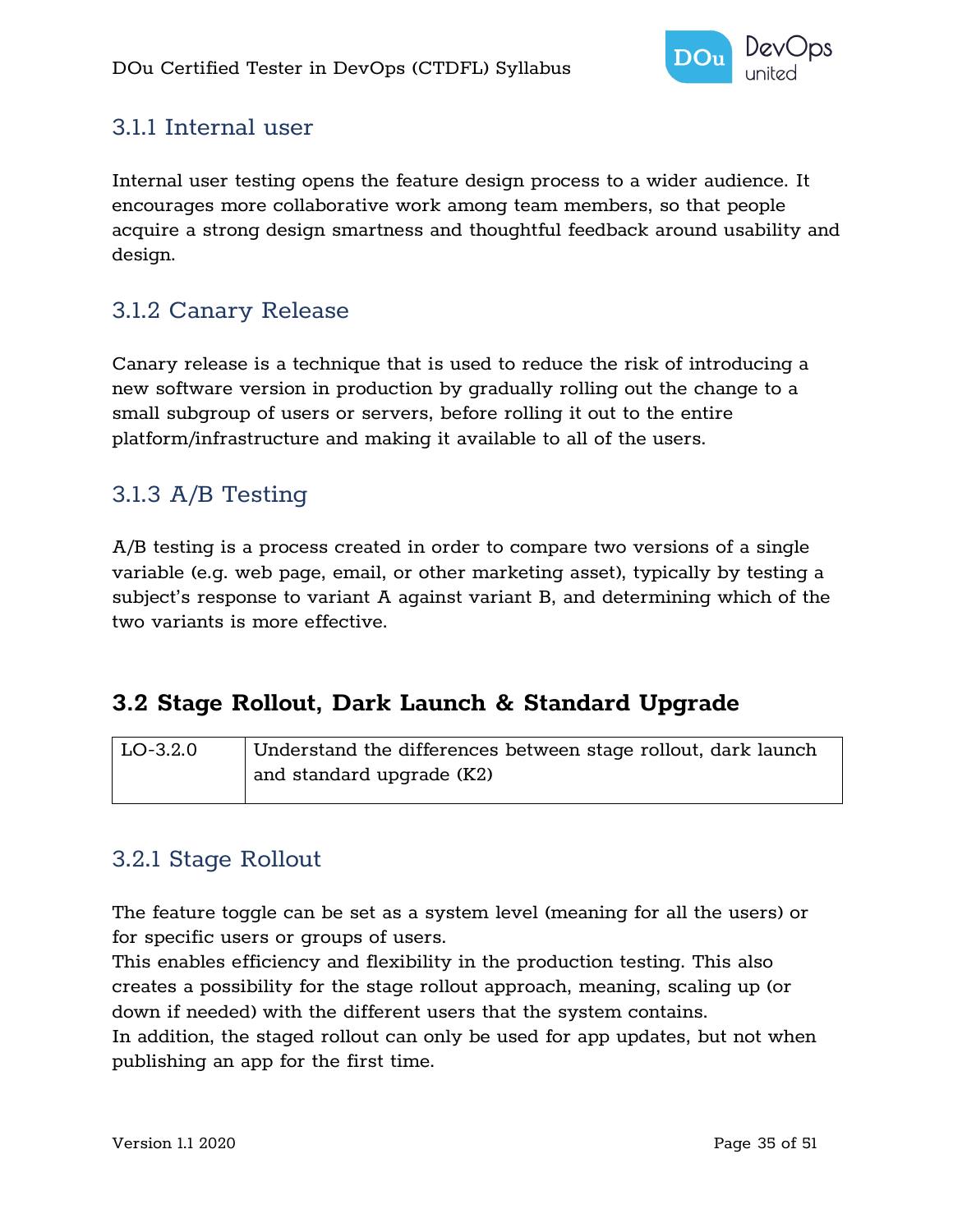

## <span id="page-35-0"></span>3.2.2 Dark Launch

| HO-3.2.2 | Demonstrate how dark launch can be implemented for a given |
|----------|------------------------------------------------------------|
|          | system (HO-0)                                              |

The ability to develop microservices in an independent approach (e.g. backend service and frontend service - GUI), creates situations where the functionality and business logic side (e.g. backend) are ready, and can be stabilized till the frontend (e.g. GUI) is ready. This is known as dark launch of functionality, and requires tests at this level, mainly to ensure that this part is stable, running correctly and in a robust way.

## <span id="page-35-1"></span>3.2.3 Standard Upgrade

Standard upgrade is usually escorted by a procedure, either done manually or automatically, or a combination of both. The standard upgrade may require restarts of machines or services in the system, as well as, occasionally, a full or partial downtime of the system or its parts.

## <span id="page-35-2"></span>**3.3 Toggles**

The DevOps specific tests are related to the DevOps approach and to the way the features are developed. A good example of the ability to control the appearance or enablement of a feature is the Feature Toggles method and approach. The feature toggles allow the developer to enable or disable the feature easily, either for testing purposes or for real deployment ones. The feature toggles approach creates flexibility while we test, because we can set these toggles (enable or disable them) to have the feature running or not. The flexibility also exists in a situation where the feature is not fully ready to be deployed, hence, through the toggle we can disable it without rolling back or touching the code. It is important to ensure that the feature has no impact on other features when disabled. The feature toggles can be set as a system level, as mentioned above at the Stage Rollout.

## <span id="page-35-3"></span>3.3.1 Types of Toggles

| $ $ LO-3.3.1 | Recall the various types of toggles (K1) |
|--------------|------------------------------------------|
|              |                                          |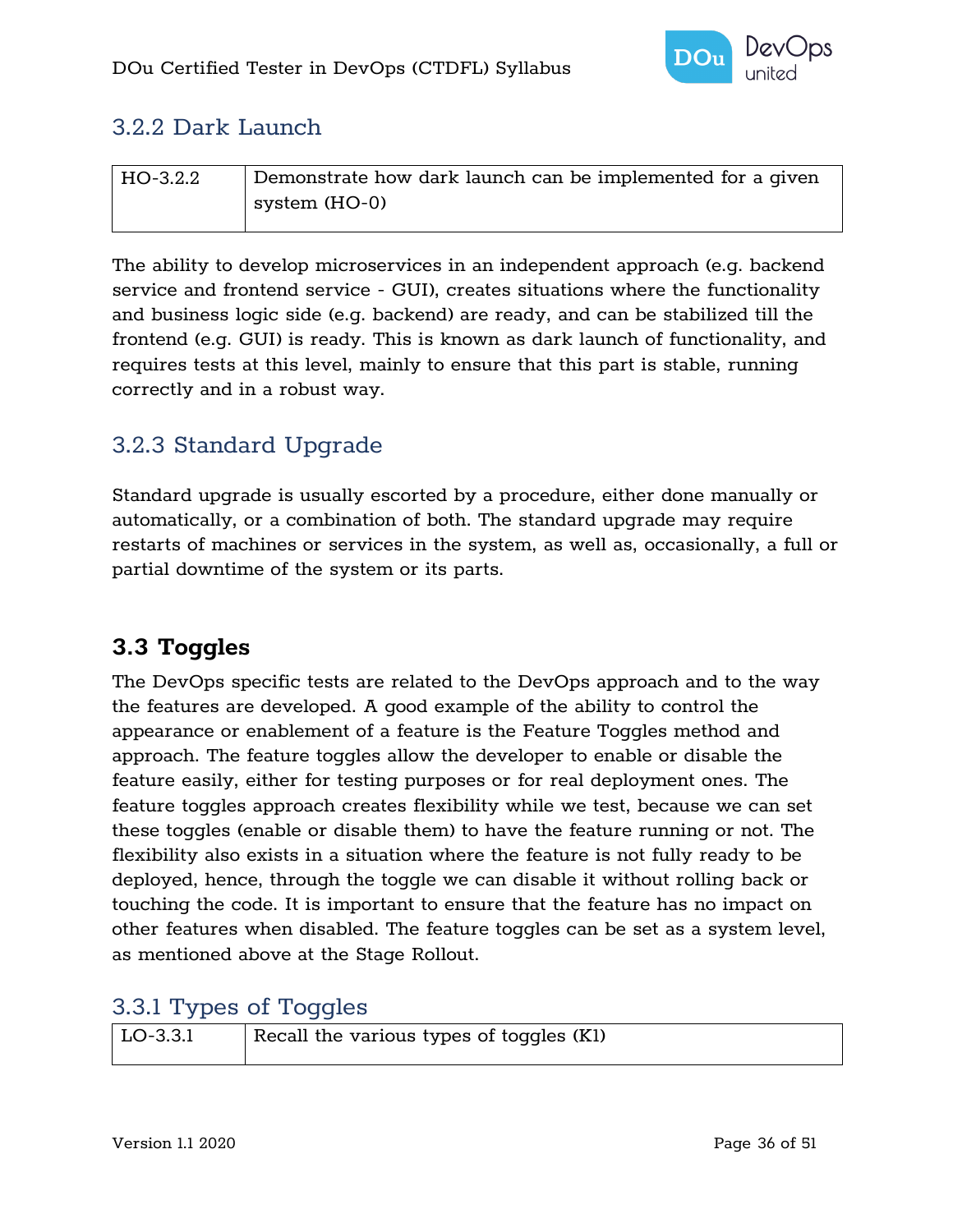

There are several types of toggles, such as: release, permanent, Ops, permission and experiment.

#### <span id="page-36-0"></span>3.3.2 Functional Tests for Toggle States

| $\overline{L}$ LO-3.3.2 | Understand the impact of feature toggles on testing in<br>production (K2) |
|-------------------------|---------------------------------------------------------------------------|
|                         |                                                                           |

| HO-3.3.2 | Perform a quided exercise to create several functional tests for |
|----------|------------------------------------------------------------------|
|          | feature toggles and watch how they can be executed on a given    |
|          | environment (HO-1)                                               |

The types of toggles which are mentioned may be tested while toggle is off, on or in the on-then-off modes. The tests can also combine the different toggles, as well as the different types of users that can exist for each toggle or combination of toggles.

In addition, the feature toggles approach creates flexibility while testing as well as if the feature is not fully ready to be deployed on production. The feature toggle can be set as a system level (meaning for all the users) or for specific users or groups of users.

## <span id="page-36-1"></span>3.3.3 Non-functional Tests for Toggle States

Important test types besides functionality: security, performance, usability, compatibility and backward compatibility.

## <span id="page-36-2"></span>3.3.4 Risks of Using Toggles

|              | ___                                             |
|--------------|-------------------------------------------------|
| $ $ LO-3.3.4 | Understand risks associated with Toggles $(K2)$ |

The toggles bring flexibility, hence more complexity, which leads to possible risks, such as: complicated configuration, too many conditions to control as a result of many types of toggles, toggles combinations and the combinations with the different types of users. To better control these conditions, all the data or changes in data (e.g. configuration, provisioning of users, on/off the feature, etc.) need to be documented and had better be separated – create as little dependency as possible; in addition, enable clean-up and rollback procedures where possible.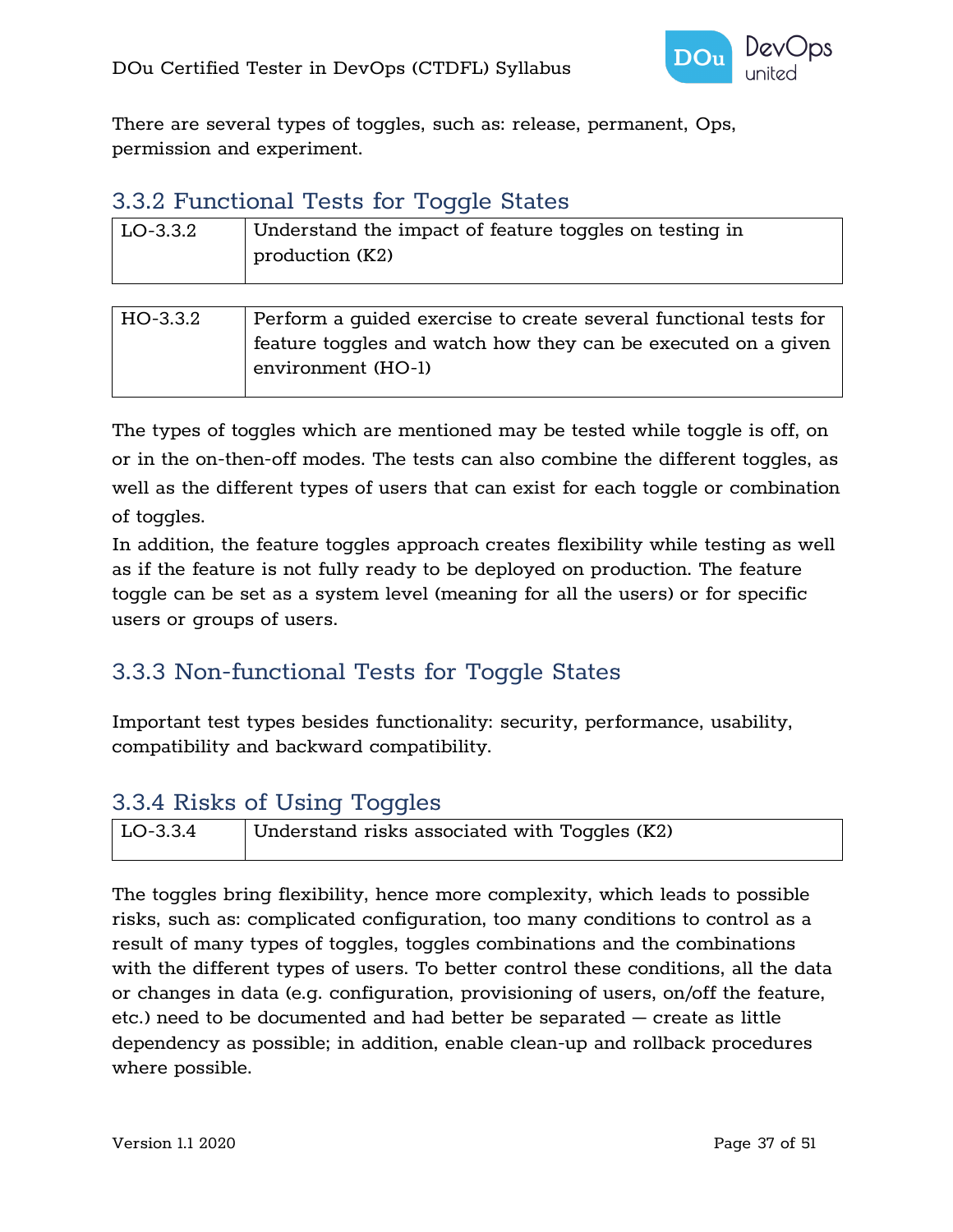

In a testing project, it is sometimes recommended to set up a bug hunting session for users (testers or others) testing the system and hunting for bugs. These individuals can receive recognition and compensation for reporting bugs, especially those pertaining to exploits and vulnerabilities. This can be done internally at the company, which may create more collaborations if done in groups or mixed teams between the different departments, as well as if it encouraged by the product company to be done by the crowd.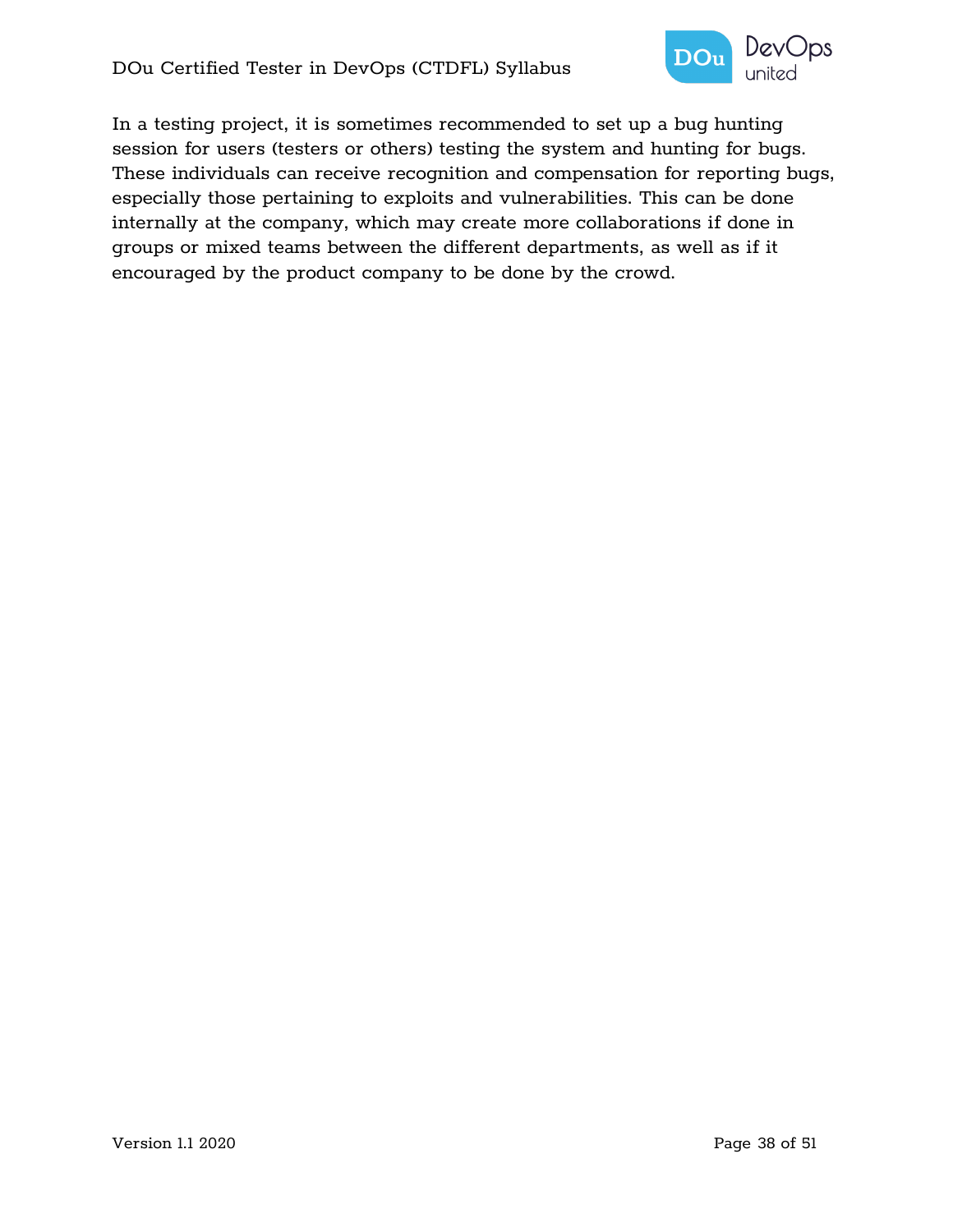

## <span id="page-38-0"></span>Chapter 4 - Operations in DevOps

**Keywords:** Monitoring, Monitors, Alerts, Controllability, Observability

| $LO-4.1.1$ | Recall the concepts of monitoring production system (K1)                         |
|------------|----------------------------------------------------------------------------------|
| $LO-4.1.2$ | Recall the importance of various types of alerts (K1)                            |
| $LO-4.1.3$ | Understand the differences between testing monitors and<br>testing alerts $(K2)$ |
| $LO-4.1.4$ | Understand testing of logging features on a production server<br>(K2)            |

| HO#      | Description                                                                          |
|----------|--------------------------------------------------------------------------------------|
|          |                                                                                      |
| HO-4.1.3 | Demonstrate alerts in a system using sets of predefined tests<br>for monitors (HO-0) |

## <span id="page-38-1"></span>**4.1 Monitoring Production Systems**

Monitoring is the process of maintaining surveillance over the existence and magnitude of state change and data flow in a system.

## <span id="page-38-2"></span>4.1.1 Monitoring

| $\overline{\rm LO}$ -4.1.1 | Recall the concepts of monitoring production system (K1) |
|----------------------------|----------------------------------------------------------|
|                            |                                                          |

Monitoring aims to identify faults and assist in their subsequent elimination. The techniques used in monitoring information systems intersect the fields of real-time processing, statistics, and data analysis. A set of software components used for data collection, their processing, and presentation is called a monitoring system.

#### <span id="page-38-3"></span>4.1.2 Alerting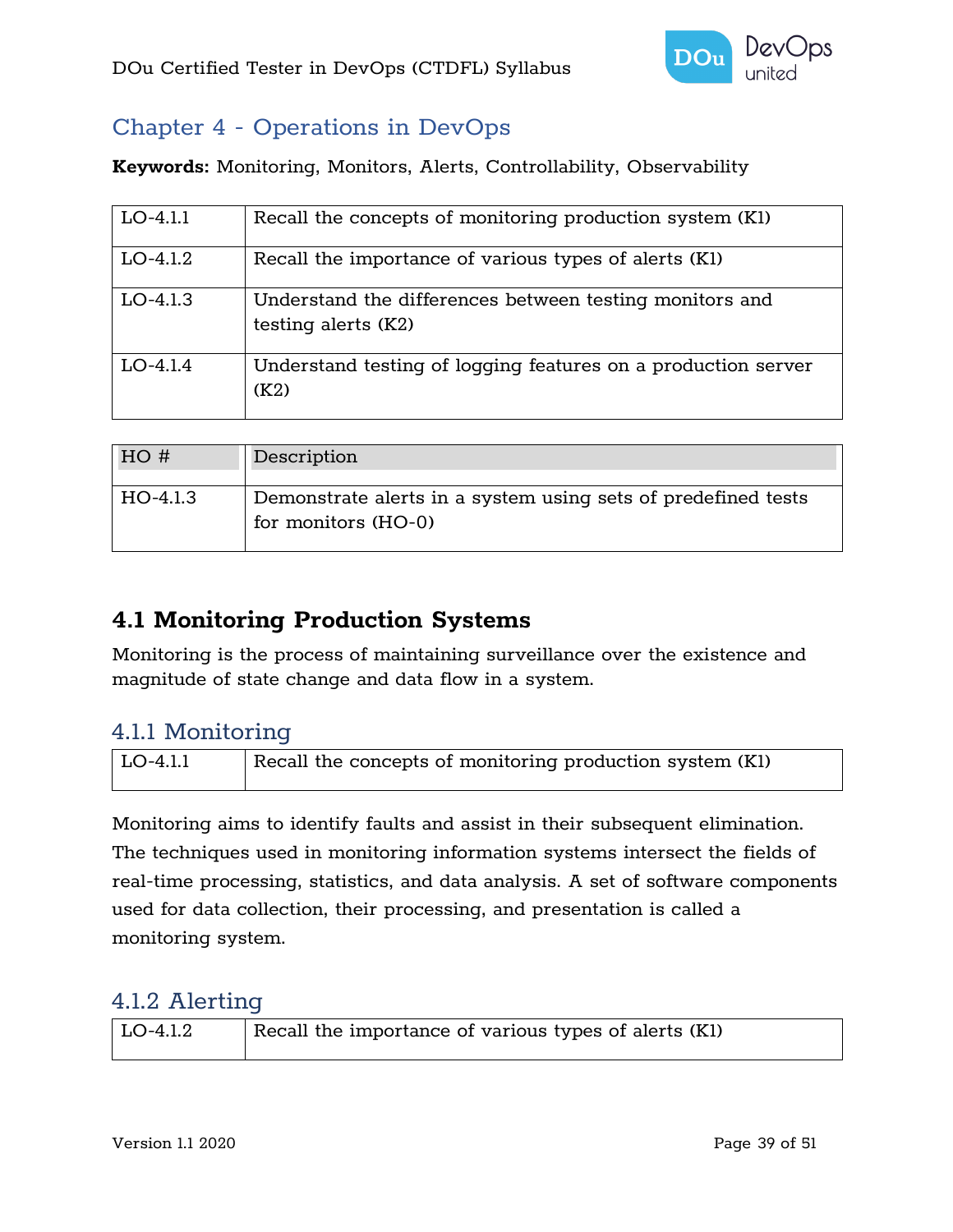

Alerting is the capability of a monitoring system to detect and notify the operators about meaningful events that denote a grave change of state. The notification is referred to as an alert and is a simple message that may take multiple forms: email, SMS, instant message (IM), or a phone call.

## <span id="page-39-0"></span>4.1.3 Testing of Monitors and Alerts

| LO-4.1.3 | Understand the differences between testing monitors and<br>testing alerts $(K2)$ |
|----------|----------------------------------------------------------------------------------|
|          |                                                                                  |
| HO-4.1.3 | Demonstrate alerts in a system using sets of predefined tests                    |
|          | for monitors (HO-0)                                                              |

The main usage of the monitoring and alerting capabilities is to obtain information – for example, when issues occur in a system based on error codes, the unavailability of features or services, the faults of critical code areas using traps (e.g. SNMP traps for failure in money related transactions), performance issues (both machine-based and application-based), security issues, usability issues and information about user behavior understanding.

The monitoring and alerts that we have in the systems have to be tested as well. The test types that can be taken for testing the monitoring may include the following:

- Test configuration steps and options
- Test working of monitor by producing situations to be monitored and alerted
- Testability of Monitors
	- Controllability Ability to provide data to trigger monitors and alerts
	- Observability Ability to observe the actions taken
- Test removal of monitors

The following test types can be taken for testing the alerts:

- Testing of rules
- Test modification of rules and alerts
- Test the alerts following and while removal of monitors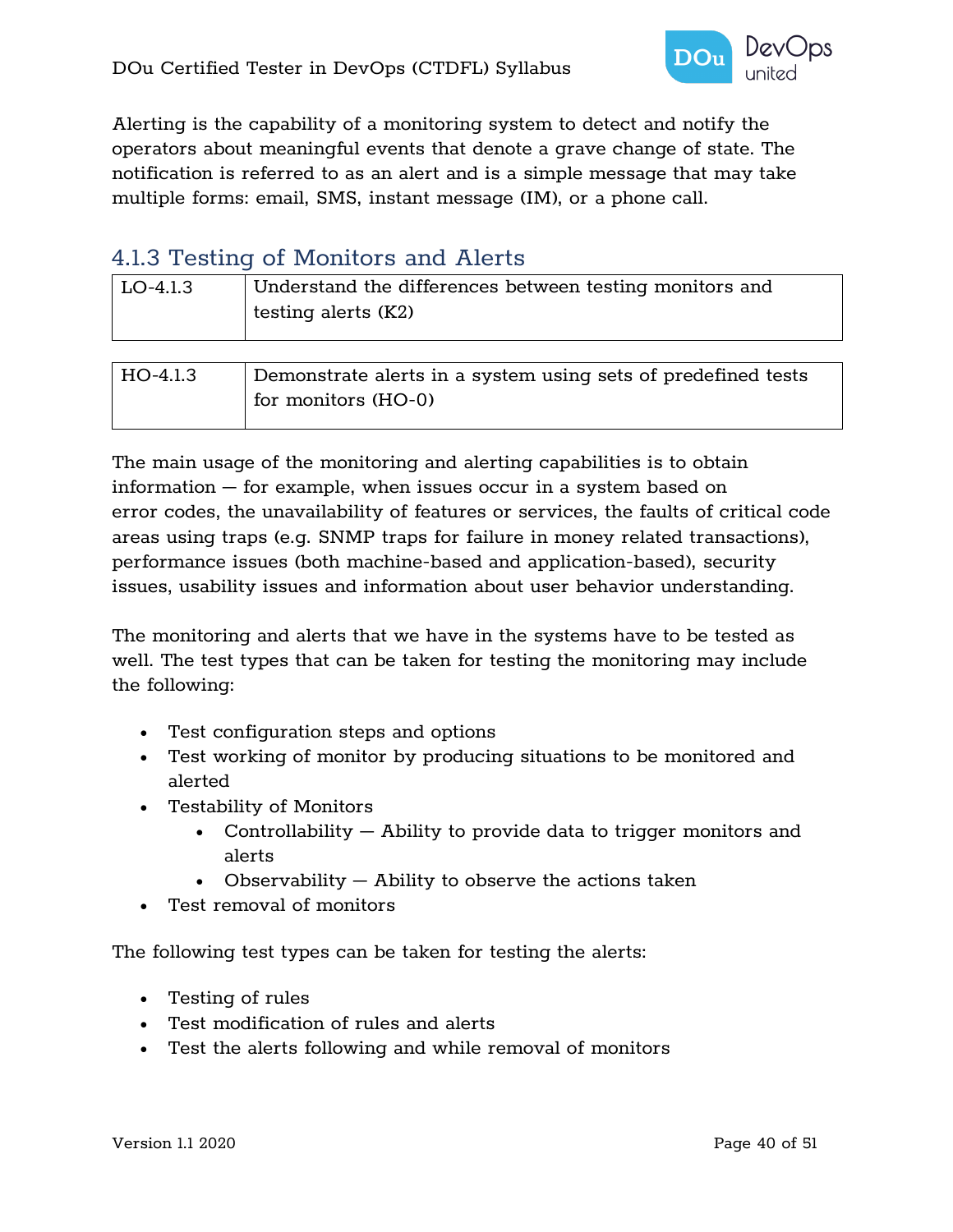

#### <span id="page-40-0"></span>4.1.4 Log Testing

| LO-4.1.4 | Understand testing of logging features on a production server |
|----------|---------------------------------------------------------------|
|          | (K2)                                                          |
|          |                                                               |

In addition to monitoring and alerts, the system generates logs and the log types and/or log levels are defined as well. The log level is usually set up in order to provide minimal information or extensive information, for better analysis and troubleshooting activities, thus the correctness of the data provided in the logs need to be tested. The logging mechanism may consume resources from the system, hence, it is important to know what the required log level is to be deployed, and to test that it provides the required information for this level, as well as consuming minimal resources from the system (e.g. usually low log level is configured, such as errors only, in order to prevent I/O consumption). In addition, for maintenance purpose, it is important to test the resource consumption and the behavior of the system when the log level is high and more information is provided through the logs.

There are more tests that need to be performed from the functionality perspective for the logs, such as: correctness of the info in the logs, log size, archival, timestamping, unrestricted data encryption/masking, appropriate classification of events (info, warning, error, etc.). As logs create load on the system, performance benchmark is required as well, in order to measure the load and the way that the system performs under normal and heavy conditions while the different log levels are set. In addition, there could be different types of logs (or log files), such as "all logs" only "error logs", etc. They also need to be tested and optimized as well as to test the traffic which they generate.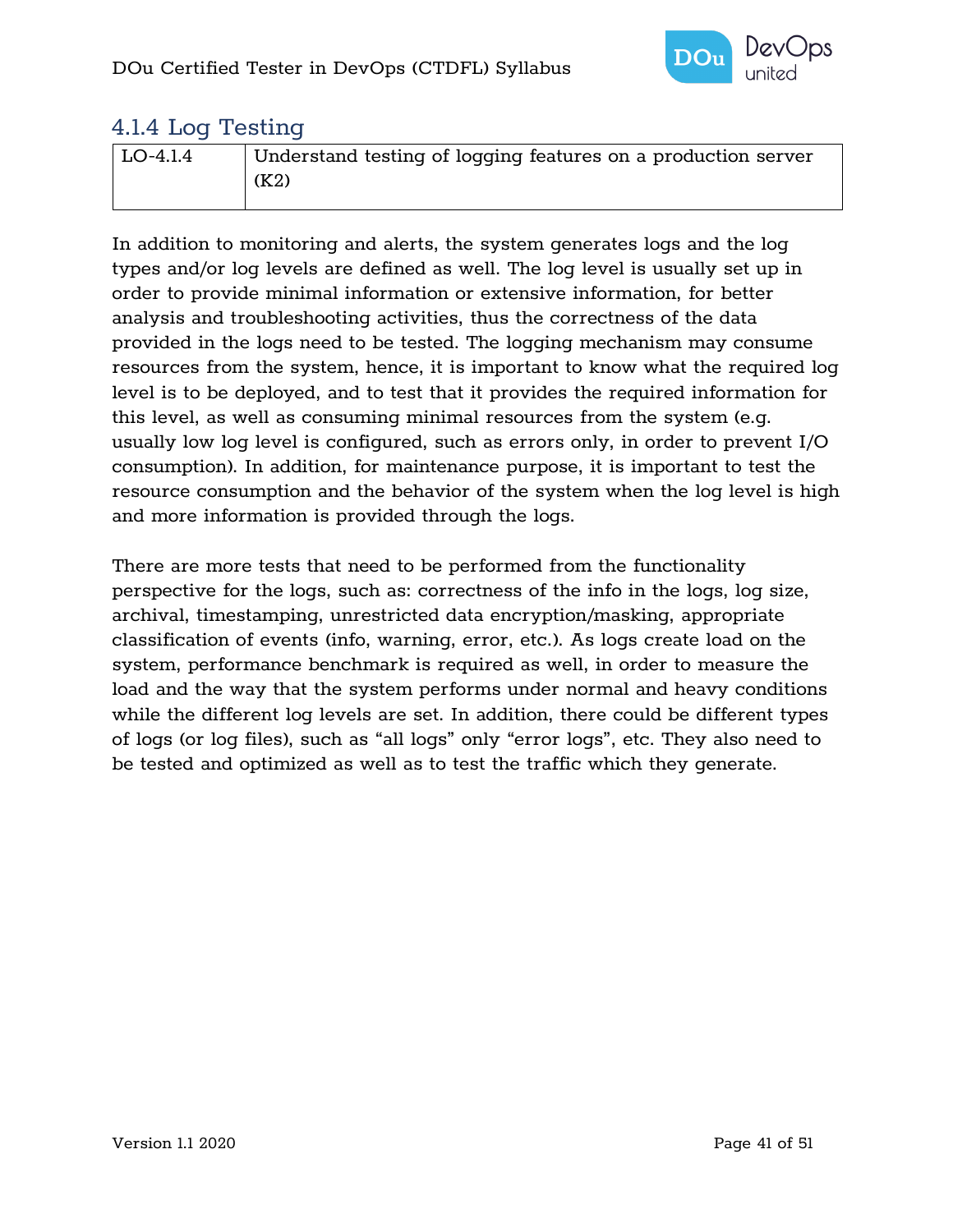

## <span id="page-41-0"></span>Chapter 5 - DevOps and Cloud

**Keywords:** Infrastructure as a Service (IaaS), Hardware as a Service (HaaS), Platform as a Service (PaaS), Software as a Service (SaaS), IT farm, application containerization

| $LO-5.1.0$ | Recall the main forms of cloud technology (Kl)              |
|------------|-------------------------------------------------------------|
| $LO-5.1.3$ | Recall the main advantages of cloud technology (K1)         |
| $LO-5.1.4$ | Understand the main advantages of the cloud technology (K2) |
| $LO-5.1.5$ | Recall principles of having DevOps in cloud platforms (K1)  |

| HO#      | Description                                                                                  |
|----------|----------------------------------------------------------------------------------------------|
| HO-5.1.4 | Demonstrate how Dockers can be applied on a container in a<br>virtualized environment (HO-0) |

## <span id="page-41-1"></span>**5.1 Introduction to DevOps with Cloud**

Cloud computing consists of three distinct types of computing services, delivered remotely to clients via the internet.

The common Cloud business model is that customers typically pay a monthly or annual service fee to the cloud-based providers, to gain access to systems that deliver software as a service, platforms as a service and infrastructure as a service to subscribers. Customers who subscribe to cloud computing services can harvest a variety of benefits, depending on their business needs at a given point in time.

The cloud solutions are similar what used called to be called "hosting centers", but with additional integration, programming and operational abilities.

## <span id="page-41-2"></span>5.1.1 IAAS, PAAS, SAAS

| $ $ LO-5.1.0 | Recall the main forms of cloud technology (K1) |
|--------------|------------------------------------------------|
|              |                                                |

**IaaS** (Infrastructure as a Service) allows clients to remotely use IT hardware and resources on a "pay-as-you-go" basis from a business model perspective.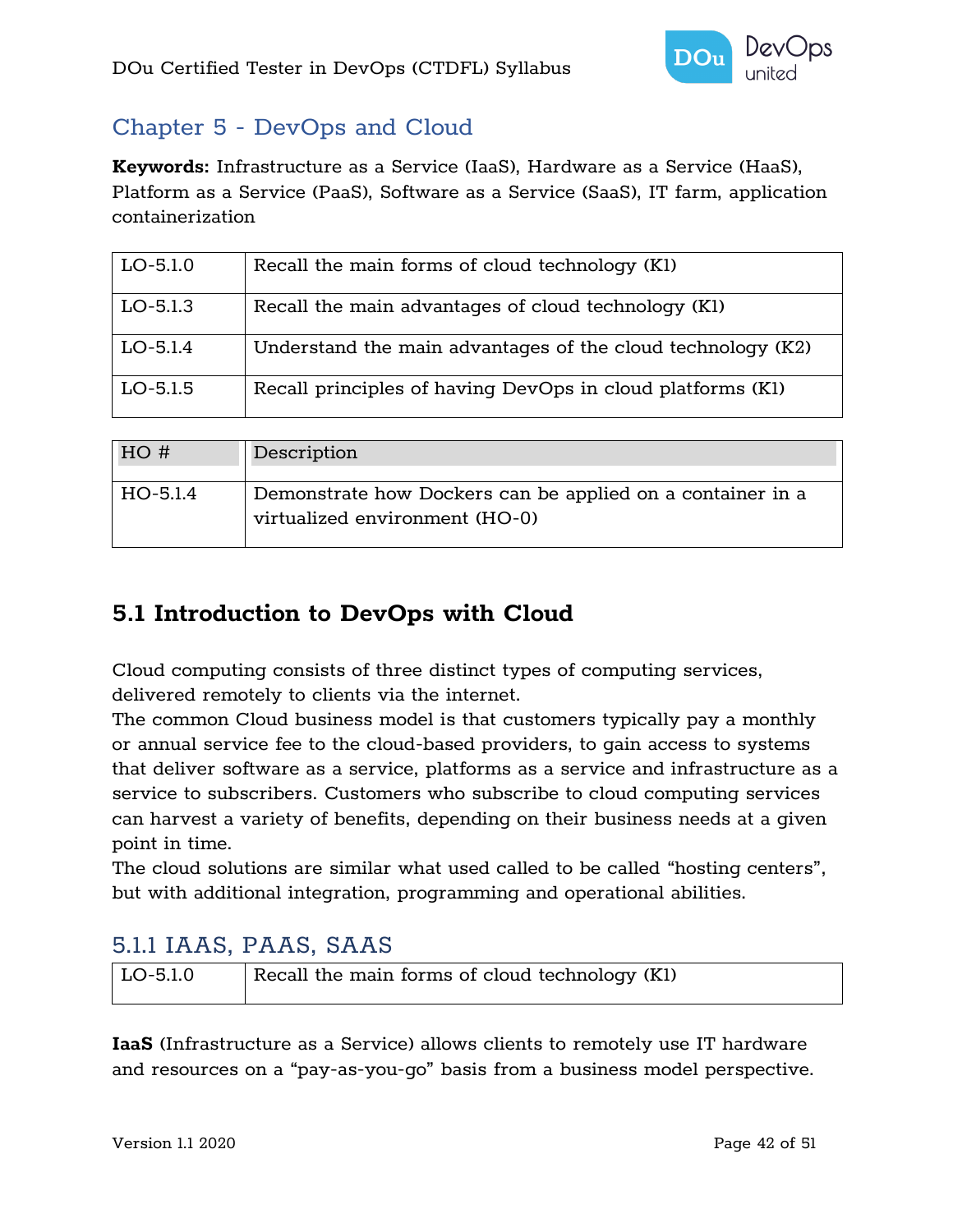

It is also referred to as HaaS (Hardware as a Service). Major IaaS players include companies such as IBM, Google and Amazon. IaaS employs virtualization, a method of creating and managing infrastructure resources in the "cloud". IaaS provides small or medium size companies with a major advantage, since it allows them to gradually expand their IT infrastructure without the need for large capital investments in hardware and peripheral systems. If in the past, each company would create its own IT farm – even for internal use – then the IaaS comes as an alternative option. It is important to note that there are companies which business will impede to use IaaS (e.g. from security reasons – although most of these platforms support high level of security).

**PaaS** (Platform as a Service) provides the customers with the ability to develop and publish customized applications in a hosted environment via the web. It represents a new model for software development that is rapidly increasing in popularity. An example of PaaS is Salesforce.com. PaaS provides a framework for agile software development, testing, deployment and maintenance in an integrated environment. Like SaaS, the primary benefit of PaaS is a lower use cost. PaaS providers handle platform maintenance and system upgrades, resulting in a more efficient and cost-effective solution mainly for enterprise software development..

**SaaS** (Software as a Service) provides the customers with the ability to use software applications on a remote basis via an internet web browser. Software as a service is also referred to as "software on demand". Customers can access SaaS applications from anywhere via the web as service providers host applications and their associated data at their location. The primary benefit of SaaS is a lower use cost, since subscriber fees require a much smaller investment than what is typically encountered under the traditional model of software delivery. Licensing fees, installation costs, maintenance fees and support fees that are routinely associated with the traditional model of software delivery can be virtually eliminated by subscribing to the SaaS model of software delivery. Examples of SaaS include Google Applications and internet-based email applications such as Yahoo! Mail, Hotmail and Gmail.

DevOps has a great value in the development of SaaS applications that run on the very infrastructure the cloud provider offers, DevOps also can be utilized to assist with the migration of applications to other cloud computing models such as platform as a service (PaaS) and infrastructure as a service (IaaS).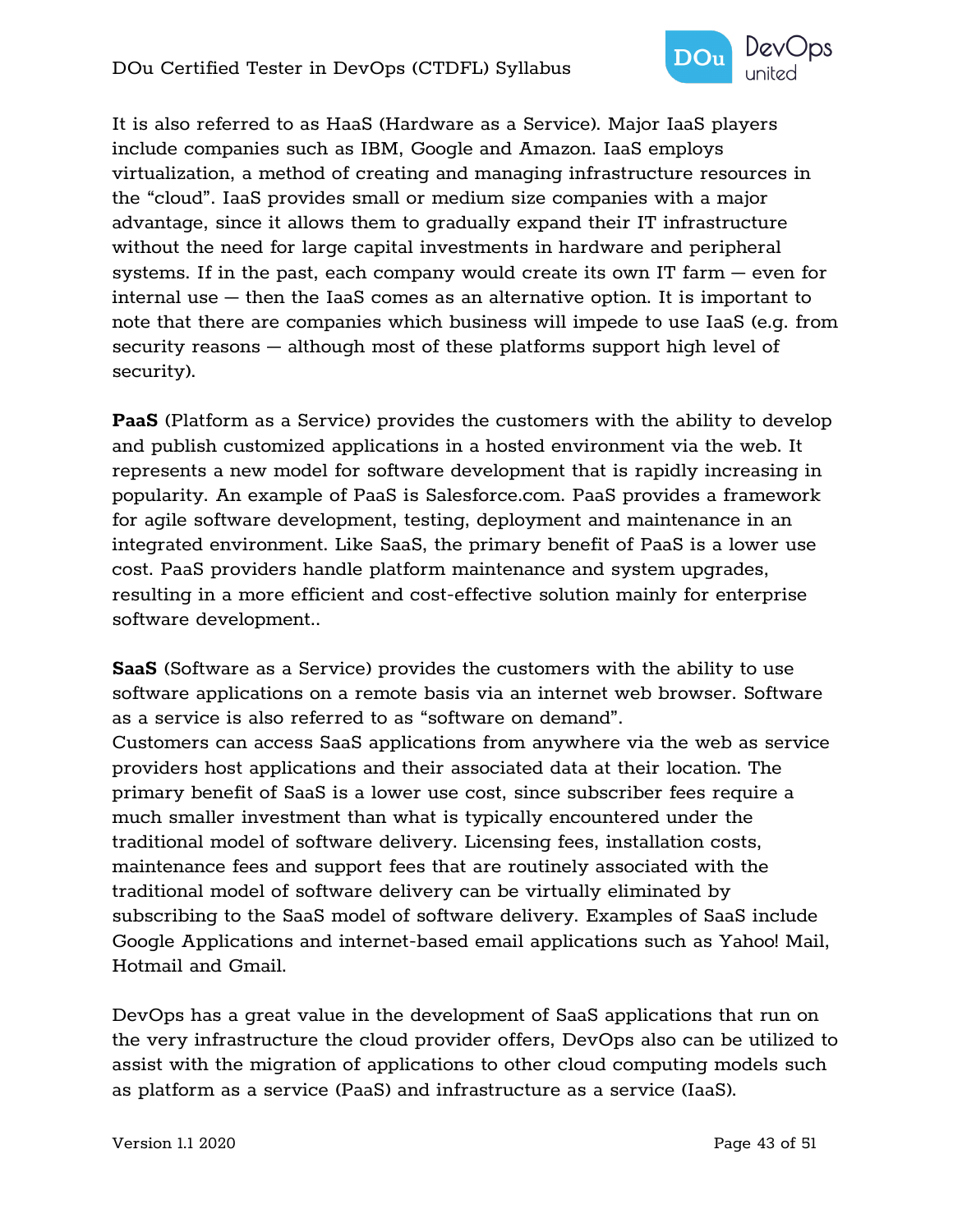

## <span id="page-43-0"></span>5.1.2 Fitment of Cloud in DevOps

The main advantages of Cloud computing are: 24/7 availability, flexibility related to the capacity of the system – ability to easily scale up and down per the required consumption, automated and rapid updates on the software, enhanced collaboration, reduced maintenance and the ability to provide a frame to scale up small companies that now can reduce their IT costs.

### <span id="page-43-1"></span>5.1.3 Virtualization

| LO-5.1.3 | $\mid$ Recall the main advantages of cloud technology (K1) |
|----------|------------------------------------------------------------|

The cloud is mainly based on virtualization. One of the main advantages of the cloud is that it offers the ability to access powerful IT resources on an incremental basis. This is levelling the playing field for small and medium sized organizations, providing them with the necessary tools and technology to compete in the global marketplace, without the previously requisite investment in on premise IT resources. This is also applicable for customers who subscribe to computing services delivered via the "cloud". They can greatly reduce the IT service expenditures for their organizations; and gain access to more agile and flexible enterprise level computing services, in the process.

## <span id="page-43-2"></span>5.1.4 Application Containerization

| LO-5.1.4 | Understand the main advantages of the cloud technology (K2)                                  |
|----------|----------------------------------------------------------------------------------------------|
|          |                                                                                              |
| HO-5.1.4 | Demonstrate how Dockers can be applied on a container in a<br>virtualized environment (HO-0) |

The fact that cloud computing is centralized by nature, this provides DevOps automation with, for example, a standard and centralized platform for testing, deployment, and production. Using a cloud platform solves many issues with distributed complexity.

In addition, DevOps automation is becoming more cloud-centric. Most public and private cloud computing providers support DevOps systemically on their platforms, which include continuous integration and continuous development tools. This tight integration lowers the costs associated with on-premises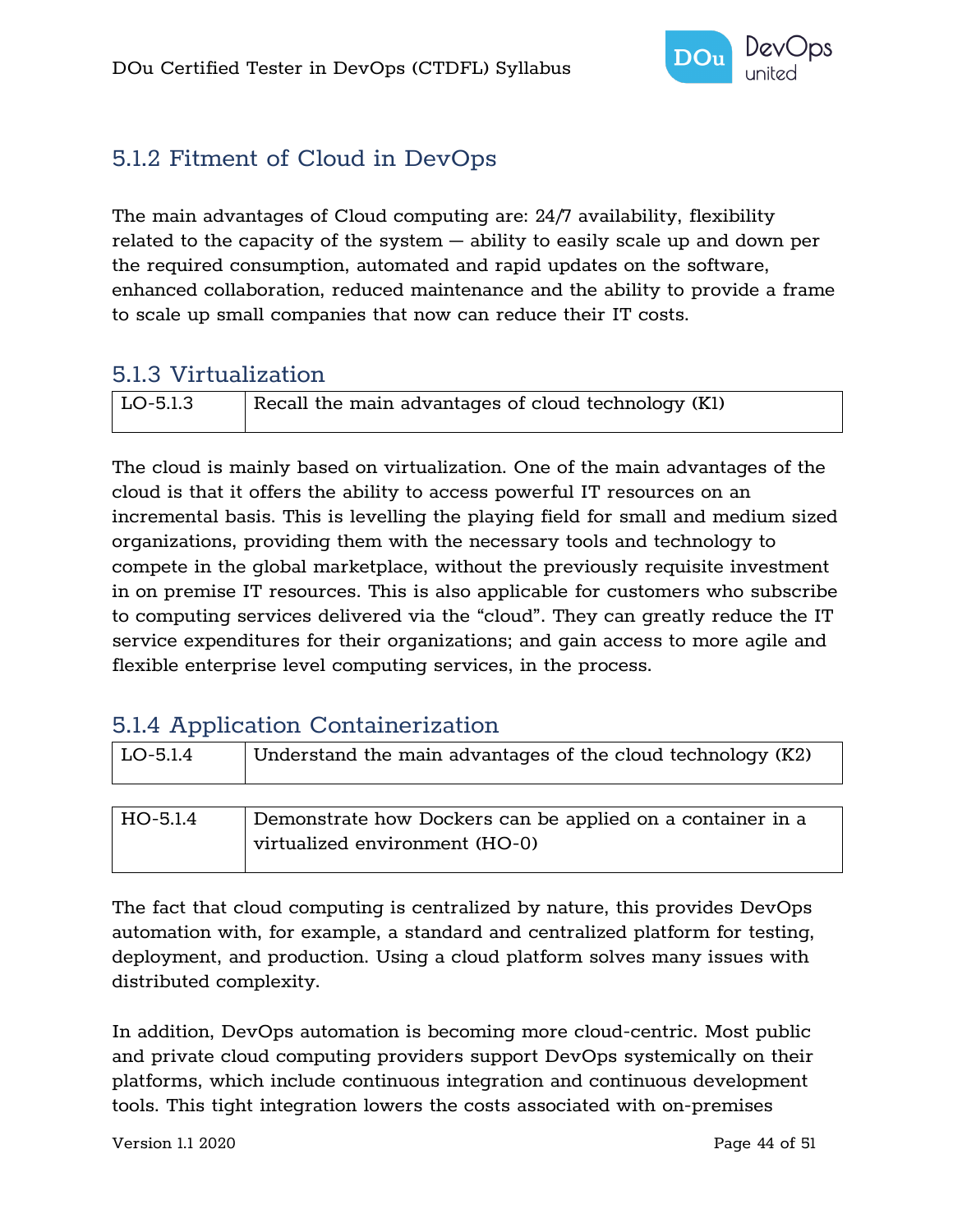

DevOps automation technology and provides centralized governance and control for a sound DevOps process.

It has been years since the world of virtualization exists already, and resources utilization is becoming more and more developed and necessary. The DevOps approach has shifted even further the enhancement of the virtualization world, and more advanced technologies have grown in these virtual fields, such as Docker containers. Docker containers are designed to run on every environment, from physical computers to virtual machines, from bare-metal, Clouds, etc.

Application containerization is a lightweight alternative to having a virtual machine that includes the encapsulation of an application with its own operating system in one place – a container. The term "container" takes its meaning from logistics terminology, packaging container.

## <span id="page-44-0"></span>5.1.5 Virtual Machines v/s Containers

| $\vert$ LO-5.1.5 | Recall principles of having DevOps in cloud platforms (K1) |
|------------------|------------------------------------------------------------|
|                  |                                                            |

In order to create a cloud application, we can use microservices as an architectural approach, where each application is built as a set of services. Each service runs its own processes and communicates through application programming interfaces (APIs).

Docker works by providing a standard way to run your code. Docker is an operating system for containers. The way a virtual machine virtualizes (removes the need to directly manage) server hardware, containers virtualize the operating system of a server. Docker is installed on each server and provides simple commands you can use to build, start, or stop containers.

Containers are an abstraction at the app layer that packages code and dependencies together. Multiple containers can run on the same machine and share the OS kernel with other containers, each running as isolated processes in user space.

The current, most popular Cloud Platforms are: Amazon Web Services (AWS), Microsoft Azure, Google cloud Platform and Alibaba Cloud.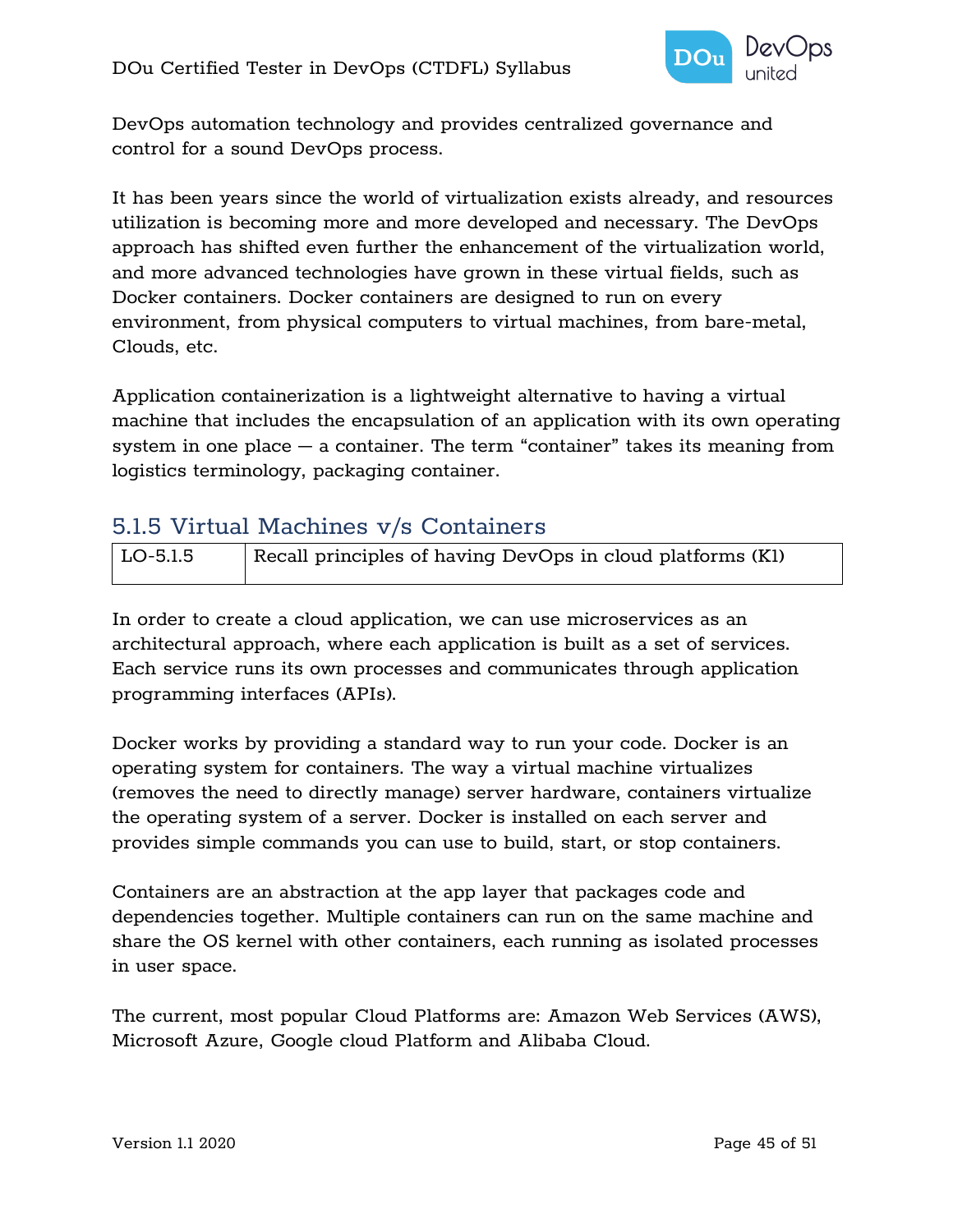

## <span id="page-45-0"></span>Chapter 6 - Various Tools and Technologies

**Keywords:** Infrastructure as code (IaC), binary repository, software repository

| $LO-6.1.0$ | Recall the main advantages of modelling infrastructure with<br>code (K1) |
|------------|--------------------------------------------------------------------------|
| $LO-6.1.3$ | Apply the main features of an infrastructure as a code tool (K3)         |

| HO#      | Description                                                                                     |
|----------|-------------------------------------------------------------------------------------------------|
| HO-6.1.3 | Demonstrate how various IaC tools can be orchestrated and<br>working in a harmonized way (HO-0) |

## <span id="page-45-1"></span>**6.1 Infrastructure and Repositories**

| $\mathsf{LO}\text{-}6.1.0$ | Recall the main advantages of modelling infrastructure with |
|----------------------------|-------------------------------------------------------------|
|                            | code (K1)                                                   |
|                            |                                                             |

## <span id="page-45-2"></span>6.1.1 Infrastructure as Code (IaC)

Infrastructure as code (IaC) is a lightweight and data-driven way of managing and provisioning the system's infrastructure (networks, virtual machines, load balancers, and connection topology) – basically treating your servers, databases, networks, and other infrastructure like software. It is done in a descriptive model, using the same versioning as a DevOps team uses for source code, rather than managing it with physical hardware configuration or interactive configuration tools.

It has similar principles as a code management: the same source code generates the same binary, and an IaC model generates the same environment every time it is applied  $-$  e.g. the release pipeline executes the model to configure target environments.

That way, any time the team members need to make changes, they can edit they can edit the source code and not the target environment.

IaC is a key DevOps practice and is used in conjunction with continuous delivery.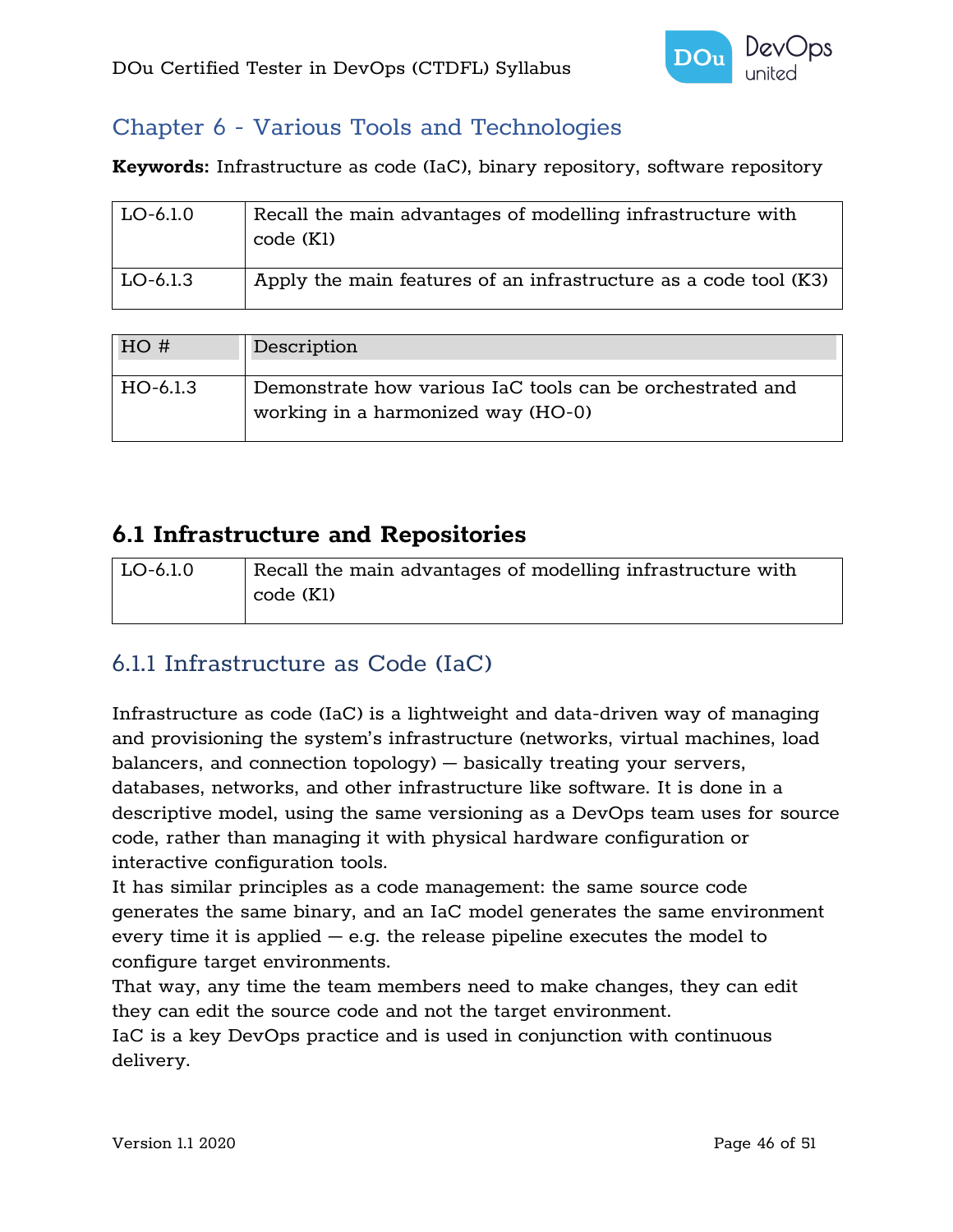

The main advantages of having modelized IaC are:

- Faster and simpler
- Avoiding deployment inconsistencies of the system's configuration
- Reducing risks
- Increasing R&D's efficiency and productivity, especially in the Cloud
- Cost reduction & saving

## <span id="page-46-0"></span>6.1.2 Binary Repositories

A binary repository, or software repository, or "repo" for short, is a storage location for software packages. Usually, a table of contents is stored, as well as metadata. Repositories manage group packages as well. Sometimes, the grouping is for a programming language, sometimes for an entire operating system, sometimes the license of the contents is the criteria.

The server side of a software repository is typically managed by source control or repository managers. There are repository managers which allow to aggregate other repository locations into one URL and provide a caching proxy. While creating continuous builds and generating a lot of artifacts, the repository managers often stores them in a central place, and it is important that these repository managers will also be in charge to automatically delete the builds which are not released.

On the client side, package managers help installing from and updating the repositories.

As part of the development lifecycle, the source code is continuously being built into binary artifacts using continuous integration. This may interact with a binary repository manager, similar to a situation a programmer would face by getting artifacts from the repositories and pushing builds there.

A tight integration with CI servers enables to store important metadata such as:

- Which user triggered this build? (manually? or by committing to version control?)
- Which modules were built?
- Which sources were used? (commit id, revision, branch)
- Which dependencies were used?
- Which environment variables were used?
- Which packages were installed?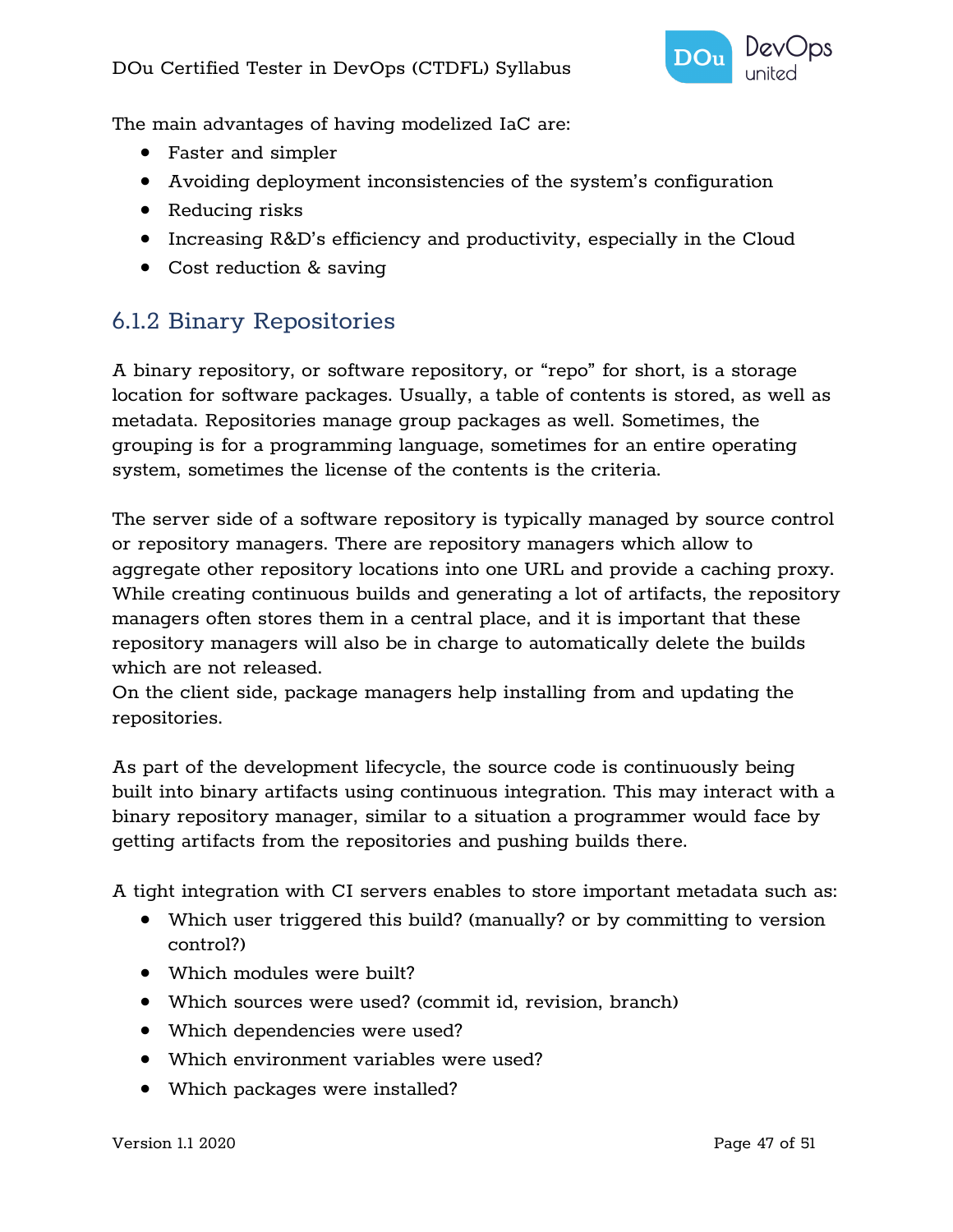

#### <span id="page-47-0"></span>6.1.3 IaC Tools

| LO-6.1.3 | Apply the main features of an infrastructure as a code tool (K3) |
|----------|------------------------------------------------------------------|
|          |                                                                  |
| HO-6.1.3 | Demonstrate how various of IaC tools can be orchestrated and     |
|          | working in a harmonized way (HO-0)                               |

The IaC tools are classified in the following two categories, which often might overlap:

- Configuration orchestration tool: these tools are designed to automate the deployment of our infrastructure.
- Configuration management tools: these tools are designed to help configure the software and systems on the provisioned infrastructure.

Some of the current IaC tools allow you to orchestrate/provision infrastructure as well as configure it, and since the infrastructure gets more complex, it is common to see both types of tools used.

Here are some of the current tools that are popular in the IaC landscape:

**Terraform** is an infrastructure-provisioning tool that supports multiple cloud providers. It allows us, as "developers", to represent our infrastructure, regardless of whether it is AWS, Google Cloud or Azure, in a well-defined language known as HCL. *Terraform* is highly extensible via plugins and has a very strong community around it that produces great open source modules for provisioning chunks of infrastructure.

**AWS CloudFormation** is not cloud agnostic and is dedicated to provisioning infrastructure within AWS accounts. It allows us to represent our AWS infrastructure in JSON or YAML configuration files that we can then execute to create, update, and destroy resources. CloudFormation is very well integrated into the AWS ecosystem and has developed a lot of features for previewing, rolling back, and managing resource changes.

**Chef** falls under the configuration management tooling. It allows us to create recipes and cookbooks that define the exact steps needed to reach the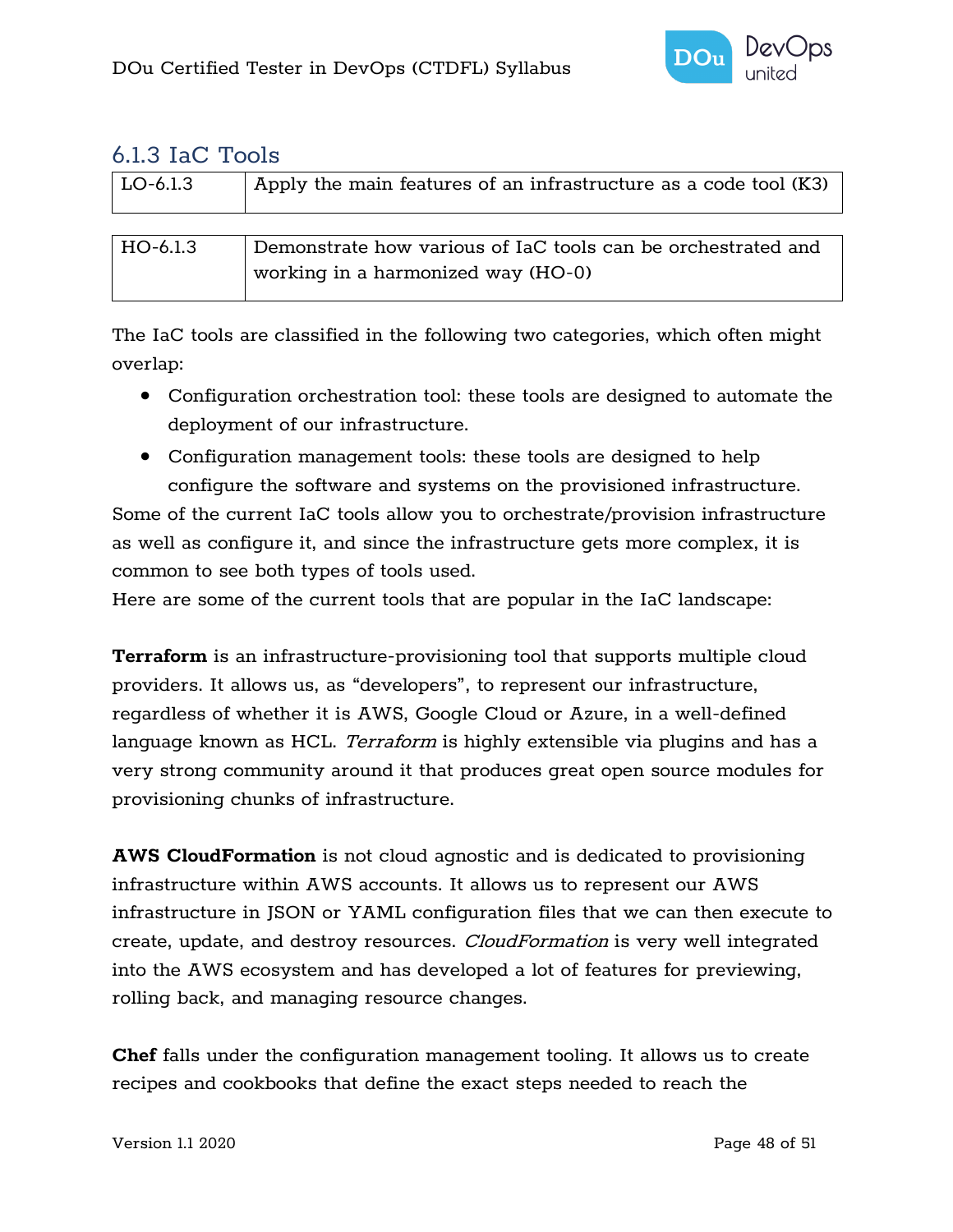

necessary configuration of our application. Chef, like Terraform, supports multiple cloud providers. It uses the commonly known language, Ruby. It is typically used for configuring Elastic Compute (EC2) instances and even onpremise servers.

**Puppet** is another Ruby-based configuration management tool, like Chef. The difference between them is that Puppet is known as a declarative tool. This means that we, as "developers", define what our infrastructure is supposed to be and Puppet figures out how to make that possible.

**Ansible** is an infrastructure automation tool from Red Hat. Developers describe how their components and system relate to one another. It is meant to manage and codify systems end to end rather than independently. These definitions are written in YAML and are known as Playbooks.

**Juju** is an IaC tool from Ubuntu, which allows developers to represent their infrastructure as charms which are sets of scripts that deploy and operate systems. These charms can be packed together as bundles to deploy the entire infrastructure for an application.

**uDeploy** is an automation deployment framework that reduces deployment errors and improves efficiency, correctness, and traceability. The IBM **UrbanCode Deploy** is a tool for automating application deployments through our environments. It is designed to facilitate rapid feedback and continuous delivery in agile development while providing the audit trails, versioning and approvals needed in production.

**JFrog Artifactory** is a tool designed to store the binary output of the build process for use in distribution and deployment. Artifactory provides support for a number of package formats such as Maven, Debian, NPM, Helm, Ruby, Python, and Docker. *JFrog* offers high availability, replication, disaster recovery, scalability, and works with many on-prem and cloud storage offerings.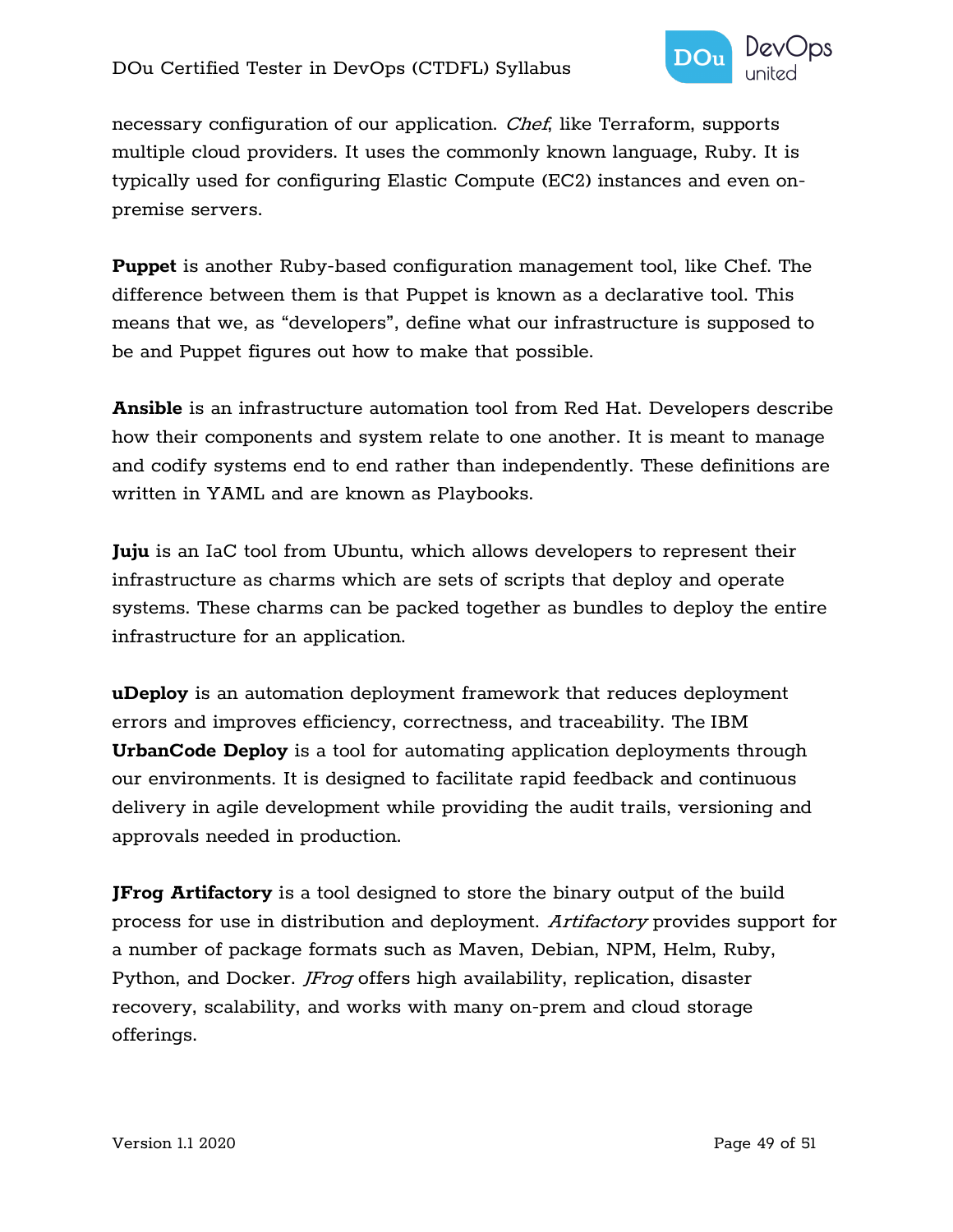

This for sure is not a comprehensive list. There are constantly new tools being developed in both the configuration orchestration and management landscape.

### <span id="page-49-0"></span>6.1.4 Other Tools

| HO-6.1.4 | Perform a quided exercise to search for most updated existing   |
|----------|-----------------------------------------------------------------|
|          | tools on the market for DevOps, including those who support     |
|          | specific stages, as well as tools that are suites and providing |
|          | holistic solutions (HO-1)                                       |
|          |                                                                 |

DevOps brings an overall vision of / perspective on the variety of tools that exist on the market, and which are supporting its holistic approach. The following image may describe this variety of tools, and its continuous update.